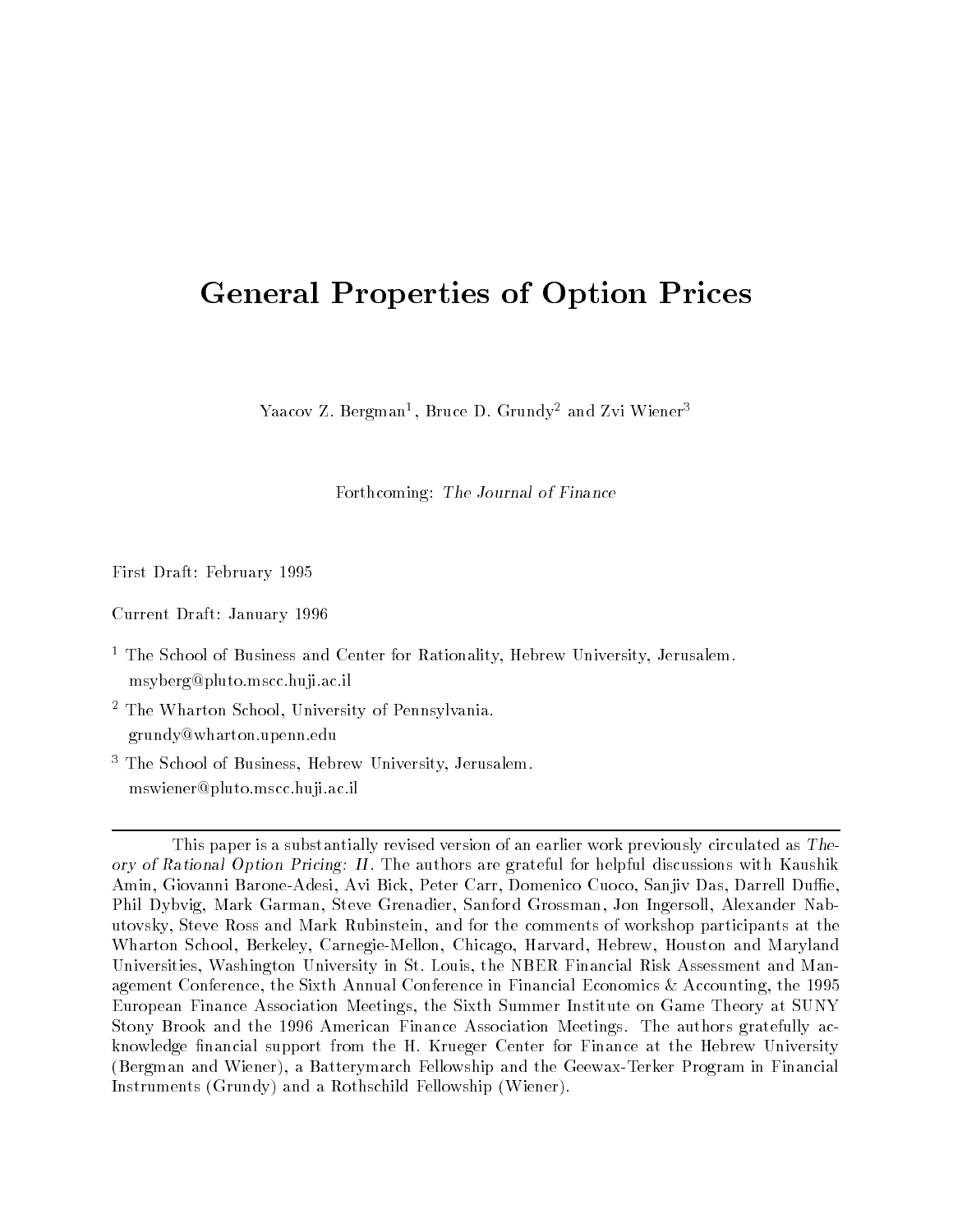#### General Properties of Option Prices

# Abstract

When the underlying price process is a one-dimensional diffusion, as well as in certain restricted stochastic volatility settings, a contingent claim's delta is always bounded by the infimum and supremum of its delta at maturity. Further, if the claim's payoff is convex (concave), then the claim's price is a convex (concave) function of the underlying asset's value. However when volatility is less specialized, or when the underlying price follows a discontinuous or non-Markovian process, then call prices can have properties very different from those of the Black-Scholes model: a call's price can be a decreasing, concave function of the underlying price over some range; increasing with the passage of time; and decreasing in the level of interest rates.

Much of the financial options literature derives precise option prices, when the underlying asset price process is completely specified. Since it is empirically difficult to ascertain what the true underlying process is, another part of that literature is concerned with deriving general properties of option prices, when the underlying price process is not fully specied, but instead is assumed to belong to some general class of stochastic processes (Merton (1973), Cox and Ross (1976), Jagannathan (1984)). In particular, in the absence of arbitrage opportunities and assuming that the risk-neutralized stock price follows a proportional stochastic process (a risk-neutral return distribution independent of price), Merton (1973) and Jagannathan (1984) show that a call option's price is an increasing, convex function of the stock price. Cox and Ross (1976) generalize this result and show that, under the same proportionality assumption of the stock price process, the price function of any European contingent claim, not just a call option, inherits qualitative properties of the claim's contractual payoff function. Merton (1973) notes that although convexity is usually assumed to be a property that holds for calls, proportionality of the stock price process is not a necessary condition for that. He thus implicitly conjectures that quite general but *different* conditions exist, that generate the same results.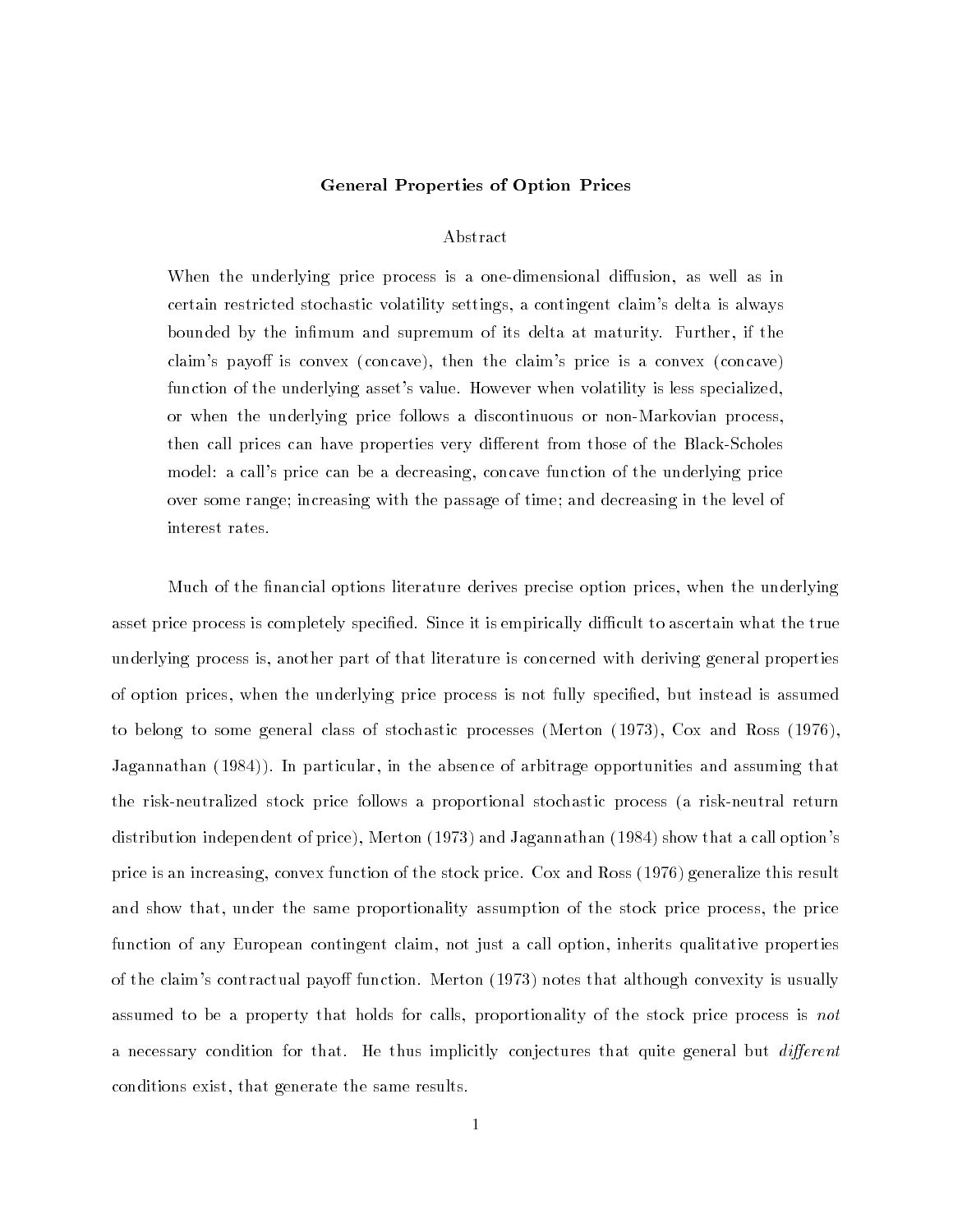A class of stochastic processes, that traditionally have played a prominent role in modeling the dynamics of underlying prices, are the diffusions. It is then important to verify whether the increasing and convex call price result of Merton (1973) and Jagannathan (1984), and the Cox and Ross (1976) generalization thereof, is valid for that class as well. Indeed, when the underlying process belongs to a quite general class of diffusions, we obtain the above results and more. Specifically, we establish that whenever the underlying asset follows a diffusion whose volatility depends only on time and the concurrent stock price, then a call price is always increasing and convex in the stock price, decreasing with the passage of time, and increasing in the level of interest rates. However, when volatility is stochastic, or the stock price process is not a diffusion, but is instead either discontinuous or non-Markovian, we show that a call price can be a decreasing, concave function of the stock price over some range, that a call can be a 'bloating'—not a 'wasting' asset, and that an increase in interest rates can lead to a decline in a call price.

Our analysis is not limited to call options. We establish properties of any European-style contingent claims given deterministic interest rates and various specications of the underlying asset price process. Whenever the underlying asset follows a one-dimensional diffusion, properties of the stock and bond positions in a contingent claim's replicating portfolio are shown to be inherited from those at maturity. Specifically, the positions are bounded by the infimum and supremum of those positions at maturity. If the position in stock at maturity is increasing (decreasing) in the underlying maturity-date price, then that position—the claim's 'delta'—is increasing (decreasing) in the concurrent underlying price. Equivalently, if the claim's contractual payoff function is convex (concave) in the underlying price at expiration, then the claim's price is convex (concave) in the concurrent underlying price. Analogous results are established for certain restricted multidimensional diffusion (stochastic volatility) settings.

Armed with these results about general properties of contingent claim prices, we are able to extend comparative static results familiar in a Black-Scholes setting to that of a general onedimensional diffusion. We consider the effects of changes in interest rates, in dividend rates, and in volatility on the prices of call options. In doing so we derive three additional results. Although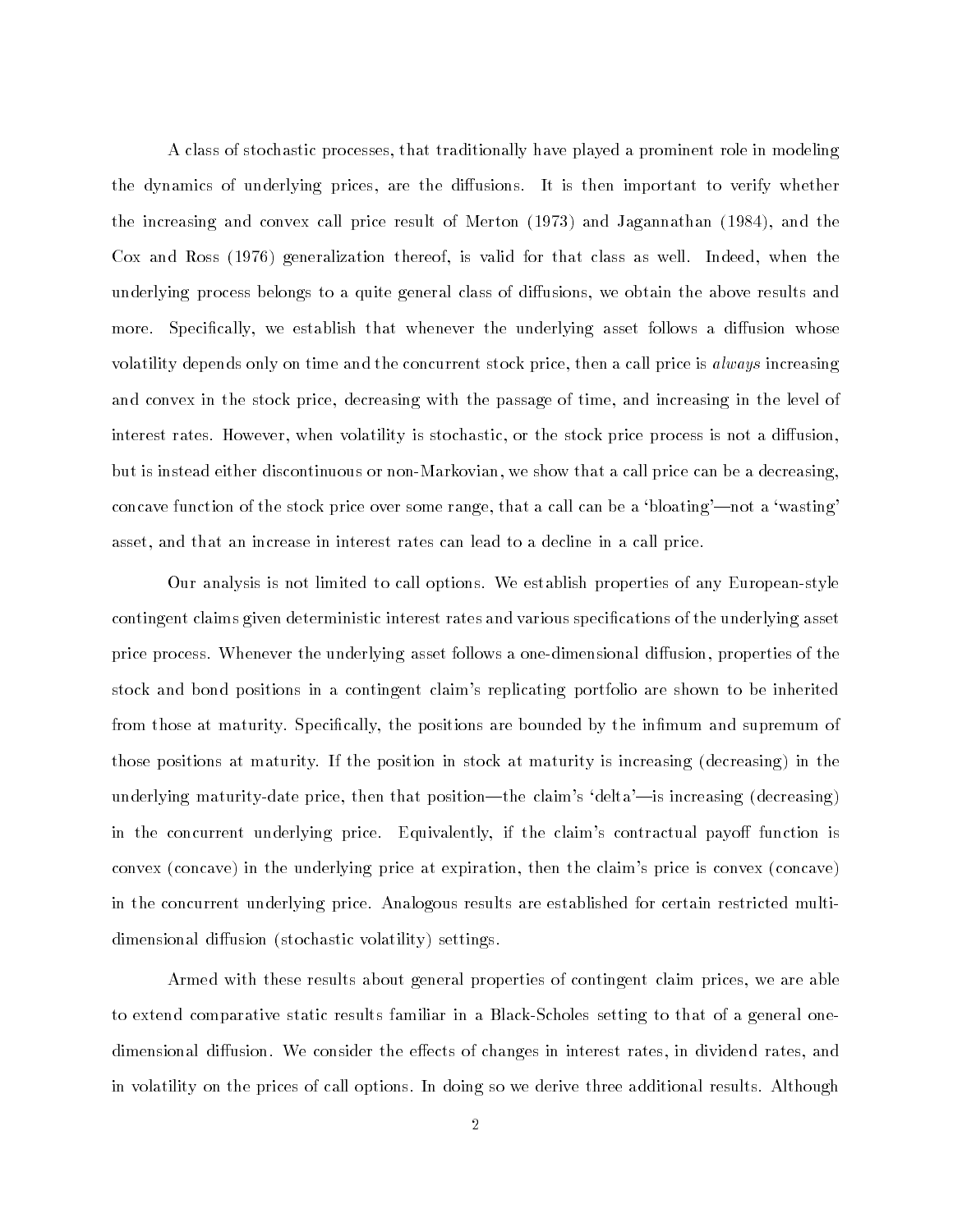an upward shift in the entire term structure will always increase call prices, a twist in the termstructure that decreases the present value of a call's exercise price can decrease its value. We establish a new bound on the relative values of options on otherwise equivalent dividend-paying and non-dividend-paying assets in terms of the fraction of the dividend-paying asset's price that is due to dividends expected beyond the call's maturity. Our analysis of differing volatility functions establishes that when the underlying asset's volatility is bounded above (below), then, whatever the functional form of the relation between volatility, time, and the contemporaneous stock price, the call price is bounded above (below) by its Black-Scholes value calculated at the bounding volatility level. One can then place bounds on the stock position necessary to hedge a given option position using only knowledge of the bounds on the underlying asset's volatility.

The plan of the paper is as follows. Section I establishes properties of general contingent claims that are satisfied in all one-dimensional diffusion settings, and in certain restricted forms of a multi-dimensional diffusion setting. Section II applies those properties to the pricing of call options. Section III contains the comparative statics analyses. Section IV establishes that call options need not possess any of their familiar properties, if either volatility is stochastic and not restricted in the manner considered in Section I, or the underlying process is not a diffusion, but is instead either discontinuous or non-Markovian. Section V summarizes our results.

# I. A Diffusion Process for the Underlying Asset

Consider a European contingent claim maturing at time  $T$ . The time t price of the traded underlying asset is denoted by  $s_t$ . We assume that the stochastic process describing changes in  $s_t$ admits no arbitrage opportunities and is either a one- or multi-dimensional diffusion, as defined next.

**Definition 1.** The underlying asset will be said to follow a one-dimensional diffusion when

$$
ds_t = \alpha(\cdot)dt + \sigma(s_t, t)s_t dB_t.
$$
\n<sup>(1)</sup>

The instantaneous volatility,  $\sigma(\cdot)$ , is a function of  $s_t$  and t only, while the drift parameter,  $\alpha(\cdot)$ , is not necessarily so restricted.  $B_t$  denotes a standard Brownian motion.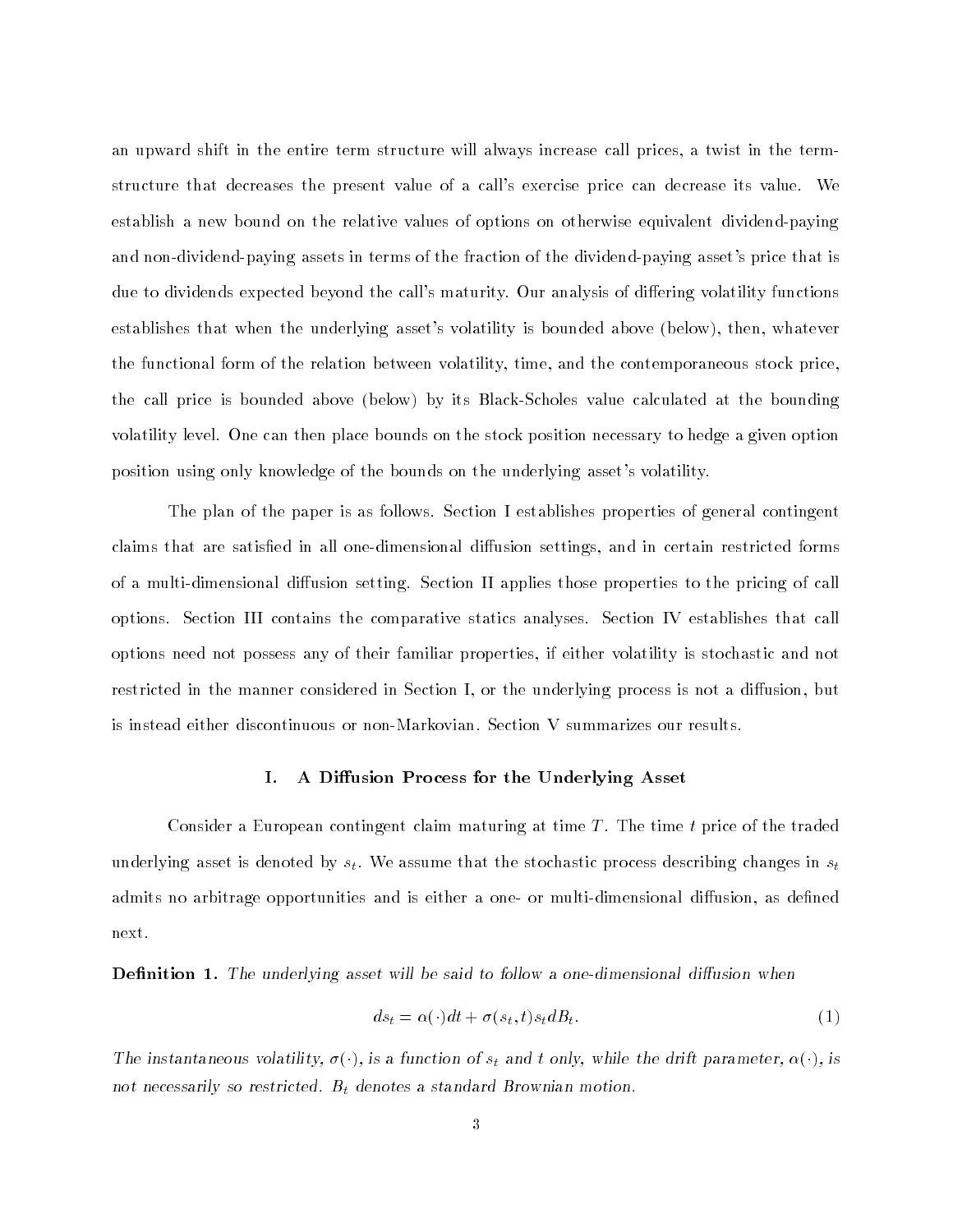We follow the finance literature and refer to  $\sigma(\cdot)$ , rather than  $\sigma(\cdot)s$ , as the volatility. Following Karlin and Taylor (1981, p. 159) we refer to the product  $\sigma(\cdot)$ s as the *diffusion parameter*. The functions  $\alpha(\cdot)$  and  $\sigma(\cdot)$  are assumed to satisfy whatever regularity conditions are necessary for  $(1)$  to be a well-defined stochastic differential equation.<sup>1</sup> We refer to the special case when volatility is deterministic,  $\sigma(t)$ , as a Black-Scholes setting.

**Definition 2.** The underlying asset will be said to follow a two-dimensional diffusion when

$$
ds_t = \alpha(\cdot)dt + \sigma(s_t, y_t, t)s_t dB_t^1, \qquad (2a)
$$

$$
dy_t = \beta(s_t, y_t, t)dt + \theta(s_t, y_t, t)dB_t^2, \qquad (2b)
$$

and  $a_{\text{B}_t^T} a_{\text{B}_t^T} = \rho(s, y, t) a_t$ . [Superscripts on  $a_{\text{B}_t^T}$  are indices  $-$  not powers.]

The underlying asset price dynamics in  $(2)$  are usually referred to in the finance literature as a setting with stochastic volatility, although, clearly, the volatility in the one-dimensional case need not be deterministic. Our results are valid for a vector  $y_t$  as well, but for ease of exposition, only a one-dimensional diffusion  $y_t$  is considered, so that changes in  $s_t$  are driven by a two-dimensional diffusion.

We use the terms one-dimensional case and two-dimensional case to mean, respectively, definitions 1 and 2. Unless otherwise noted, it is assumed that underlying assets pay no dividends over the life of the contingent claim. Interest rates are assumed to be deterministic; functions of time, at most.<sup>2</sup>

Let  $v(s,t)$  denote the time t value of a contingent claim in the one-dimensional case. (When, in particular, a call option is considered, c instead of  $v$  will be used to denote its price.) Numerical subindices denote partial derivatives. Thus, for example,  $v_{11}(s,t)$  is the second partial with respect to the first argument; the stock price. We consider only limited liability underlying assets. (Thus zero must be an absorbing barrier for the underlying stock.) Hence for a call option,  $c(0, t) = 0$ . The contractual payoff function is  $g(\cdot)$ , meaning that at expiration time T, when the underlying

<sup>1</sup> See Chapter 6 of Arnold (1992) for a discussion of Lipschitz and growth conditions.

<sup>2</sup> American-type contingent claims, stochastic interest rates, and other extensions are considered in our ongoing work.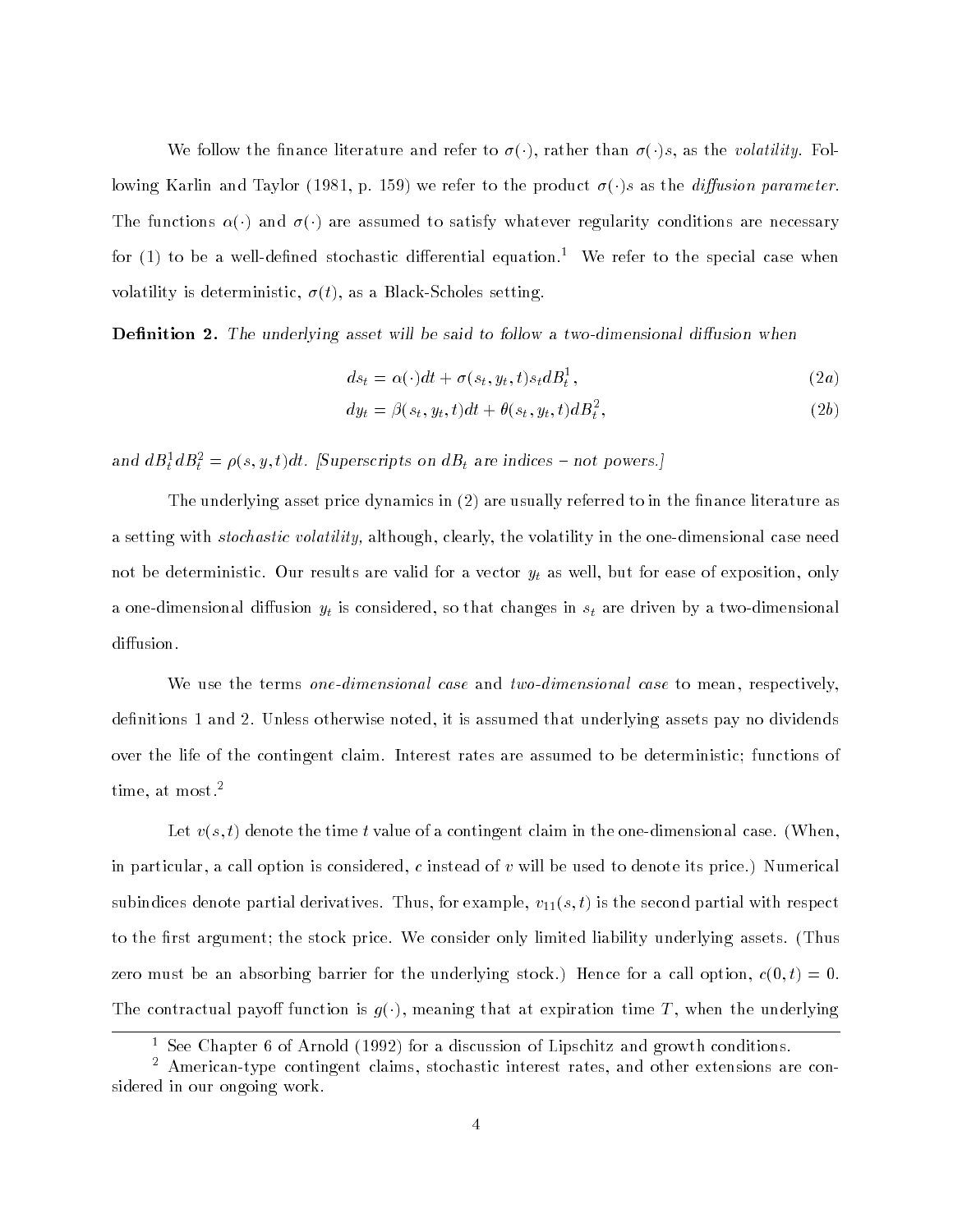price is s, the contingent claim contracts to pay  $g(s)$  dollars. Therefore, to prevent arbitrage,  $v(s,T) = g(s)$ . We assume that the value of the claim can be expressed, using the Feynman-Kac Incorem, as the discounted expectation of its payon under a risk-neutral probability measure. Th the one-dimensional case

$$
v(s,t) = E\left\{e^{-\int_t^T r(\tau)d\tau}g\left(\xi_T^{s,t}\right)\right\},\tag{3}
$$

where  $\xi_{\tau}$  , which will be termed the *risk-neutralized process*, denotes the diffusion that at time  $t$ starts at the level  $s$ , and then obeys the stochastic differential equation (SDE)

$$
d\xi_{\tau} = r(\tau)\xi_{\tau}d\tau + \sigma(\xi_{\tau}, \tau)\xi_{\tau}dB_{\tau}.
$$
\n(4)

In the two-dimensional case,  $v(s, y, T) = g(s)$ , and by assumption, the price of volatility risk takes the form  $\lambda(s, y, t)$ . The time t value of a contingent claim will then have the form  $v(s, y, t)$ .

#### The Intuitive Link Between a Diffusion Process and Properties of Option Prices А.

The following lemma provides the intuitive basis for the properties of contingent claim prices established in this section.

**Lemma.** (No-Crossing) In the one-dimensional case,  $s' > s''$  implies that, with probability 1,  $\xi_{\tau}^{s',t} > \xi_{\tau}^{s'',t}$  for all  $\tau > t$ .

Proof: According to (4), a fixed sample path (realization) of the Brownian motion  $B_{\tau}$ . determines, for each pair  $(s,t)$ , a unique sample path for the process  $\xi_{\tau}^{+}$  (starting from the level  $s$ at time t). Consider two such sample paths,  $\xi_7^{s',t}$  and  $\xi_7^{s'',t}$ , where  $s' \geq s''$ . (For simplicity, we use the same notation for a stochastic process and its sample paths; no confusion should arise.) The claim in the lemma is then that the  $\xi_{\tau}^{s',t}$  sample path that starts out at the higher level s' never crosses strictly below the  $\xi^{s'',t}_\tau$  sample path that starts out at the lower level  $s''$ . Suppose otherwise.

<sup>3</sup> Rather than assuming some particular set of restrictions on the diusion parameters in (1) and (2) known to be sufficient for the applicability of the Feynman-Kac Theorem, we prefer to implicitly consider the full set of diffusion parameters consistent with the Theorem. Note also that our assumption that the value of the claim can be expressed as in  $(3)$  should be read as: "can be correctly expressed." We are not, for example, assuming that we can price (by (3), or otherwise) a claim with the underlying asset has a positive probability of state probability of state probability of state p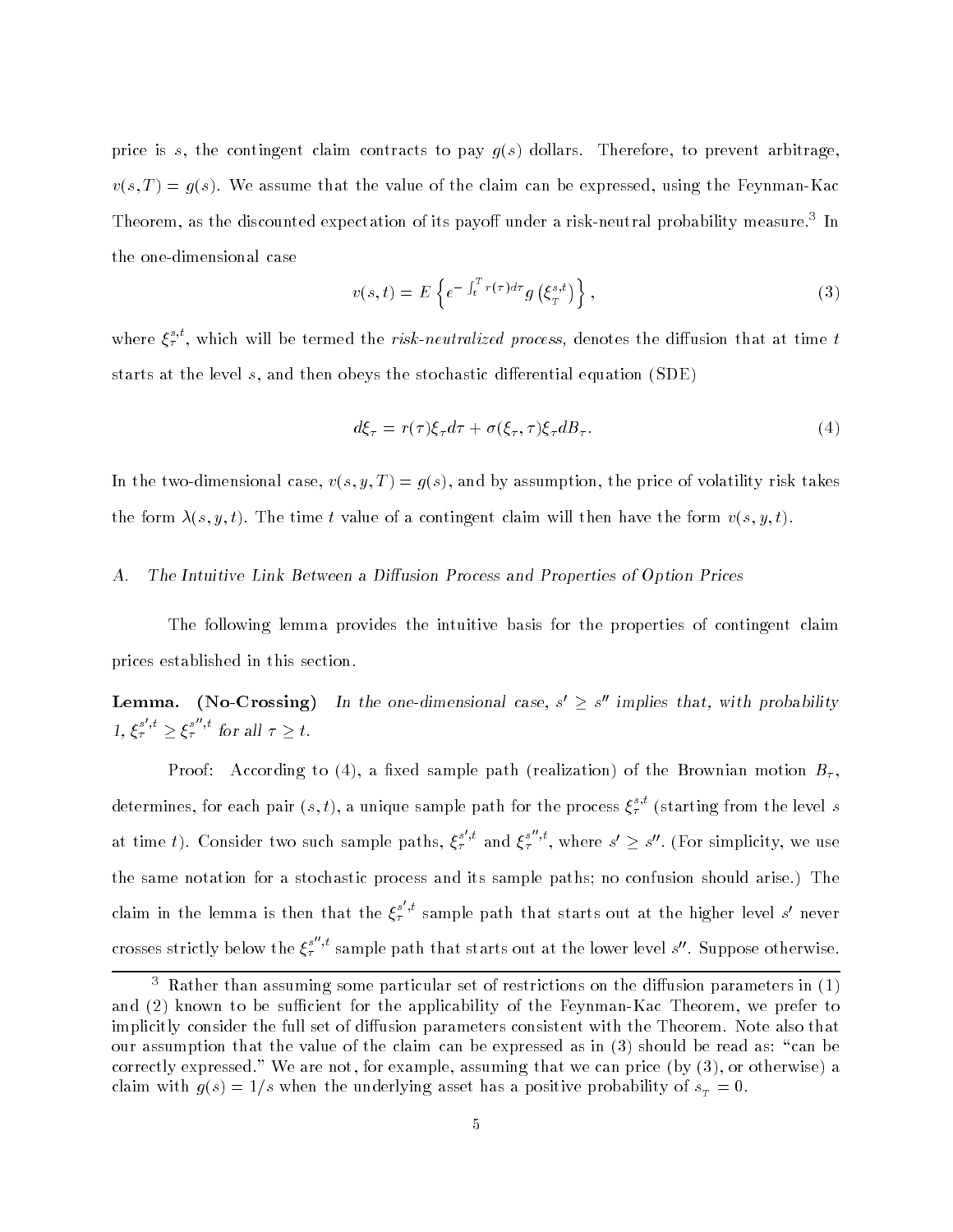Then the two sample paths, which are continuous (with probability 1) must have intersected (for the first time after t) at some time, t'. But given the Markovian nature of  $\xi$  in (4), the two sample paths will have become identical from time t' onward. Therefore, if one  $\xi$  sample path starts higher than another, it remains higher.<sup>4</sup> This is true for almost every sample path of  $B<sub>\tau</sub>$ . We call this the *no-crossing* property of one-dimensional diffusions.

The no-crossing property is illustrated in Figure 1. An immediate consequence of the lemma is that, in the one-dimensional diffusion setting, a claim's price inherits monotonicity from the contractual payoff function. For if  $s' \geq s''$ , then by the no-crossing lemma,  $\xi_r^{s',t} \geq \xi_r^{s'',t}$ .  $T$  is the form of  $T$  is the form of  $T$ if  $g(\cdot)$  is non-decreasing, then  $g\left(\xi^{s',t}_T\right)\,\geq\, g\left(\xi^{s'',t}_T\right)$  . This implies  $\,E\,\Big\{\,g\,\Big(\delta\big)\,$  $\left\{ \,g\left(\,\xi_{\scriptscriptstyle T}^{\,s',t}\right)\,\right\} \,\geq\, E\,\left\{ \,g\left(\,\xi_{\scriptscriptstyle T}^{\,s'',t}\right)\,\right\} \,,$ and hence, by (3),  $v(s', t) > v(s'', t)$ .

The no-crossing property in the one-dimensional case, upon which the preceding demonstration of inherited monotonicity relies, requires that  $\xi_t$ , the risk-neutralized process for  $s_t$ , be both continuous and Markovian, namely, a diffusion (see Karlin and Taylor (1981, p. 157)). A stochastic process that is not a diffusion need not feature the no-crossing property, and contingent claims thereon need not exhibit inherited monotonicity. In fact, Section IV provides a number of such examples. Also, in contrast to the one-dimensional case, the no-crossing property need not hold in the two-dimensional case and Section IV shows that inherited monotonicity is not always satisfied in that setting.

#### Sufficient Conditions for Inherited Monotonicity В.

Theorem 1 bounds the slope of a contingent claim's price—in other words, the claim's  $delta$ -by the bounds on the slope of the claim's contractual payoff function.<sup>5</sup>

 $^\circ$  Or eise it intersects with the lower sample path and both merge onward, which can happen,  $^\circ$ for instance, at an absorbing boundary.

 $\pm$  for an interesting treatment of points of non-dimerentiability in  $q(s)$  see Bick (1982).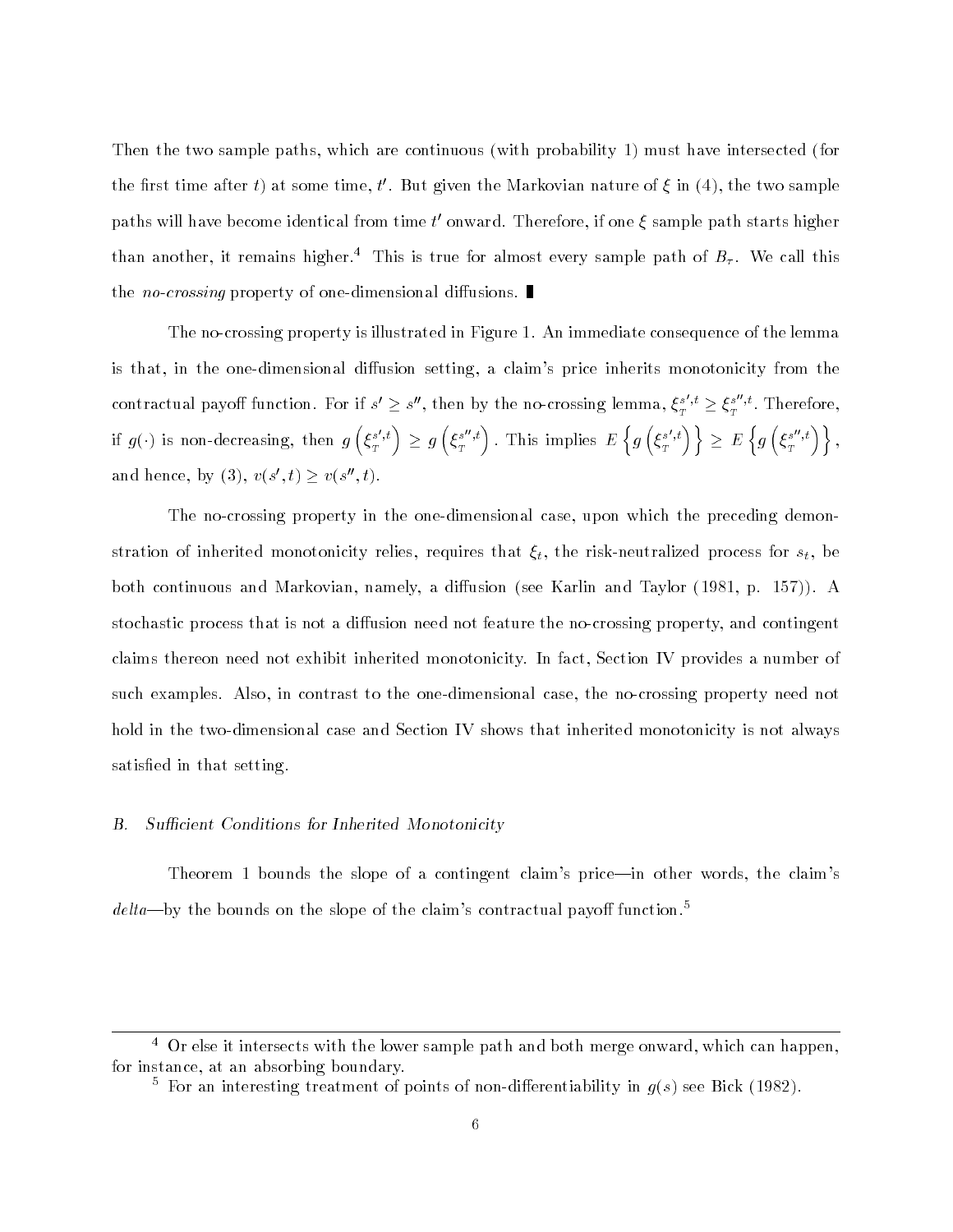**Theorem 1.** Let the payon function g be differentiable on its domain. (1) Suppose  $s_t$  follows a one-dimensional diffusion. Then, for all  $s$  and  $t$ ,

$$
\inf_{q} g_1(q) \le v_1(s,t) \le \sup_{q} g_1(q).
$$

 $\mathbf{q}$  and  $\mathbf{q}$ 

(ii) If  $s_t$  follows a two-dimensional diffusion with the property that the drift and diffusion parameters of the risk-neutralized process for y do not depend on s, then  $v_1(s, y, t)$  is similarly bounded.

Proof: Given the condition in (i), the claim price can be expressed as in (3) and (4). For  $s' \geq s''$ , the random variable  $\mathcal{X} := \xi_T^{s',t} - \xi_T^{s'',t}$  is  $T$  is non-negative by the no-crossing property. Furthermore, Effects and Effects are the effects of the effects of the effects of the effects of the effects of  $\int_t^T r(\tau)d\tau$  (s' - s"). For every  $\xi$  sample path,  $g\left(\xi^{s''},t + \mathcal{X}\right) =$  $\Big) = g\left(\xi_{\scriptscriptstyle T}^{s^{\prime\prime},t}\right) + \nonumber$  $\mathcal{X} g_1(\psi) \geq g\left(\xi_T^{s'',t}\right) + \mathcal{X} \inf_q g_1(q), \, \text{where} \, \, \psi \in \left(\xi_T^{s''}\right)$   ${\cal E}^{s^{\prime\prime},t}_\pi$  ;  ${\cal E}$  $\left\{ \frac{s^{\prime \prime },t}{T},\xi_{T}^{s^{\prime \prime },t}+\mathcal{X}\right\}$  .  $\mathrm{T}% _{t}$  $\mathcal{L}$  and the contract of the contract of the contract of the contract of the contract of the contract of the contract of the contract of the contract of the contract of the contract of the contract of the contract of : Therefore,  $v(s',t) = E \left\{ e^{-\int_t^T r(\tau) d\tau} q \left( \xi_s^{s''}, t + \right) \right\}$  $T \quad \cdots \quad I \quad I \quad$ on a contract of the contract of the contract of the contract of the contract of the contract of the contract of the contract of the contract of the contract of the contract of the contract of the contract of the contract  $\overline{\phantom{a}}$  $\left\{e^{-\int_t^T r(\tau)d\tau}g\left(\xi_T^{s'',t}\right)\right\}+E\left\{e^{-\int_t^T r(\tau)d\tau}g\left(\xi_T^{s''}g\right)\right\}$  $e^{-\int_t^Tr(\tau)d\tau}\inf q_1(q)\mathcal{X}$  $\mathbf{q}$  and  $\mathbf{q}$  $=v(s'',t) + \inf g_1(q)(s'-s'');$  i.e.,  $\frac{v(s',t)-v(s'',t)}{s'} \geq$  $\mathbf{q}$  and  $\mathbf{q}$  $s' = s''$   $\frac{1}{q} \int_0^q$  $\mathbf{q}$  and  $\mathbf{q}$ 

Similarly, one can demonstrate that

$$
\frac{v(s',t)-v(s'',t)}{s'-s''}\leq \sup_q g_1(q).
$$

The proof of part (ii) consists of showing that the no-crossing property is satisfied under the assumed conditions, and then repeating the steps in part (i). The details are in the appendix.

# C. Sufficient Conditions for Inherited Convexity

The work of Merton (1973), Cox and Ross (1976), and Jagannathan (1984), has established that, when the underlying asset's risk-neutralized price process is proportional, convexity (concavity) of the contractual payoff function implies convexity (concavity) of the contingent claim price.<sup>7</sup>

7 A proportional one-dimensional diusion for the risk-neutralized process implies a deterministic volatility function; i.e., a Black-Scholes setting.

Frote that  $q$  must still satisfy all the regularity conditions that justify the maintained assumption that the price of a contingent claim can be represented by the Feynman-Kac Integral. In the Appendix, Theorem 1 is generalized to the case where the payoff function  $q$  has a left and a right derivative everywhere on its domain, where the two need not be equal, and where one of them may be plus infinity (as is the left derivative at a jump discontinuity upward, when the function is continuous on the right there) or minus infinity (as with a jump discontinuity downward). In particular, the generalization implies that the points, where the left and right derivatives of g are not equal, do not matter. It also implies that a jump-discontinuity upwards (downwards) yields infinity (minus infinity) as the upper (lower) bound on  $v_1(s,t)$ .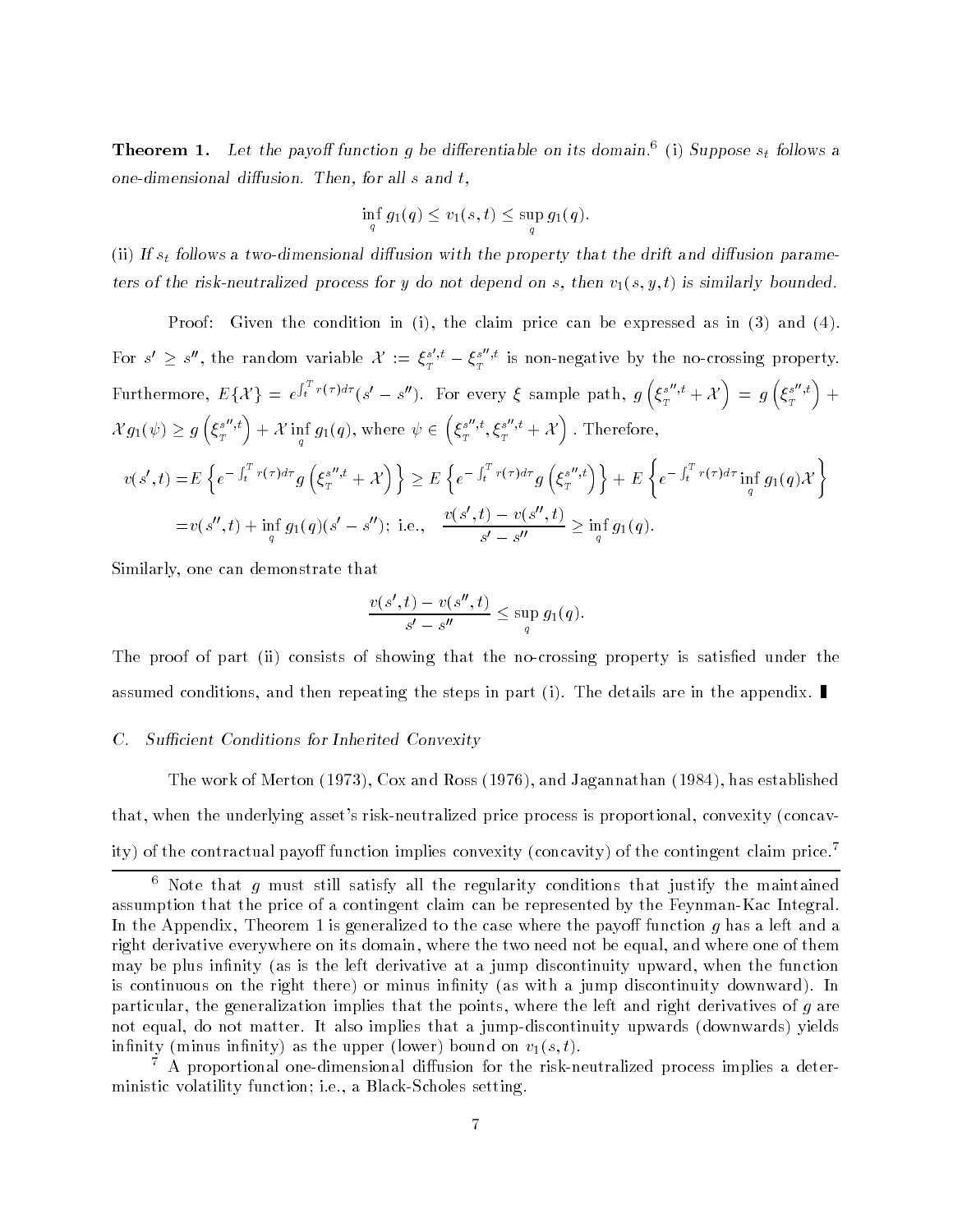The next theorem states that the condition that the underlying price be a diffusion is also sufficient for the contingent claim price to inherit convexity (concavity) from the contractual payoff function.

**Theorem 2.** Suppose that  $s_t$  is either (i) a one-dimensional diffusion, or (ii) a two-dimensional diffusion featuring the twin properties: (a) the drift and diffusion parameters of the risk-neutralized process for  $y_t$  do not depend on the level of  $s_t$ , and (b) the covariance between instantaneous percent changes in  $s_t$ , and changes in  $y_t$  does not depend on the level of  $s_t$ . Then, if a claim's contractual payoff function is convex (concave), the claim price is convex (concave) as a function of the concurrent underlying asset price.

Proof: See the Appendix.

The method of proof is analogous to that of Theorem 1 and proceeds by combining the Feynman-Kac Theorem and a `no-crossing' property of the relevant SDE's. An alternate geometric proof, based on the stochastic maximum principle, is available upon request. Condition (ii) of Theorem 2 is more restrictive than condition (ii) of Theorem 1. To guarantee inherited convexity we require the additional restriction, condition (ii)(b), that the instantaneous covariance between percent changes in s and changes in y does not depend on s. The instantaneous covariance between percent changes in s and changes in y is given by  $\sigma(s, y, t)\theta(s, y, t)\rho(s, y, t)$ . Condition (ii)(a) already requires that the function  $\theta(\cdot)$  not depend on s. Hence the additional restriction on the instantaneous covariance imposed by (ii)(b) is that the product  $\sigma(s, y, t)\rho(s, y, t)$  does not depend on s. This could occur in three ways. First, and pathologically, both  $\sigma(\cdot)$  and  $\rho(\cdot)$  may depend on s, but in such inverse ways that their product does not. Second,  $\rho(\cdot)$  may be zero for all s, y and t. Finally, both  $\sigma(\cdot)$  and  $\rho(\cdot)$  may not be dependent on s. In this third case, the risk-neutralized process for s is a proportional stochastic process.<sup>8</sup>

Theorem 2 continues to apply when for all  $\tau \in [t, T]$ , the underlying asset pays a continuous proportional dividend at the rate  $\delta^{U}(\tau)$  and the contingent claim pays a continuous proportional

<sup>-</sup> In an appendix to merton (1973), B. Goldman provides an example where the payon function is convex, but the call-price function is not. It then follows from Theorem 2, that the terminal stock price distribution assumed in that example cannot be generated by either a one-dimensional diffusion process or a two-dimensional diffusion satisfying condition (ii) of the Theorem.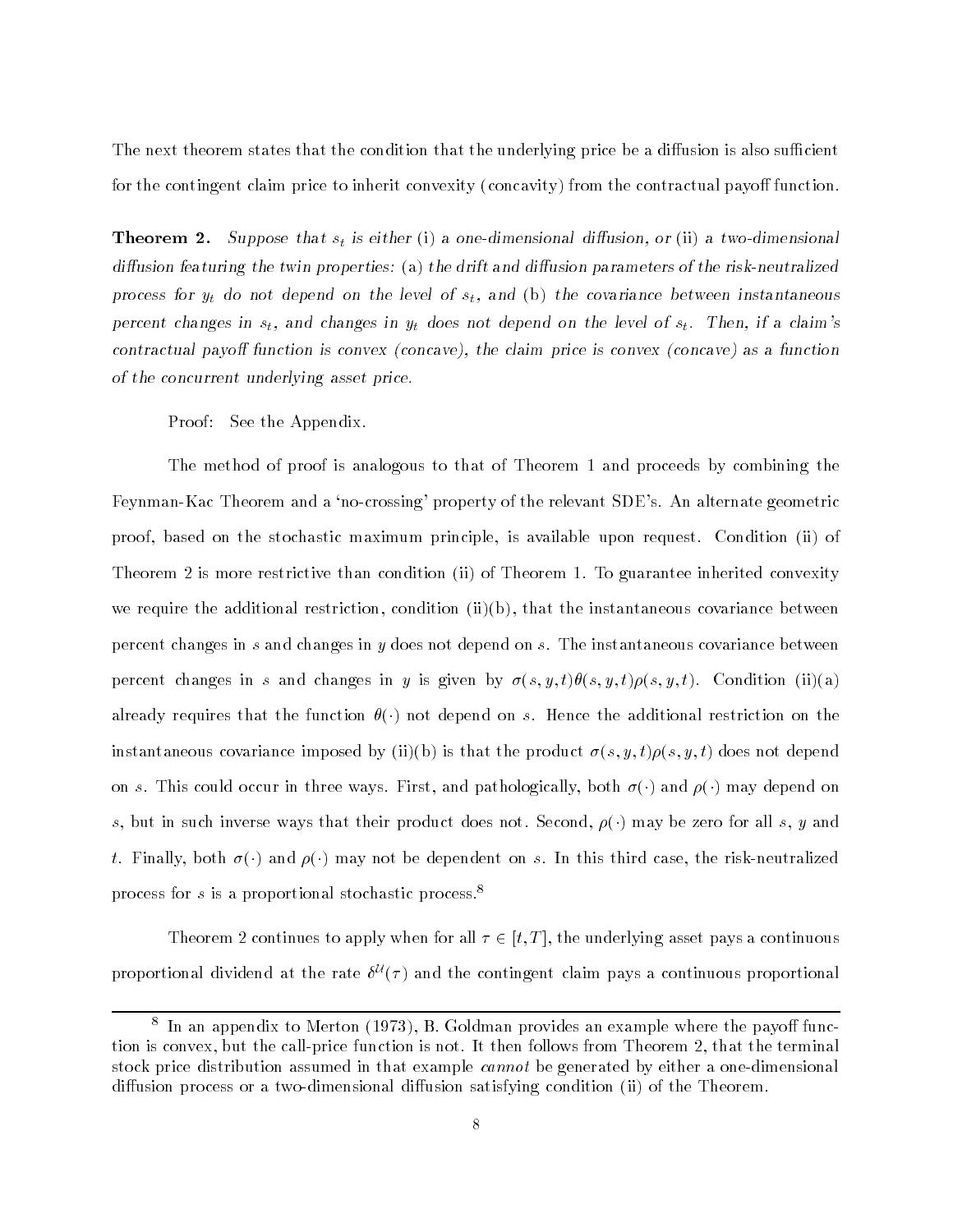dividend at the rate  $\delta^{\mathcal{O}}(\tau)$ .<sup>9</sup> In that case, Theorem 1 [case (ii)] takes the form:

$$
e^{\int_t^T \left(\delta^{\mathcal{O}}(\tau) - \delta^{\mathcal{U}}(\tau)\right)d\tau} \inf_q g_1(q) \leq v_1(s, y, t) \leq e^{\int_t^T \left(\delta^{\mathcal{O}}(\tau) - \delta^{\mathcal{U}}(\tau)\right)d\tau} \sup_q g_1(q).
$$

Case (i) takes the same form, but without the  $y$ .

#### D. Sufficient Conditions for Inherited Bounds on the Elements of a Replicating Portfolio

When a contingent claim can be replicated through a dynamic strategy of trading the underlying stock and other assets, the position in stock is given by  $v_1(s, y, t)$ . It follows then that the value of the non-stock position in a replicating portfolio is  $v(s, y, t) - v_1(s, y, t)s$ . Noting this, Theorem 1 can be reinterpreted as stating that the stock position prior to maturity is bounded by the bounds on the stock position at maturity. Likewise, the next theorem establishes sufficient conditions for the value of the non-stock position to be similarly bounded.

**Theorem 3.** Let the payoff function g be differentiable on its domain.<sup>10</sup> (i) If  $s_t$  follows a one-dimensional diffusion, then for all  $s$  and  $t$ ,

$$
e^{-\int_t^T r(\tau)d\tau} \inf_q [g(q) - g_1(q)q] \le v(s,t) - v_1(s,t)s \le e^{-\int_t^T r(\tau)d\tau} \sup_q [g(q) - g_1(q)q].
$$

(ii) If  $s_t$  is a two-dimensional diffusion satisfying the twin properties of case (ii) of Theorem 2. then  $v(s, y, t)$  is similarly bounded.

Proof: See the Appendix.

# II. Monotonicity, Convexity and the Pricing and Replication of Call Options

In Section I, conditions are established, under which certain properties of a quite general contingent claim's price and its replicating portfolio are inherited from the corresponding properties of the contractual payoff function. In this section we examine the specific implications of these results for the pricing and replication of call options. Throughout, we assume that the limited

<sup>9</sup> Theorem 2 need not be applicable when dividends are non-proportional. For example, consider a zero exercise price European call written on a stock paying a continuous version of the non-proportional dividend discussed in footnote 16 of Chapter 4 of Cox and Rubinstein (1985).

 $\cdot$  - Like Theorem 1, Theorem 3 can be generalized to the case where the payon function  $q$  has a left and a right derivative everywhere on its domain, where the two need not be equal, and where one of them may be plus infinity or minus infinity.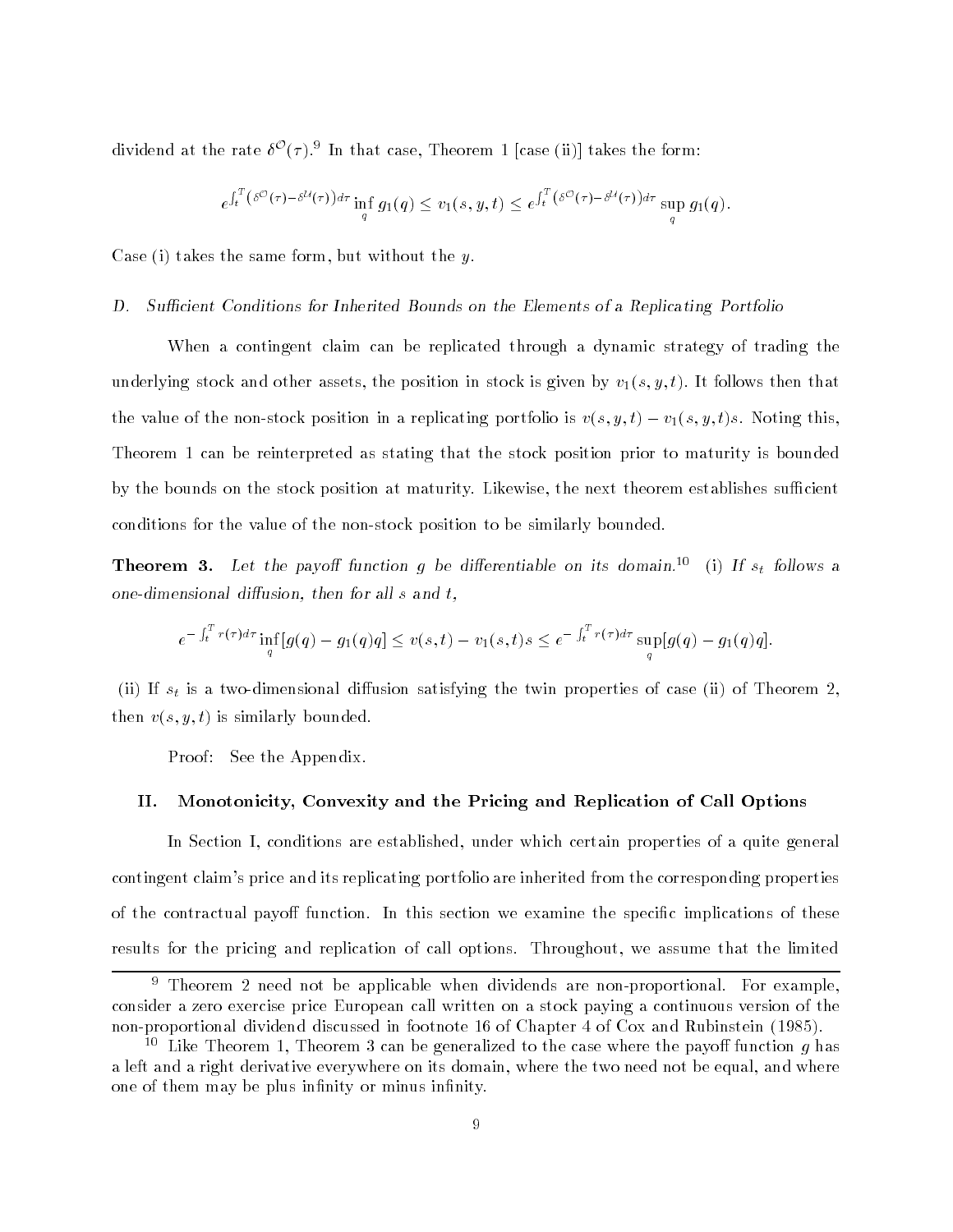liability underlying asset, which pays no dividends, follows a one-dimensional diffusion, that interest rates are deterministic, and that a call price,  $c(s,t)$ , is given by the solution of the p.d.e.,

$$
r(t)c_1(s,t)s - r(t)c(s,t) + c_2(s,t) + \frac{1}{2}[\sigma(s,t)s]^2 c_{11}(s,t) = 0,
$$
\n(5)

subject to the terminal condition  $c(s,T) = \max[0, s - K]$ .

# A. Relations Between a Call's Replicating Portfolio and the Underlying Asset Price

A call option, like any contingent claim in the current setting, is replicated by a dynamic strategy which, at time t, when the stock price is s, maintains  $c_1(s,t)$  shares of the stock and  $c(s,t) - c_1(s,t)s$  dollars in bonds. Propositions 1 and 2 establish that the replicating portfolio consists of a levered position in the stock. Propositions 1 and 2 also provide bounds on the stock and bond positions in the replicating portfolio and, in addition, show how those positions change with the value of the underlying stock.

**Proposition 1.** If the underlying asset price follows a one-dimensional diffusion, then  $(i)$  the stock position in a call's replicating portfolio is always long, but never by more than one share, and (ii) the stock position is non-decreasing in s. For all s and t such that  $\max[0, s - Ke^{-\int_t^t r(\tau)d\tau}] < c(s, t) < s$ , the stock position is strictly increasing in s.

Proof: The bounds in Theorem 1 apply to any contingent claim. For a call option they become  $0 \leq c_1(s, t) \leq 1$ , which proves (i). Theorem 2 similarly implies  $c_{11}(s, t) \geq 0$ , and the non-decreasing claim in part (ii) is established. The appendix contains a proof of the "strictly increasing" claim in part (ii).

**Proposition 2.** If the underlying asset follows a one-dimensional diffusion, then  $(i)$  a call's replicating portfolio consists of a levered position in stock, with the amount of borrowing being no greater than  $e^{-\int_t^t r(\tau)d\tau} K$ ; (ii) the amount of borrowing is non-decreasing in s; and (iii) the call's elasticity,  $\Omega(s,t)$ , satisfies  $1 \leq \Omega(s,t) \leq 1 + e^{-\int_t^t r(\tau)d\tau} K/c(s,t)$ .

Proof: From Theorem 3,

$$
-e^{-\int_t^Tr(\tau)d\tau}K\leq c(s,t)-c_1(s,t)s\leq 0,
$$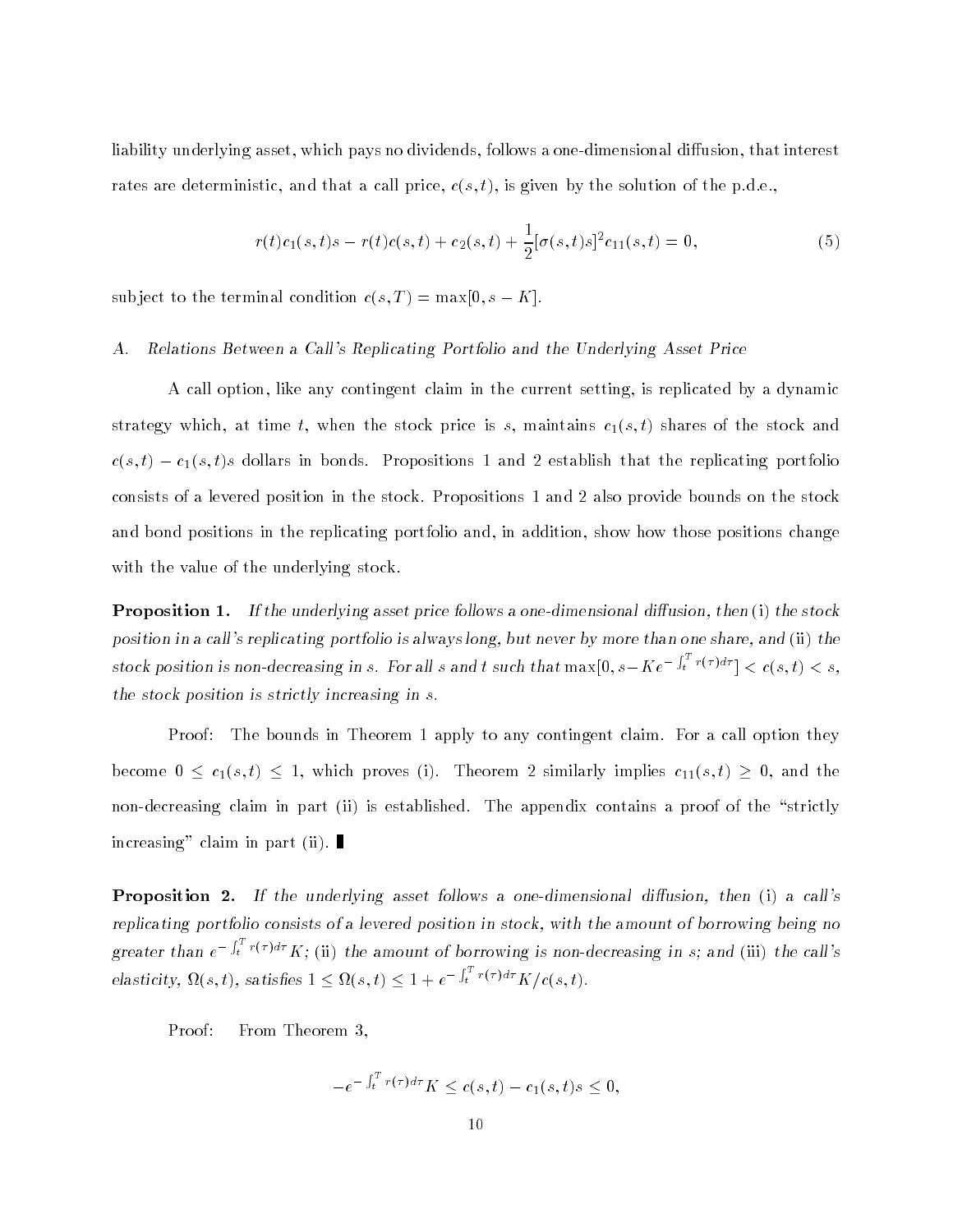which proves part (i). From Theorem 2,

$$
\frac{\partial [c(s,t)-c_1(s,t)s]}{\partial s}=-sc_{11}(s,t)\leq 0,
$$

and, since  $s \geq 0$ , part (ii) is established. Rearranging the bounds on the bond position gives the part (iii) bounds on the call's elasticity:

$$
1 \leq \Omega(s,t) = \frac{c_1(s,t)s}{c(s,t)} \leq 1 + e^{-\int_t^T r(\tau)d\tau} K/c(s,t). \blacksquare
$$

One immediate implication of Propositions 1 and 2 is that, since in any one-dimensional diffusion setting a call option is equivalent to a levered position in the stock, the absolute value of the risk premium on a call always exceeds that on the underlying stock in that setting.<sup>11</sup>

# B. The Relation Between a Call's Price and the Passage of Time

A call's convexity, coupled with its implicit leverage in any one-dimensional diffusion setting, causes a call option to always be a wasting asset in the one-dimensional case. This is shown next.

**Proposition 3.** If the underlying asset follows a one-dimensional diffusion, then for all s and t,  $c_2(s,t) \leq 0$ . For all s and t such that either (i)  $\max[0, s - e^{-\int_t^t r(\tau)d\tau} K] < c(s,t) < s$  and  $\sigma(s,t) > 0$ , or (ii)  $0 < c(s,t) < s$  and  $r(t) > 0$ , a call is a strictly wasting asset, i.e.,  $c_2(s,t) < 0$ .

Proof: Rewriting the p.d.e. in (5) gives

$$
c_2(s,t) = -\frac{1}{2} [\sigma(s,t)s]^2 c_{11}(s,t) - r(t)c(s,t) (\Omega(s,t) - 1).
$$
 (6)

Theorem 2 implies that the first term on the RHS of  $(6)$  is non-positive for all s and t. Proposition 2 implies that (s; t) 1. Since r(t) 0 for all t, the second term on the RHS of (6) is non-positive for all s and t. Since the RHS of  $(6)$  is non-positive, so is the LHS of  $(6)$ .

<sup>11</sup> Grundy (1991) shows that option prices contain information not only about the riskneutralized distribution of the underlying asset, but also about its true distribution, provided the underlying asset follows a one-dimensional diffusion and the risk premium on the option can be bounded. Proposition 1 has established that the particular bound examined in that paper is always satisfied for a one-dimensional diffusion.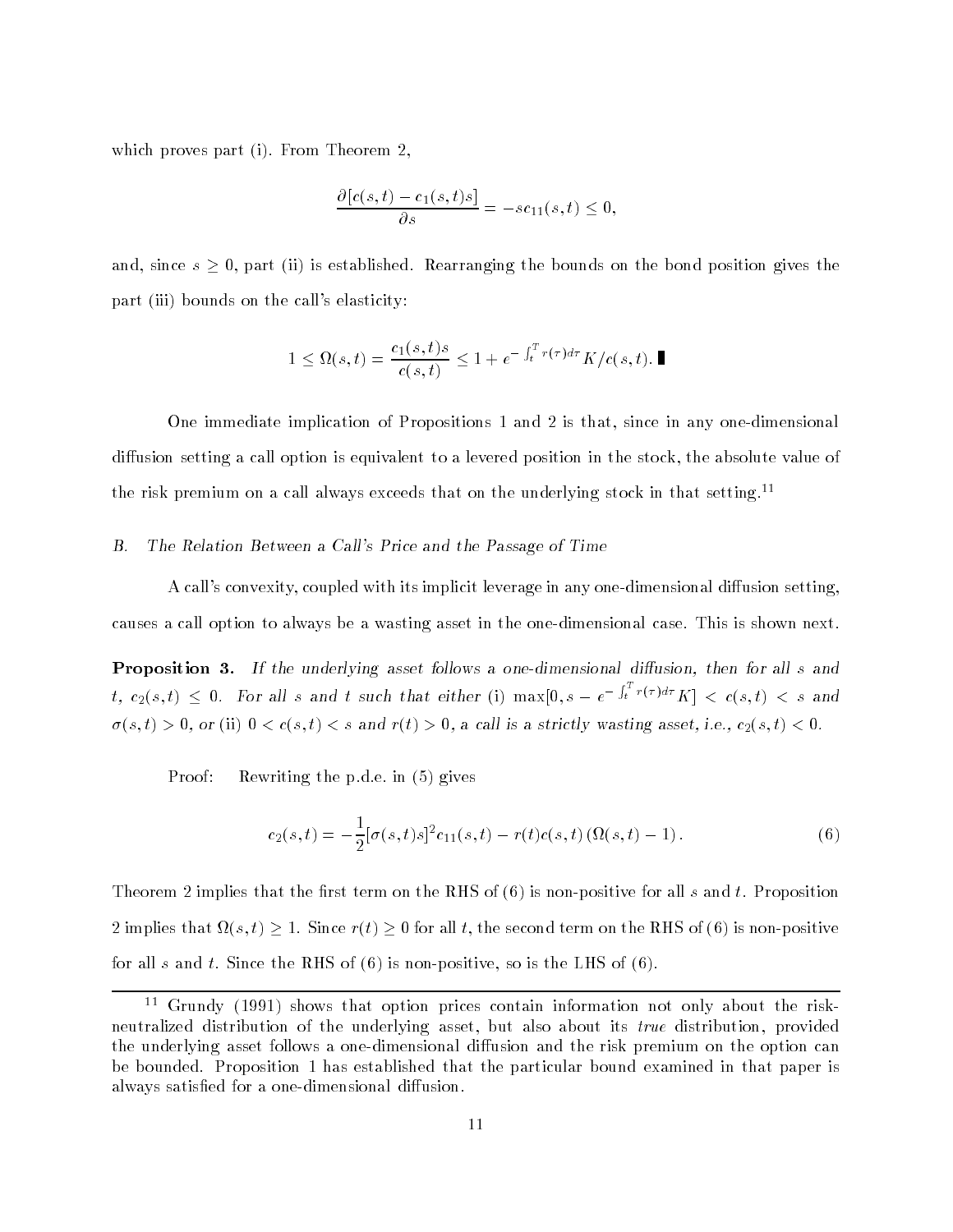Turning to the strong inequality claim, we have from the strict convexity result of Proposition 1 that for all s and t such that  $\max[0, s - Ke^{-\int_t^T r(\tau)d\tau}] < c(s, t) < s$ , the first term on the RHS of (6) is strictly negative provided  $\sigma(s, t) > 0$ . For  $0 < c(s, t) < s$ , Proposition 1 implies that

$$
c(s,t) = c(0,t) + \int_0^s c_1(x,t)dx = \int_0^s c_1(x,t)dx < \int_0^s c_1(s,t)dx = c_1(s,t)s.
$$

Therefore  $\Omega(s,t) = \frac{1}{c(s,t)} > 1$ . Thus, when  $0 < c(s,t) < s$  and  $r(t) > 0$ , the second term on the RHS of  $(6)$  is also strictly negative.

Propositions 1, 2 and 3 extend results familiar from a Black-Scholes setting (deterministic volatility) to any one-dimensional diffusion setting.<sup>12</sup> While these results are intuitive, it is important to recognize that they need not be true when the underlying price does not follow a one-dimensional diffusion. It is shown in Section IV that if the underlying price process is either a multi-dimensional diffusion, or non-Markovian, or discontinuous, then it can be that in some s range, either  $c_1(s,t) < 0$  holds or  $c_{11}(s,t) < 0$  holds, or both hold. When  $c_1(s,t) < 0$ , a call's replicating portfolio will be short stock and long bonds. When  $c_{11}(s, t) < 0$ , replication requires reducing the position in stock as the underlying price rises. Section IV also shows that when  $c_1(s,t) < 0$  or  $c_{11}(s,t) < 0$ , a call can be a 'bloating' asset.

# C. The Relation Between a Call's Delta and its Exercise Price

**Proposition 4.** If the underlying asset follows a one-dimensional diffusion, then  $c_1(s, t)$ , or the call's delta, does not increase with the exercise price. If  $c_1(s,t)$  is also differentiable w.r.t. the exercise price K, then  $\frac{\partial^2 c}{\partial K \partial s} \leq 0$  .

Proof: Consider a bullish money spread; long a call with exercise price  $K_1$ , and short a call with a larger exercise price  $K_2$ . The minimum derivative of this spread's final payoff function is zero. Denote the price of the spread by  $M(s, t) := c(s, t; K_1) - c(s, t; K_2)$ . Then, by Theorem 1, at any time before expiration,  $M_1(s,t) \geq 0$ . In other words,  $c_1(s,t; K_1) - c_1(s,t; K_2) \geq 0$ .

In the deterministic volatility setting of Black-Scholes, it is also well known that for all  $s$ and the set of  $\mathbb{R}^n$  and  $\mathbb{R}^n$  is done-set to a one-set of  $\mathbb{R}^n$  and  $\mathbb{R}^n$  are set one-set one-set one-set one-set of  $\mathbb{R}^n$  and  $\mathbb{R}^n$  are set one-set one-set one-set one-set of  $\mathbb{R}^n$  and dimensional diffusion with non-deterministic volatility. Still, the two inequalities will be satisfied for some sufficiently large s and sufficiently large  $(T - t)$ .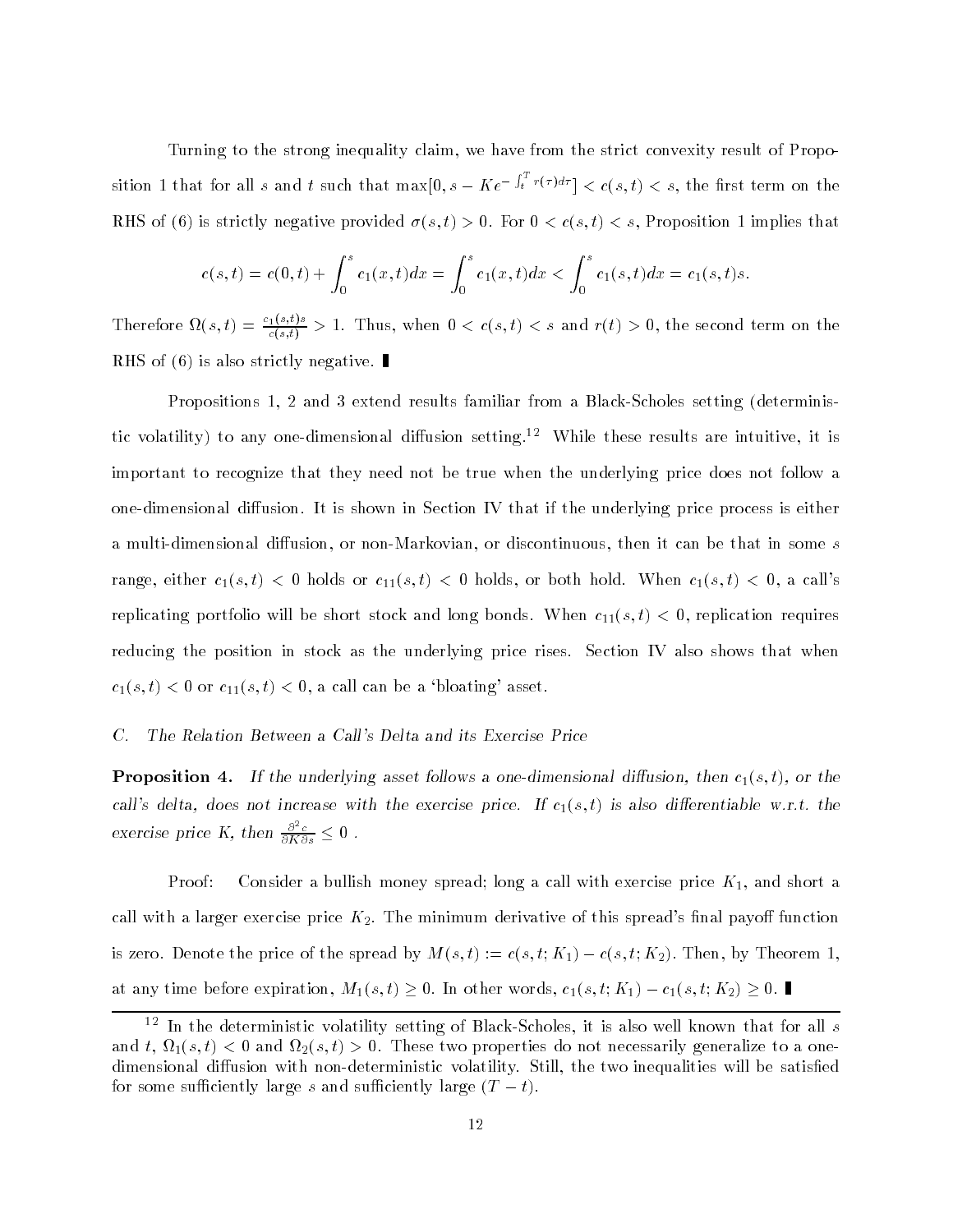Note that a (one-dimensional) diffusion underlying price process is only a special sufficient condition for the result in Proposition 4. A more general sufficient condition is that monotonicity be inherited from the contractual payoff function. Thus, by the Cox and Ross  $(1976)$  result, the exercise price proposition is true also for proportional underlying processes, even when those are not diffusions.

We have considered the implications of Theorems 1, 2, and 3 for call options, but clearly, similar implications apply to put options, as well. For example, it is an immediate corollary of Theorem 1 that a put's delta is bounded between 0 and  $-1$ . Similarly, by Theorem 2, a put price is always a convex function of the underlying asset. The following call option results also apply to put options with the appropriate modifications.

# III. The Comparative Statics of Interest Rates, Dividends, and Volatility

We continue to assume that the underlying, limited-liability asset follows a one-dimensional diffusion, and that interest rates are deterministic.

# A. The Comparative Statics of Interest Rate Changes

We wish to compare the prices of call options across two economies. In economy  $A$  the interest rate is  $r^{\mathcal{A}}(t)$ . The interest rate in an otherwise equivalent economy  $\mathcal{B}$  is  $r^{\mathcal{B}}(t)$ . The underlying asset pays no dividends prior to the option's expiration.

# A.1. An upward shift in the term structure increases call prices

**Theorem 4.** Consider two economies,  $A$  and  $B$ , differing in their instantaneous interest rates,  $r^{\mathcal{A}}(\tau)$  and  $r^{\mathcal{B}}(\tau)$ . Suppose that for all  $\tau \in [t, T]$ ,  $r^{\mathcal{B}}(\tau) \geq r^{\mathcal{A}}(\tau)$  and  $\int_{t}^{T} r^{\mathcal{B}}(\tau) d\tau > \int_{t}^{T} r^{\mathcal{A}}(\tau) d\tau$ . Then, for all s and t,  $c^{B}(s, t)$ , the price of a call in economy B expiring at T, is at least as large as  $c^{\mathcal{A}}(s,t)$ , the price of an otherwise equivalent call in economy A. For all s and t, if  $0 < c^{\mathcal{B}}(s,t) < s$ , then  $c^{\mathcal{B}}(s,t) > c^{\mathcal{A}}(s,t)$ .

Proof: See the Appendix.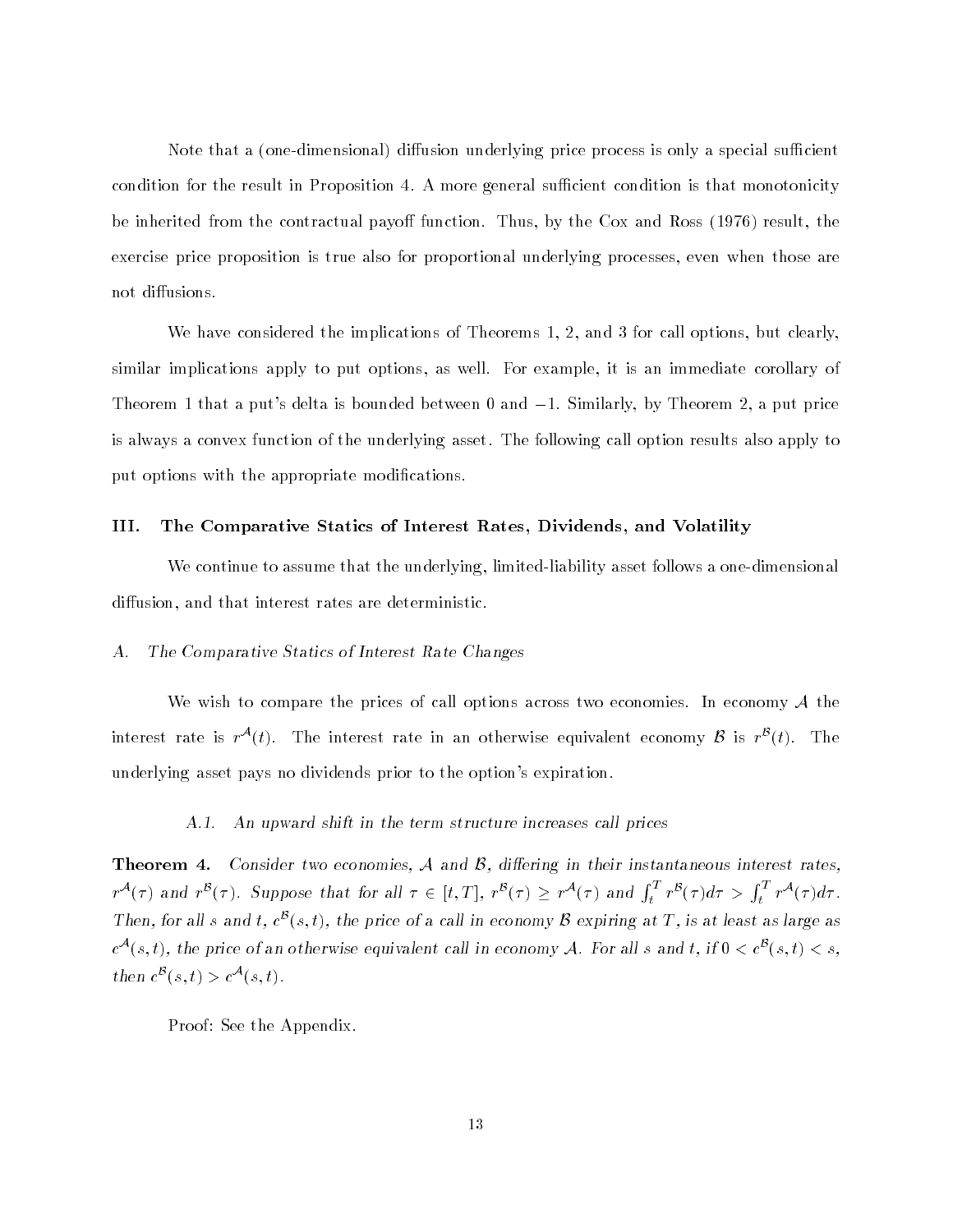# A.2. A decrease in  $e^{-\int_t^1 r(\tau)d\tau} K$  can decrease call prices

It is important to recognize what we have not established in Theorem 4. In order to guarantee that  $c^{\mathcal{B}}(s_t, t) > c^{\mathcal{A}}(s_t, t)$  it is not enough that the term structures differ across the two economies in such a way that the time t value of a riskless bond maturing at time  $T$  is smaller in economy B. Theorem 4 requires not only that  $\int_t^T r^B(\tau) d\tau > \int_t^T r^A(\tau) d\tau$ , but, in addition, that  $r^{B}(\tau) > r^{\mathcal{A}}(\tau)$  for all  $\tau \in [t, T]$ .<sup>13</sup> Consider the following two otherwise equivalent economies. In economy  $A$  the interest rate is given by the step-down function

$$
r^{\mathcal{A}}(\tau) = \begin{cases} \mathcal{R}, & \text{for } \tau \in [t, T - \frac{1}{2}(T - t)]; \\ 0, & \text{for } \tau \in (T - \frac{1}{2}(T - t), T]. \end{cases}
$$

In economy  $\beta$  the interest rate is given by the step-up function

$$
r^{\mathcal{B}}(\tau) = \begin{cases} 0, & \text{for } \tau \in [t, T - \frac{1}{2}(T - t)]; \\ \mathcal{R}, & \text{for } \tau \in (T - \frac{1}{2}(T - t), T]. \end{cases}
$$

Note that

$$
\int_t^T r^{\mathcal{A}}(\tau) d\tau = \frac{T-t}{2} \mathcal{R} = \int_t^T r^{\mathcal{B}}(\tau) d\tau.
$$

Suppose that the underlying asset follows a diffusion of the form

$$
ds_{\tau} = r(\tau)s_{\tau}d\tau + \sigma(s_{\tau}, \tau)s_{\tau}dB_{\tau},
$$

where the volatility depends on the underlying asset price and time in the following way: For some  $H > 0$  and some strictly non-zero  $\varpi(s, \tau)$ ,

$$
\sigma(s,\tau) = \begin{cases} \varpi(s,\tau), & \text{if } s > H \text{ and } \tau \in [t,T - \frac{T-t}{2}]; \\ 0, & \text{otherwise.} \end{cases}
$$

Now suppose that  $s_t^{\mathcal{A}} = s_t^{\mathcal{B}} = s_t$  and that  $s_t$ ,  $H$ , and  $K$  are such that

$$
s_t < H < e^{\mathcal{R}\frac{T-t}{2}}s_t < K.
$$

<sup>13</sup> If  $\int_t^T r^B(\tau) d\tau > \int_t^T r^A(\tau) d\tau$  and volatility is deterministic, then  $c^B(s_t, t) > c^A(s_t, t)$ . Only the integral,  $\int_t^T r(\tau) d\tau$ , enters the Black-Scholes formula.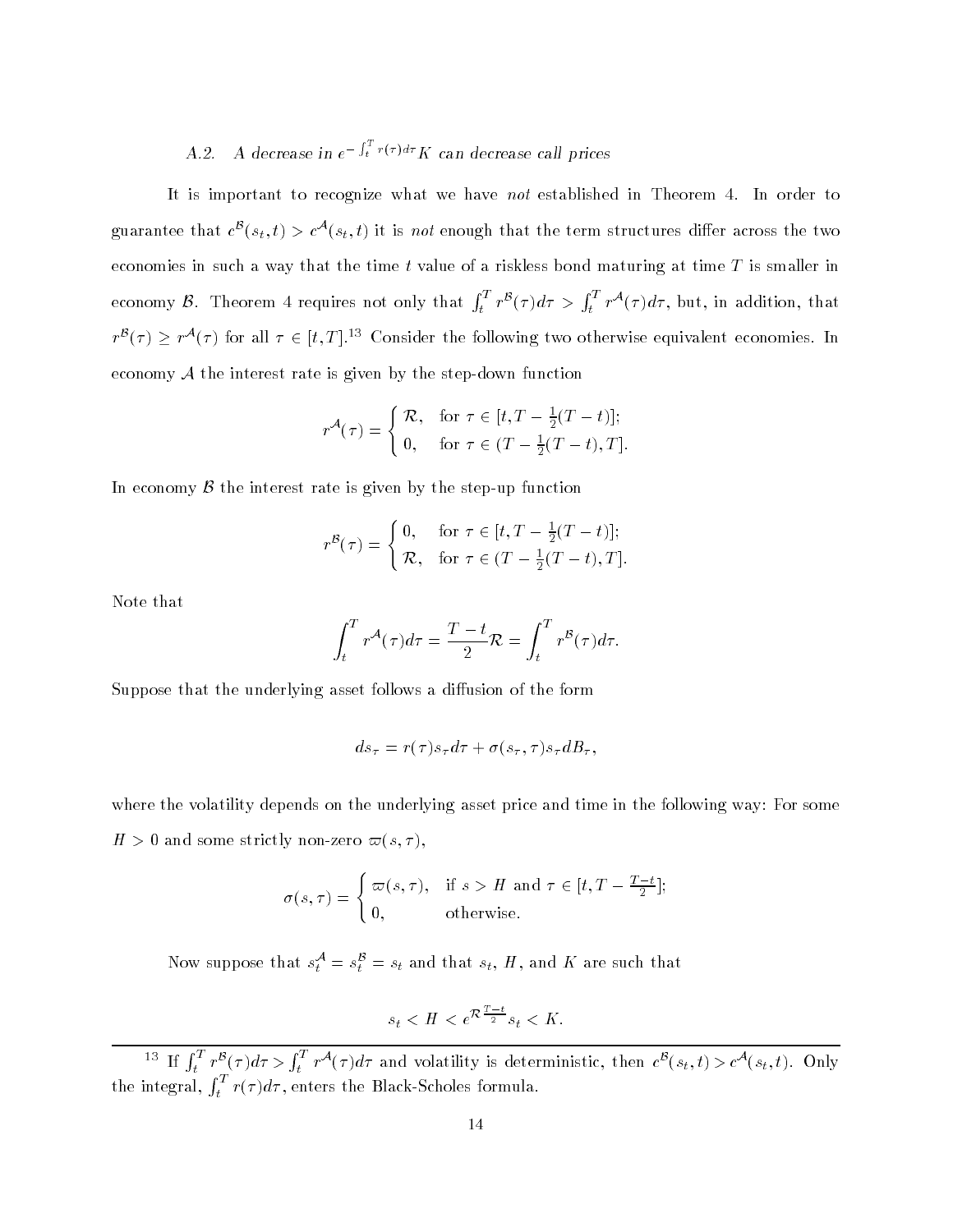In economy  $\cal A$ ,  $s^{\cal A}_\tau$  will grow deterministically at the interest rate  $\cal R$  until, at time  $t+\ln(H/s_t)/{\cal R},$ the underlying asset price reaches the level H. After that time,  $s_\tau^{\mathcal{A}}$  will follow the diffusion

$$
ds_{\tau}^{\mathcal{A}} = \begin{cases} \mathcal{R}s_{\tau}^{\mathcal{A}}dt + \varpi(s_{\tau}^{\mathcal{A}}, \tau)s_{\tau}^{\mathcal{A}}dB_{\tau}, & \text{for } \tau \in (t + \ln(H/s_t)/\mathcal{R}, T - \frac{T - t}{2}];\\ 0, & \text{for } \tau \in (T - \frac{T - t}{2}, T]. \end{cases}
$$

A possible sample path for  $s_\tau^\mathcal{A}$  is depicted in Figure 2. With positive probability  $s_\tau^\mathcal{A} > K,$  and hence  $c^{\mathcal{A}}(s_t, t) > 0$ .

In economy  $\mathcal{B}, s_\tau^{\mathcal{B}}$  will remain equal to  $s_t$  until time  $T-\frac{T-t}{2}.$  After time  $T-\frac{T-t}{2}, s_\tau^{\mathcal{B}}$  will grow deterministically at the rate R until it reaches the level  $s_t e^{R\frac{T-t}{2}}$  at the option's maturity. The sample path for  $s_\tau^{\mathcal{B}}$  is also depicted in Figure 2b. With certainty  $s_\tau^{\mathcal{B}} < K$ , and hence  $c^{\mathcal{B}}(s_t, t) = 0$ .

Thus, in this setting, which is not a Black-Scholes setting, shifts in the term structure that leave the current price of a bond maturing at the option's expiration unaffected can affect the option's price. In this example, simply 'reordering' the interest rate profile affects option prices.

# B. The Comparative Statics of Dividend Rate Changes

The next theorem compares the price of a call on an asset that pays dividends to the price of a similar call on an asset that does not.

Theorem 5. Consider two one-dimensional-diffusion priced underlying assets (traded in the same economy with the same deterministic interest rate dynamics) such that, for all  $\tau \in [t, T]$ , asset A pays a dividend at the rate  $\delta(\tau) \geq 0$ , with  $\int_t^1 \delta(\tau) d\tau > 0$ , while asset B pays no dividends prior to time T. Suppose that  $\sigma^{A}(s,t) = \sigma^{B}(s,t)$  for all s and t. Then  $c^{A}(s,t) < e^{-\int_{t}^{T} \delta^{A}(\tau) d\tau} c^{B}(s,t)$ , for all s and t. This inequality becomes strict when  $0 < c^{B}(s,t) < s$ .

Proof: See the Appendix.

Not surprisingly, given  $s_t^{\mathcal{A}} = s_t^{\mathcal{B}}$ , a call on the asset that pays dividends is no more valuable than a call on the asset that does not. What is less obvious, is that one can place an upper bound on the relative prices of the two calls purely in terms of the fraction of the dividend-paying stock's price that is due to dividends to be paid beyond the call's expiration. When dividends are paid at the continuous rate  $\delta(\tau)$ , the present value at time t of the stock price at time T is  $e^{-\int_t^t \delta(\tau)d\tau} s_t$ . Equivalently, the time t value of the dividend distributions beyond time T is  $e^{-\int_t^1 \delta(\tau)d\tau} s_t$ .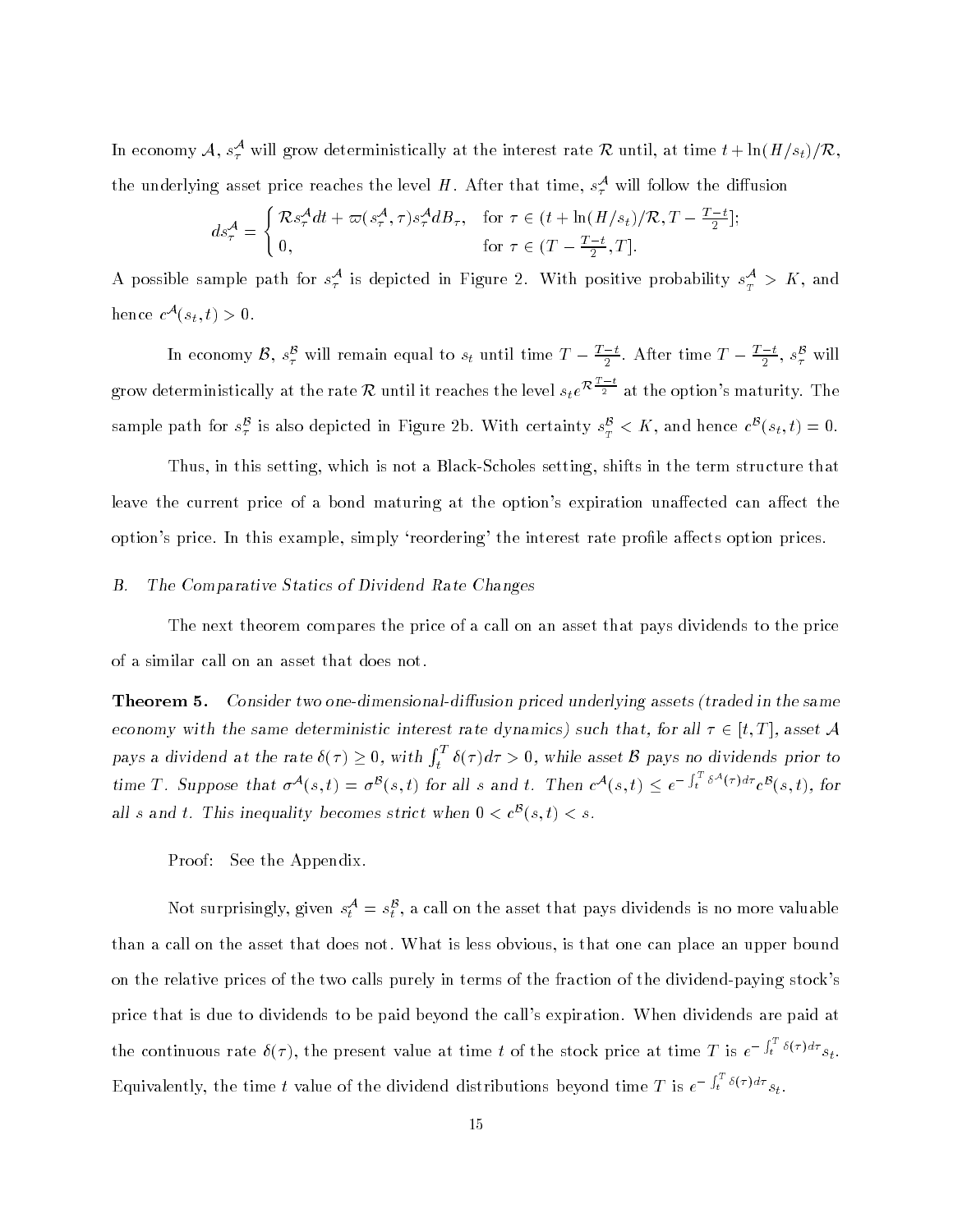The bound in Theorem 5 is familiar from a Black-Scholes setting. Given deterministic return volatility, the value of a call on asset  $\mathcal A$  when  $s_t^{\mathcal A}=s'$  is equal to the value of an otherwise equivalent call written on the fraction  $e^{-\int_t^T \delta(\tau)d\tau}$  of asset  $\mathcal B$  when  $s_t^{\mathcal B}=s'.$  In turn, such a call has the same value as an otherwise equivalent call written on one whole unit of asset  $\beta$  when  $s_t^{\mathcal{B}} = e^{-\int_t^t \delta(\tau) d\tau} s'.$ 

$$
c^{\mathcal{A}}(s,t) = c^{\mathcal{B}}(e^{-\int_t^T \delta(\tau)d\tau} \cdot s,t)
$$
\n<sup>(7)</sup>

From the strict convexity of call prices in a Black-Scholes setting, we then have

$$
c^{\mathcal{A}}(s,t) < e^{-\int_t^T \delta(\tau)d\tau} c^{\mathcal{B}}(s,t). \tag{8}
$$

In a setting where the return volatility depends on the (contemporaneous) stock price, the equality in  $(7)$  need no longer be satisfied. Still, as is shown in Theorem 5, the inequality in  $(8)$  is always satisfied in any one-dimensional diffusion setting.

# C. The Comparative Statics of Volatility Changes

Jagannathan (1984) clarifies the relation between the value of a call and the riskiness of the underlying stock. Consider two stocks A and B, but this time  $\sigma^{A}(s,\tau) \neq \sigma^{B}(s,\tau)$  while, for all  $\tau$ ,  $\delta^{\mathcal{A}}(\tau) = \delta^{\mathcal{B}}(\tau) = 0$ . Given  $s_t^{\mathcal{A}} = s_t^{\mathcal{B}}$ , a sufficient condition for calls on stock  $\mathcal{B}$  maturing at time T to be at least as valuable as otherwise equivalent calls on stock  $A$ , is that the risk-neutral probability distribution of  $s_T^{\beta}$  is riskier than the *risk-neutral* probability distribution of  $s_T^{\mathcal{A}}$  in the Rothschild-Stiglitz (1970) sense.14 We generalize and extend Jagannathan's results in the next two theorems.

**Theorem 6.** Let  $\sigma^{\mathcal{B}}(s,t) > \sigma^{\mathcal{A}}(s,t)$  for all s and t with strict inequality in some region. Let  $v^{\beta}$  and  $v^{\mathcal{A}}$  denote the respective prices of two contingent claims (not necessarily calls) with the same expiration date and identical, convex contractual payoff functions. Then for all  $s$  and  $t$ ,  $v^{\mathcal{B}}(s,t) > v^{\mathcal{A}}(s,t).$ 

 $\widetilde{Y} \stackrel{d}{=} \widetilde{X} + \widetilde{\varepsilon}, \quad \text{and} \quad E\{\widetilde{\varepsilon}|X\} = 0 \text{ for all } X.$ 

 $\overline{I}$  is riskier than  $\overline{A}$  in the Rothschild-Stiglitz sense if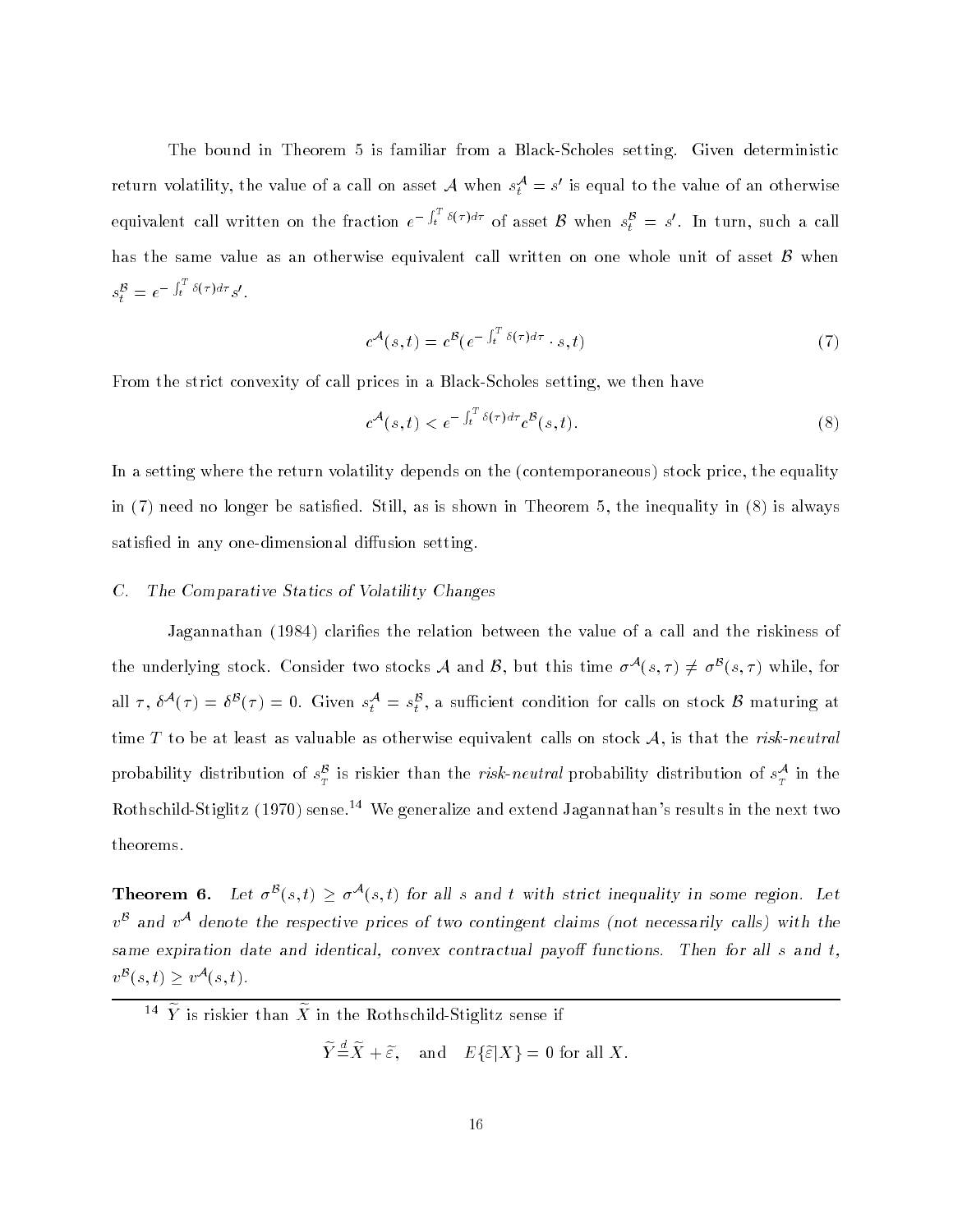Proof: See the Appendix.

As an example, if the volatility were always bounded by that of a particular CEV process, the call price would be bounded by the corresponding CEV option pricing model.

**Theorem 7.** Suppose that for all s and t,  $\sigma^{\mathcal{B}}(s,t) \geq \sigma^{\mathcal{A}}(s,t)$ . For  $s_t^{\mathcal{A}} = s_t^{\mathcal{B}}$ , the risk-neutral distribution of  $s_T^{\beta}$  is riskier, in the Rothschild-Stiglitz sense, than the risk-neutral distribution of  $s^{\mathcal{A}}$ .

Proof: Let  $\xi_{\tau}^{{\cal A}^{s,t}}$  ar  $^{s,\iota}$  and  $\xi_\tau^{\mathcal{B}^{s,\iota}}$  b ships the time  $\tau$  risk-neutralized prices of assets A and B satisfying

$$
d\xi_{\tau}^{\mathcal{A}} = r(\tau)\xi_{\tau}^{\mathcal{A}}d\tau + \sigma^{\mathcal{A}}(\xi^{\mathcal{A}}, \tau)\xi^{\mathcal{A}}dB_{\tau}
$$

and

$$
d\xi_{\tau}^{\mathcal{B}} = r(\tau)\xi_{\tau}^{\mathcal{B}}d\tau + \sigma^{\mathcal{B}}(\xi^{\mathcal{B}}, \tau)\xi^{\mathcal{B}}dB_{\tau},
$$

with a common initial condition,  $s$ , at time  $t$ .

Consider two contingent claims written, respectively, on the two assets, featuring the same convex payoff function  $g(\cdot)$ . By the Feynman-Kac representation, the prices of the claims are  $v^{i}(s,t) = e^{-\int_{t}^{T} r(\tau)d\tau} E\left\{q\right\}$  $\left\{g\left(\xi_T^{i-s,t}\right)\right\}$  $\{s,t\}$ ,  $(i = A, B)$ . For this setting, Theorem 6 has established that  $v^{\mathcal{B}}(s,t) > v^{\mathcal{A}}(s,t)$ . It then follows that  $E \nvert q \nvert$  $\left\{ g\left(\xi_T^{\mathcal{B}^{s,t}}\right)\right\}$  $\{s,t\}$  >  $E\left\{q\right\}$  $\left\{g\left(\xi_T^{{\cal A}^{s,t}}\right)\right\}$  ${s,t}$ ) for arbitrary convex  $q(\cdot)$ 's. This condition is equivalent to  $\xi^{A^{s,t}}$  being riskier than  $\xi^{B^{s,t}}$  in the Rothschild-Stiglitz sense.

# D. Conditions under which Black-Scholes provides Bounds on Option Prices

Interesting special cases of Theorem 6 occur when, for all s and t, either  $\sigma^{B}(s,t)=\bar{\sigma}(t)$  >  $\sigma^{\mathcal{A}}(s,t)$ , or  $\sigma^{\mathcal{B}}(s,t) > \sigma^{\mathcal{A}}(s,t) = \sigma(t)$ . Let  $c^{bs(\sigma)}(s,t)$  denote the Black-Scholes value of a call on a stock with deterministic volatility  $\sigma(s, t) = \sigma(t)$  for all s and t.

**Theorem 8.** If for all s and t,  $\sigma^B(s,t) = \bar{\sigma}(t) > \sigma^A(s,t)$ , then  $c^A(s,t) < c^{bs(\bar{\sigma})}(s,t)$ . If for all s and t,  $\sigma^{\mathcal{B}}(s,t) > \sigma^{\mathcal{A}}(s,t) = \sigma(t)$ , then  $c^{\mathcal{B}}(s,t) > c^{bs(\mathcal{Q})}(s,t)$ .

Proof: Theorem 8 is a special case of Theorem 6.<sup>15</sup>

<sup>15</sup> El Karoui, Jeanblanc-Picque and Visvanathan provide an alternate proof of the special case result in Theorem 8. We thank Darrell Duffie for bringing this paper to our attention. Independent derivations of variants of Theorem 6 can be found in El Karoui, Jeanblanc-Picque and Shreve (1995) and Avellaneda, Levy and Parás.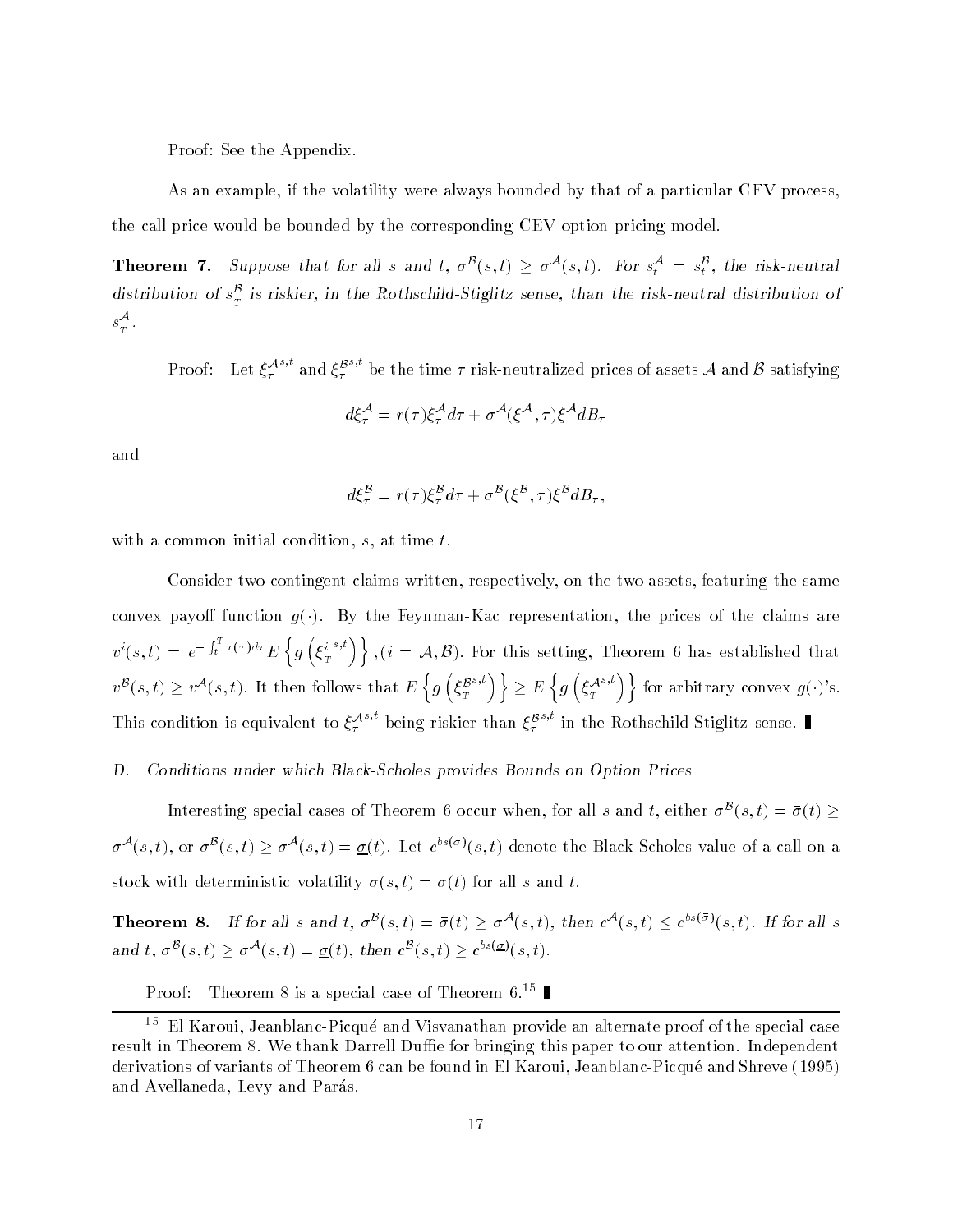Of ma jor practical relevance to anyone charged with hedging an option position is that, despite a lack of knowledge of the functional form of the relation  $\sigma(s, t)$ , knowledge of bounds on that relation over the option's life,  $\bar{\sigma}$  and  $\underline{\sigma}$ , provides bounds on the option's delta for any s and t. These bounds are an immediate implication of Theorem 8 and the convexity property of option prices.

**Proposition 5.** If for all s and  $t, \underline{\sigma}(t) \leq \sigma(s, t) \leq \overline{\sigma}(t)$ , then  $c_1^{ss(\sigma)}(s'', t) \leq c_1(s, t) \leq c_1^{ss(\sigma)}(s', t)$ , where s'' solves  $c^{bs(\mathcal{Q})}(s,t) = c^{bs(\bar{\sigma})}(s'',t) + c_1^{os(\sigma)}(s'',t)(s-s'')$  and s' solves  $c^{bs(\mathcal{Q})}(s,t) = c^{bs(\bar{\sigma})}(s',t)$  $c_1^{^{os(\sigma)}(s',t)(s'-s).$ 

Proof: As depicted in Figure 3, if the lower bound on delta were violated, then, even if the option took on its minimal possible value, convexity would imply that for values of the underlying asset less than s'', the option's value would violate its upper bound. Similarly, if the upper bound on delta were violated then, even if the option took on its minimal possible value, convexity would imply that for values of the underlying asset greater than  $s'$ , the option's value would violate its upper bound.

When the option's value is known, the bounds on its delta can be strengthened as follows.

**Proposition 6.** If for all s and t,  $\sigma(s, t) \leq \bar{\sigma}(t)$ , then for any s and t such that one knows  $c(s, t)$ ,  $c_1^{0s(\sigma)}(s'',t) \leq c_1(s,t) \leq c_1^{0s(\sigma)}(s',t)$ , where s'' solves  $c(s,t) = c^{bs(\bar{\sigma})}(s'',t) + c_1^{0s(\bar{\sigma})}(s'',t)(s-s'')$  and s' solves  $c(s,t) = c^{bs(\bar{\sigma})}(s',t) - c_1^{os(\sigma)}(s',t)(s'-s).$ 

Proof: The logic is the same as that of Proposition 5.

# IV. Pricing when the Underlying Asset does not follow a One-Dimensional Diffusion

Sections II and III examin the pricing of call options in a one-dimensional diffusion setting, and establish that much of the intuition familiar from the Black-Scholes model carries over to the case where the underlying asset's volatility depends on both the contemporaneous price and time. This section considers the many interesting settings in which call prices need not possess any of their familiar properties. In particular, we demonstrate that if the process describing changes in the value of the underlying asset is either discontinuous or non-Markovian, or the underlying asset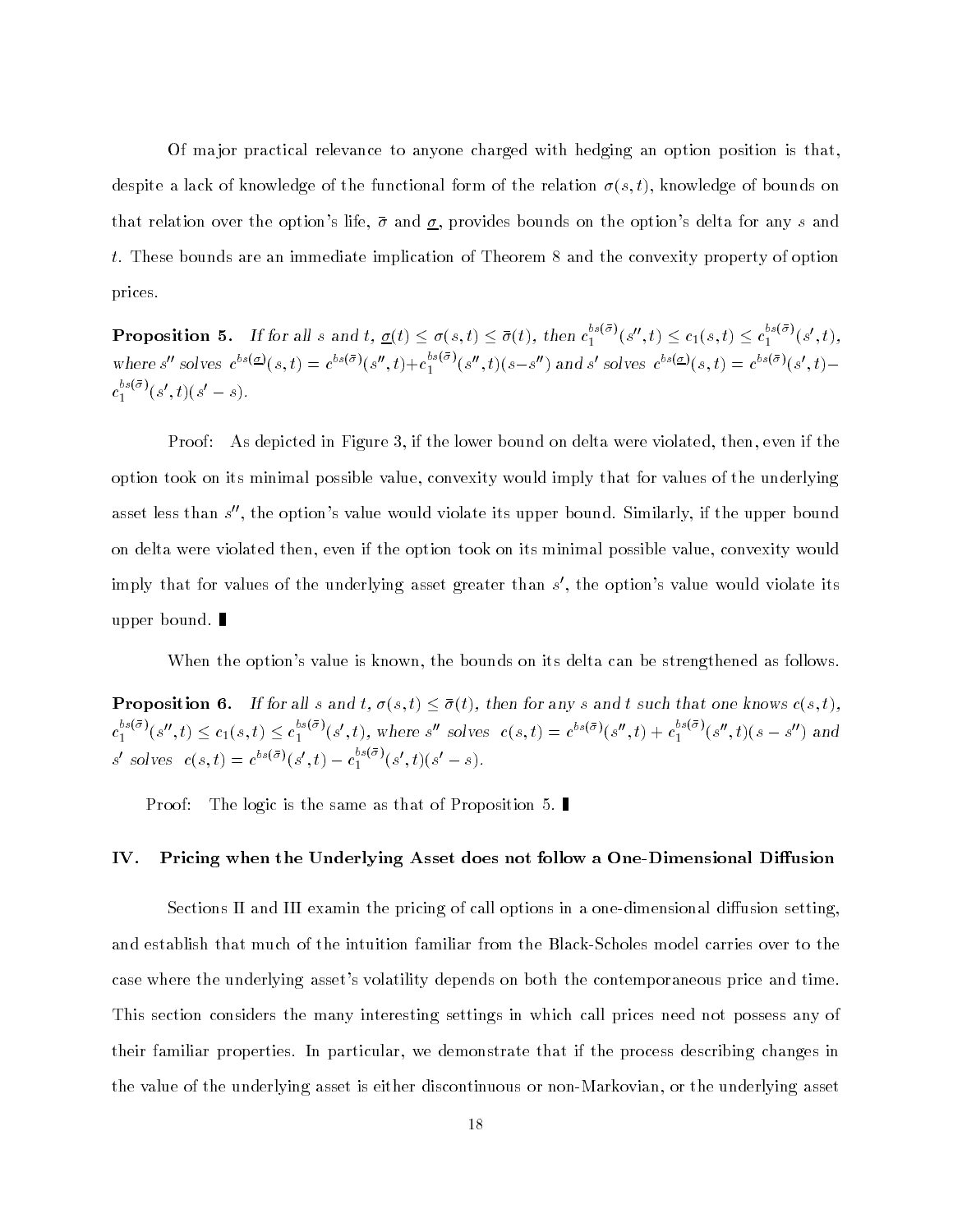follows a multi-dimensional diffusion, then replicating a call's payoff can involve shorting stock and lending, and selling additional stock as the stock price rises. Throughout these examples the `no-crossing' property is violated.

# A. Call Prices in a Discontinuous Markovian Setting

Suppose the underlying asset follows a non-proportional process, such that below a certain level H it behaves like a mixed diffusion-jump process,<sup>16</sup> and above H it grows at the interest rate. Formally,

$$
ds_t = \begin{cases} r(t)s_t dt & \text{for } s_t \ge H \\ \left(r(t) - \Lambda(J-1)\right)s_t dt + s_t dq_t & \text{for } 0 < s_t < H, \end{cases}
$$

where  $q_t$  is a Poisson process governing jumps in the stock price,  $\Lambda$  is the mean number of jumps per unit time, and  $(J-1)$  is the percentage price increase in the stock, if the Poisson event occurs.

Possible stock price paths are depicted in Figure 4a. Consider two possible time t stock prices, s' and s'', with  $0 < s'' < H < s'$ . For a given realization of the random component of the process, the stock price path starting at s' can 'jump through' the path starting at s' which is larger than s''. Continuity precludes this in the one-dimensional case; recall the 'no-crossing' property of Section IA. Now consider a call option on this asset with an exercise price K and  $s' e^{\int_t^T r(\tau)d\tau} < K < s''J$ . When  $s_t = s'$ , the option will, with certainty, finish out-of-the-money. When  $s_t = s''$ , the option has a positive probability of finishing in-the-money. Thus we have

$$
0 = c(0, t) < c(s'', t) > c(s', t) = 0; \tag{9}
$$

i.e., the call price is not everywhere increasing, and therefore cannot be everywhere convex, in the underlying asset price.

Another example of a Markovian underlying process for which call prices are non-increasing in the underlying price is depicted in Figure  $4b$ .<sup>17</sup> The non-recombining binomial tree depicted illustrates a setting where a firm's management faces the following incentive problem. Suppose

 $\sim$  See Merton (1976) for the development of an option pricing model applicable when the underlying follows a proportional mixed diffusion-jump process with a diversifiable jump component.

<sup>17</sup> For yet another example, see footnote 14 of Chapter 4 of Cox and Rubinstein (1985).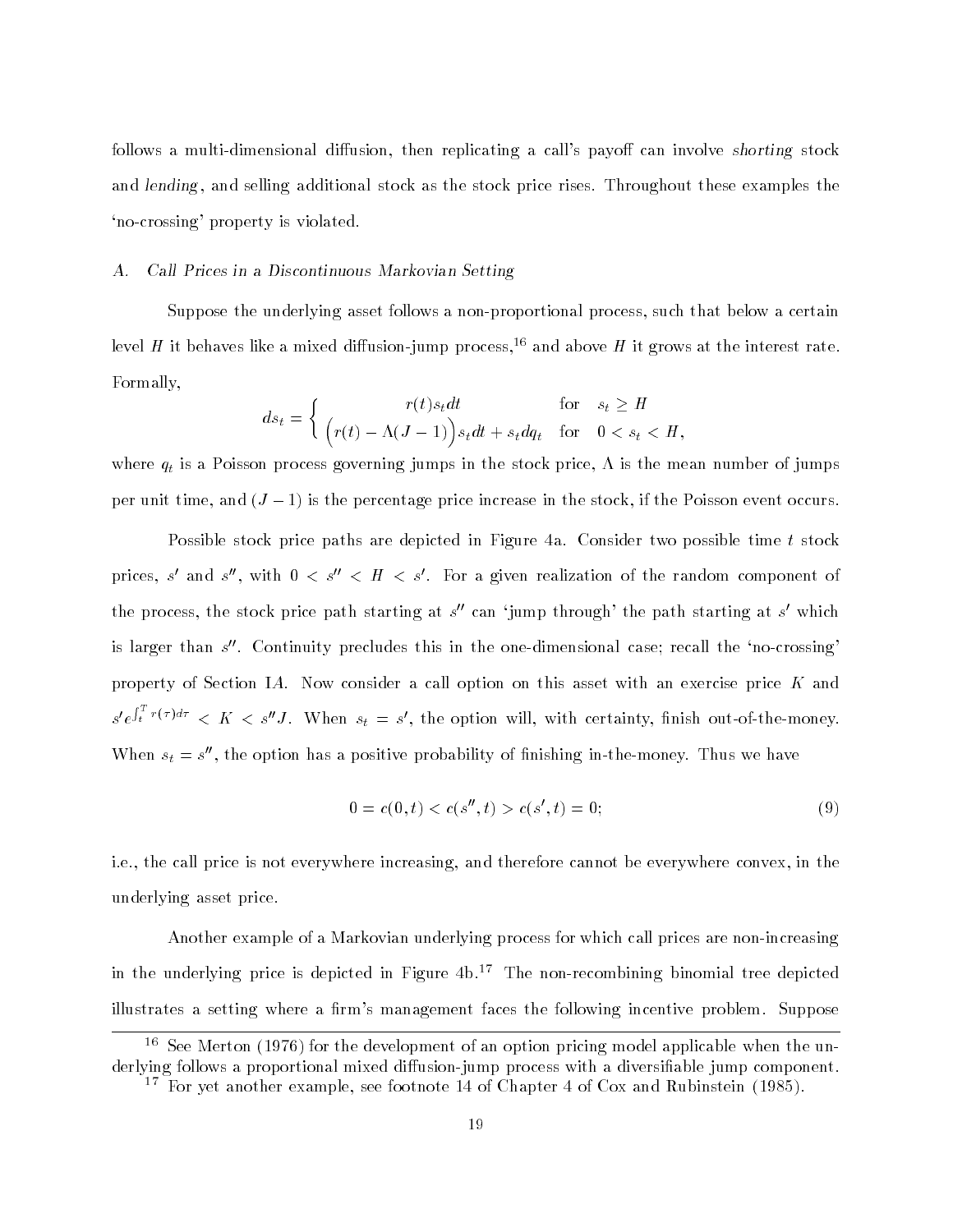that management will be evaluated on the basis of the stock price at date T relative to some goal, G. Failure to meet the benchmark level,  $G$ , will result in termination. Exceeding the goal will bring forth a bonus. If at date  $T-1$  the firm has done poorly and the stock price is low, say  $s_{_{T-1}}=s^{\prime\prime},$ the firm must switch to high variance projects in order for there to be any chance of meeting the benchmark necessary for management to retain their posts. Alternately, if the stock price is high at date  $T-1$ , say  $s_{T-1} = s'$ , management can, and will, effectively lock in their future bonuses by switching to a low risk investment strategy. The 'no-crossing' property is violated.

Now consider the date  $T-1$  value of a call option with a date  $T$  maturity written on the stock of this company. When  $t = T - 1$ , and K is as depicted in Figure 4b, the call price again satisfies the set of relations in (9). Interestingly, if back at time  $T-2$  the stock price is equal to s''', then the replicating strategy at that time involves shorting the underlying stock and lending. Further, an increase in the interest rate from  $T - 2$  to  $T - 1$  will *decrease* the call's value. We now turn to a continuous but non-Markovian setting, which also fails to satisfy the `no-crossing' property.18

#### $B.$ B. Option Prices in a Continuous Non-Markovian Setting

When the underlying asset's instantaneous volatility depends not only on the contemporaneous price and time, but also on past prices, the process is said to be retarded.<sup>19</sup> While retarded processes are relatively unexplored in the derivatives literature, they arise quite naturally when the volatility of a stock reflects the underlying firm's investment and financing decisions. That a stock's volatility is related to the contemporaneous stock price as a reflection of the firm's investment and financing policy is familiar from the Displaced Diffusion Option Pricing Model of Rubinstein (1983) and the Compound Option Pricing Model of Geske (1979). In both these models

<sup>18</sup> Figure 4b can be viewed as depicting a continuous, but non-Markovian process. Suppose that between trading dates one could observe (but not trade along) the tra jectory of prices. Now suppose that at time  $\tilde{t}$ , one observed a trajectory level of  $\tilde{s}$ . One could not then characterize the distribution of s <sup>T</sup> given only the knowledge that st = s. One would also need to know a past stock price as well (e.g., whether  $s_{T-1}$  was equal to s' or s''.)

<sup>19</sup> For a discussion of such processes, see Mohammed (1978).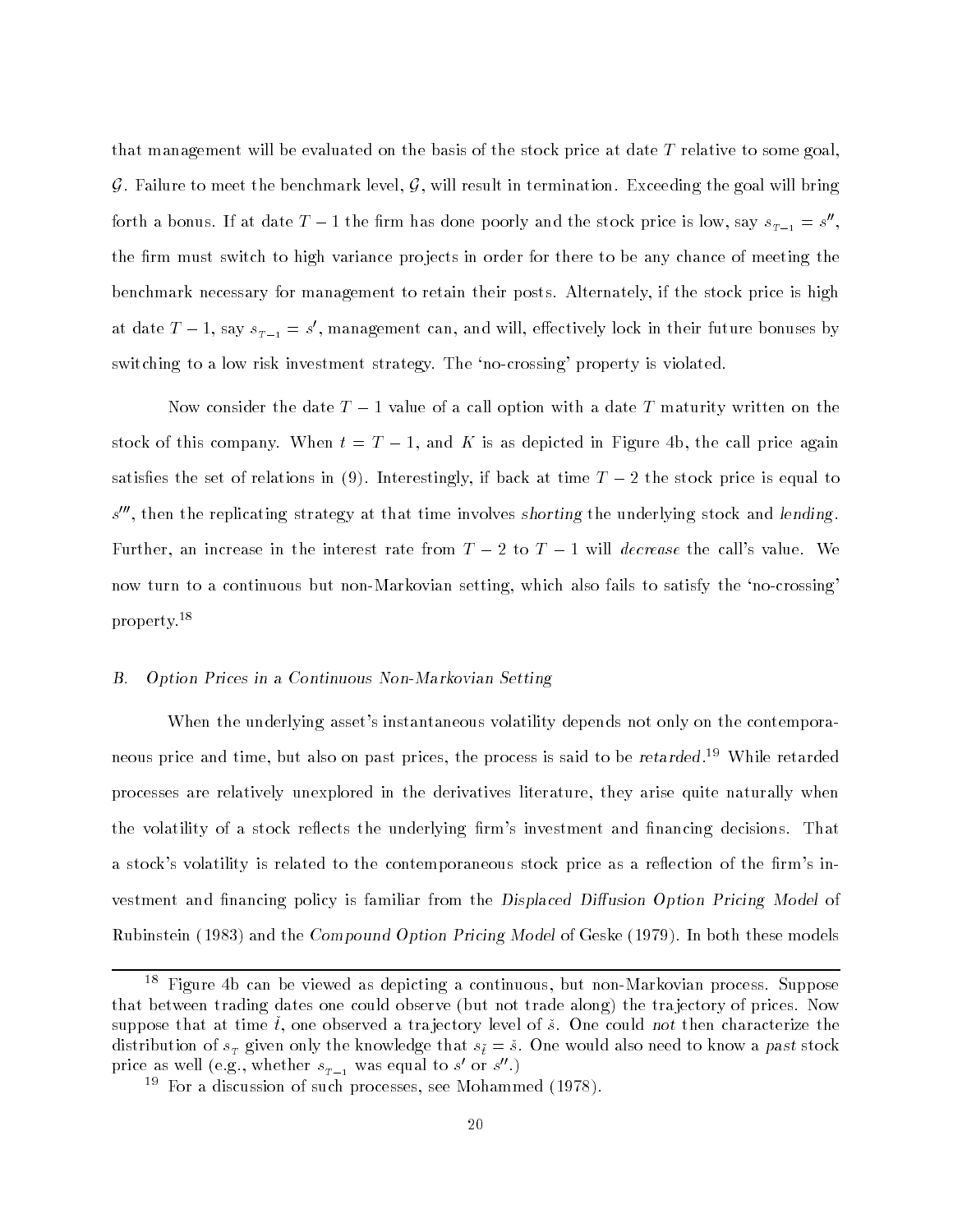the firm's financing and investment decisions predate the option's issue date. But when financing and investment decisions occur during the option's life, and adjustment costs are such that the optimal controls are not continuous functions of the underlying firm value at each instant in time but instead exhibit hysteresis, the stock price process can be non-Markovian.<sup>20,21</sup>

The time line below depicts the setting we have in mind. The investment-financing decision made at time t' will depend on the value of the firm at t' as proxied by  $s_{t'}$ . For simplicity, we assume that prior to time  $t'$ , the stock's volatility is a constant  $\bar{\bar{\sigma}}$ .



It is true that after  $s_{t'}$  has been realized at time  $t'$ , it will be possible to represent the volatility of the stock at all times  $\tau \in [t', T]$  as some function  $\Theta(s_{\tau}, \tau)$ . But the functional form of  $\Theta(\cdot)$  cannot be determined ex ante. Ex ante, the volatility at all times  $\tau \in [t',T]$  takes the form  $\sigma(s_{\tau}, s_{t'}, \tau)$ . Ex ante, the process is non-Markovian.

As an analytically tractable example, consider an unlevered firm that will pay no dividends prior to time T and will replace its assets at time  $t'$ . Management will choose the replacement assets in a manner that reflects an incentive problem similar to that underlying Figure 4b. The lower the value of  $s_{t'}$ , the higher the volatility of the replacement assets. Assume that for  $\tau \in [t', T]$ ,

$$
\sigma(s_{\tau}, s_{t'}, \tau) = \sigma(s_{t'}) = \begin{cases} -\ln\left(s_{t'}/\mathcal{G}\right) \middle/ \sqrt{T - t'}, & \text{for } s_{t'} \leq \mathcal{G} \\ 0, & \text{otherwise.} \end{cases}
$$
(10)

<sup>20</sup> For a formal model of optimal investment policy given the irreversibility of investment, see Dixit and Pindyck (1994). Fischer, Heinkel and Zechner (1989) model a firm's optimal dynamic capital structure choice given recapitalization costs.

<sup>21</sup> That the rm faces adjustment costs is not inconsistent with our implicit assumption that the securities issued by the firm, and contingent claims thereon, are traded in frictionless capital markets.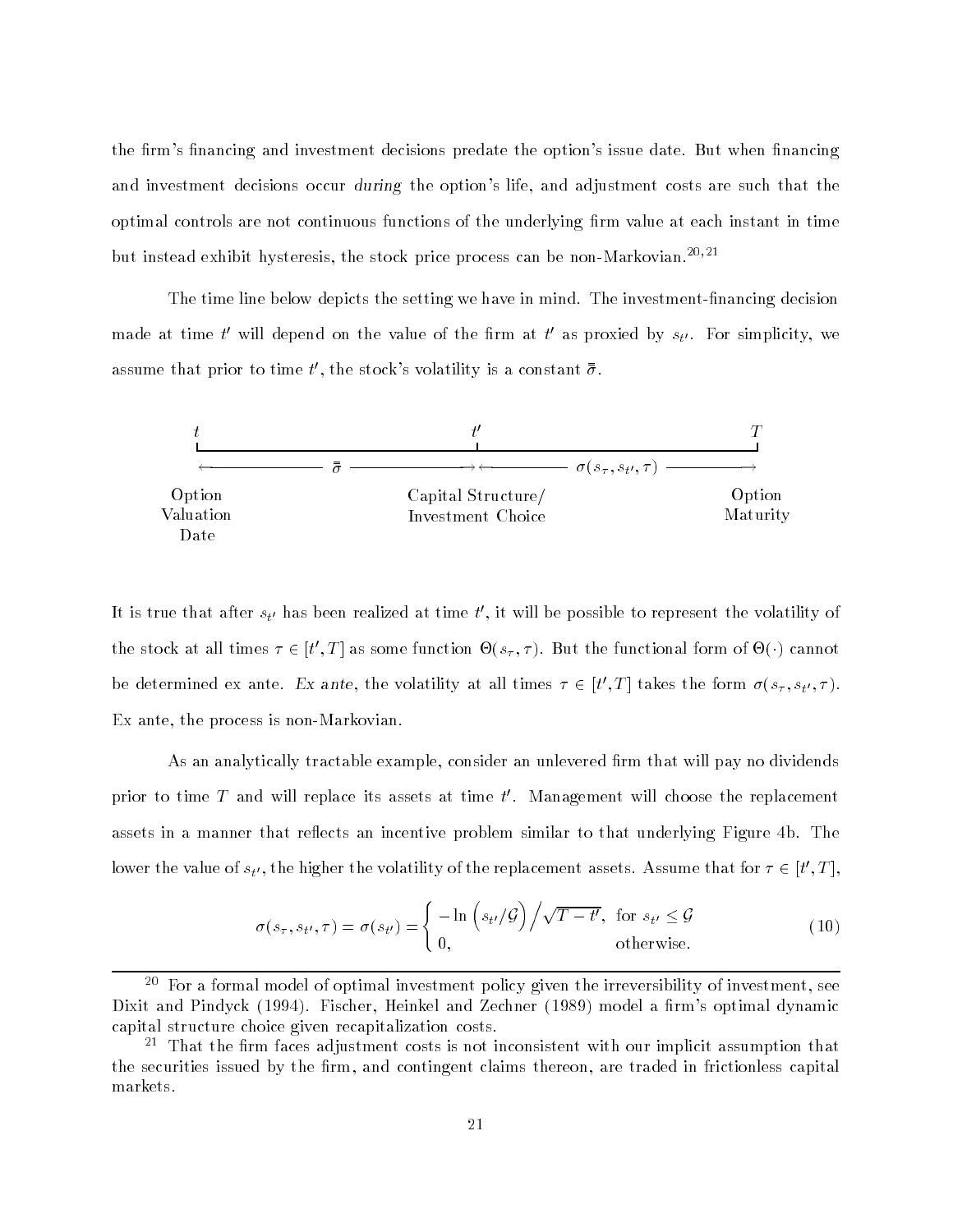For  $s_{t'} \leq \mathcal{G}$ , the firm chooses replacement assets that subsequently have constant volatility. The level of that constant volatility is a decreasing function of  $s_{t'}$ , reaching zero for  $s_{t'} \equiv {\bm g}$ . For all  $s_{t'} > G$ , the firm chooses riskless replacement assets. For a given realization of the Brownian motion driving  $s_{\tau}$ , the risk-neutralized stock price path with initial condition s'' at time t' can potentially cross the path with initial condition  $s' > s''$ .

Now consider the time  $t'$  value of a call option on this stock with a time  $T$  expiration and an exercise price K such that  $e^{-\int_{t'}^{1} r(w)dw} K = \mathcal{G}$ . Since after t' the stock will have a constant volatility, the level of that volatility being determined by  $s_{t'}$  as in (10), we have

$$
c(s,t') = c^{bs(\sigma(s_{t'}))}(s,t').
$$

The function  $c(s, t')$  is depicted in Figure 5a. The plot consists of the locus of points where a vertical line drawn from the x-axis at, say, the point  $s'$ , intersects the dashed convex curve which plots  $c^{bs(\sigma(s'))}(s,t')$ . Notice how the vertical line drawn from  $s'' < s'$  simultaneously intersects the locus and a second dashed convex curve that lies everywhere above  $c^{bs(\sigma(s'))}(s_{t'},t')$ . This higher convex curve plots  $c^{bs(\sigma(s''))}(s,t')$ . From the volatility specification in (10) we have  $\sigma(s'') > \sigma(s')$ since  $s'' < s'$ . For all  $s_{t'} > e^{-\int_{t'}^{T} r(w)dw} K$  the locus of points is very easy to construct. With zero volatility in the future, the call is certain to finish-in-the-money, and is worth  $s_{t'}-e^{-\int_{t'}^{t}r(w)dw}K$  at time t'. The humped shape of the plot is determined by two opposing forces. As  $s_{t'}$  increases, the underlying stock becomes more valuable (which tends to increase the call price); but the underlying stock also becomes less volatile over the option's remaining life (which tends to decrease the call price). In a (Markovian) one-dimensional diffusion setting, Theorem 1 states that the first force is always the stronger. In contrast, in this non-Markovian setting the second force can overwhelm the first, thereby creating the hump.

When, as here, a call price can be decreasing and concave in s, a call can also have other properties quite different from those of a Black-Scholes setting. A call price can be increasing with the passage of time and a call price can decrease when interest rates increase. First consider the effect of the passage of time by comparing the call price at time  $t'$  to its price at some t prior to  $t'$ .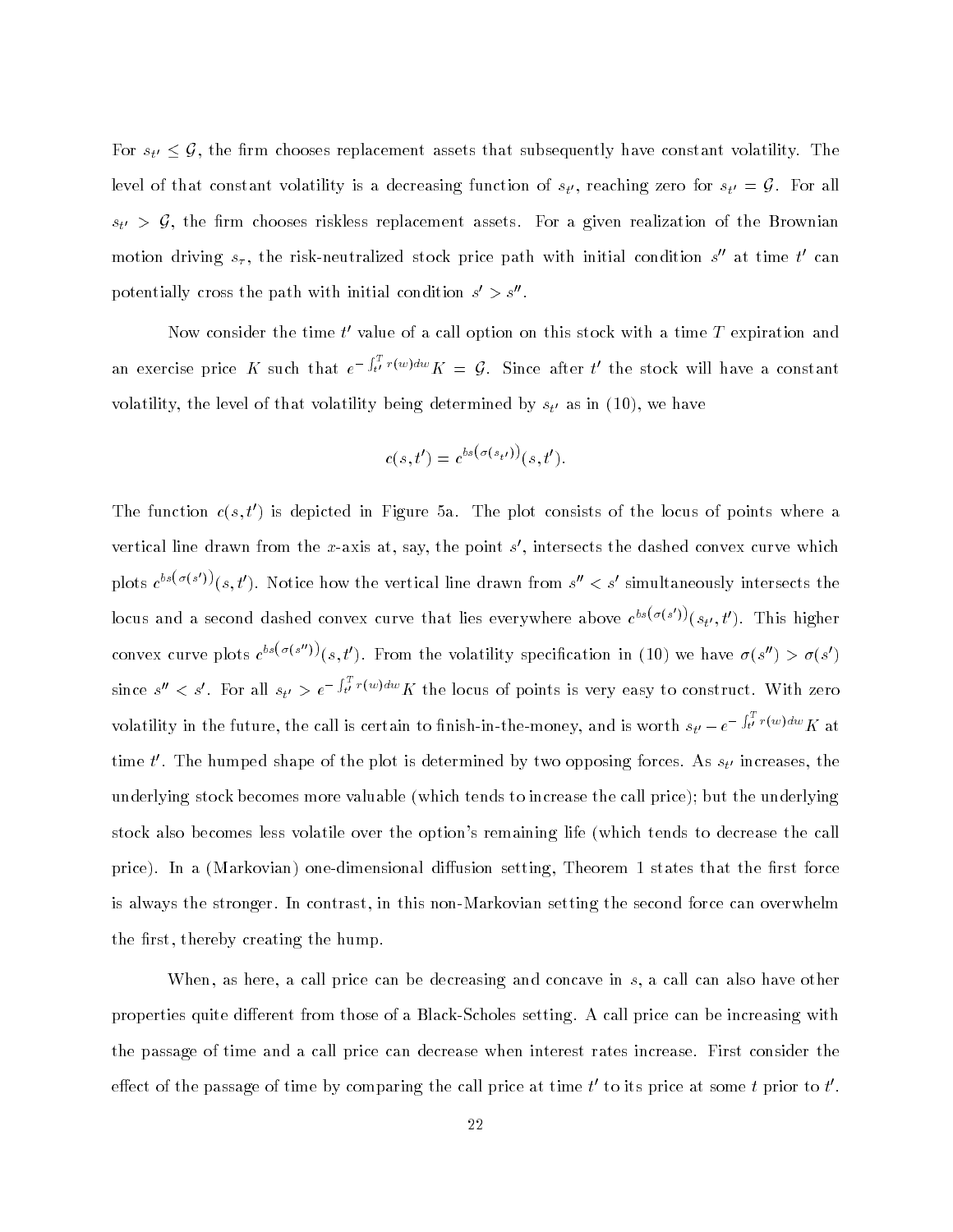We assume that for all  $\tau \in [t, t')$ , the stock's volatility is a constant  $\bar{\bar{\sigma}}$ . During the interval from t to  $t'$  the call price satisfies the p.d.e.

$$
c_2(s,t) = -\frac{1}{2} [\bar{\bar{\sigma}}s]^2 c_{11}(s,t) - r(t)c(s,t) \Big( \Omega(s,t) - 1 \Big). \tag{11}
$$

When a call is increasing and convex in s for all s and t, the two terms on the right-hand-side of (22) are non-position 2 to positions 2 and 2 establish that c11(s; t)  $\geq$  y and  $\geq$  (s; t)  $\geq$  20 and 2 one-dimensional diffusion setting. But when, as here, the call is strictly decreasing and concave in s over some region, both terms are strictly positive in that region. Thus the call can be a 'bloating' asset. Figure 5b illustrates the non-wasting nature of the call over some range of s, by depicting both  $c(s, t)$  and  $c(s, t')$  when  $t'-t=1$  year,  $T-t'=1$  year,  $\bar{\sigma} = 30\%$  per annum,  $K = \mathcal{G} = \$3$ , and  $r(\tau) = 10\%$  per annum for all  $\tau \in [t, T]$ . Consider the effect on the call price of an increase in interest rates. Given the above parameter values,  $c(s, t) = 10.69\ell$  when  $s = $1$ . Suppose that the interest rate during the period from t to t' increases from  $10\%$  to  $11\%$ . This upward shift in the term structure will cause a decline in the call price to 10.38 $\ell$ .

# C. Call Prices and Stochastic Volatility

Subsections A and B of IV provide illustrations of how the `no-crossing' property can be violated when the underlying process is either discontinuous or non-Markovian. The proof of Theorem 1 establishes that the 'no-crossing' property is never violated in a one-dimensional diffusion setting. Theorem 1 also provides sufficient restrictions on the drift and diffusion parameters of a two-dimensional diffusion to guarantee that the 'no-crossing' property remains satisfied when volatility is stochastic. But when these restrictions are not met, the `no-crossing' property can be violated in a diffusion setting, and a call price can be decreasing in the value of the underlying.

Recall from Section I the definition of a two-dimensional diffusion. Suppose that interest rates are zero and that the drift of the risk-neutralized process for y is zero. The risk-neutralized processes for s and y are then given by:

$$
ds_t = \sigma(s_t, y_t, t)s_t dB_t^1
$$
, and  

$$
dy_t = \theta(s_t, y_t, t) dB_t^2
$$
.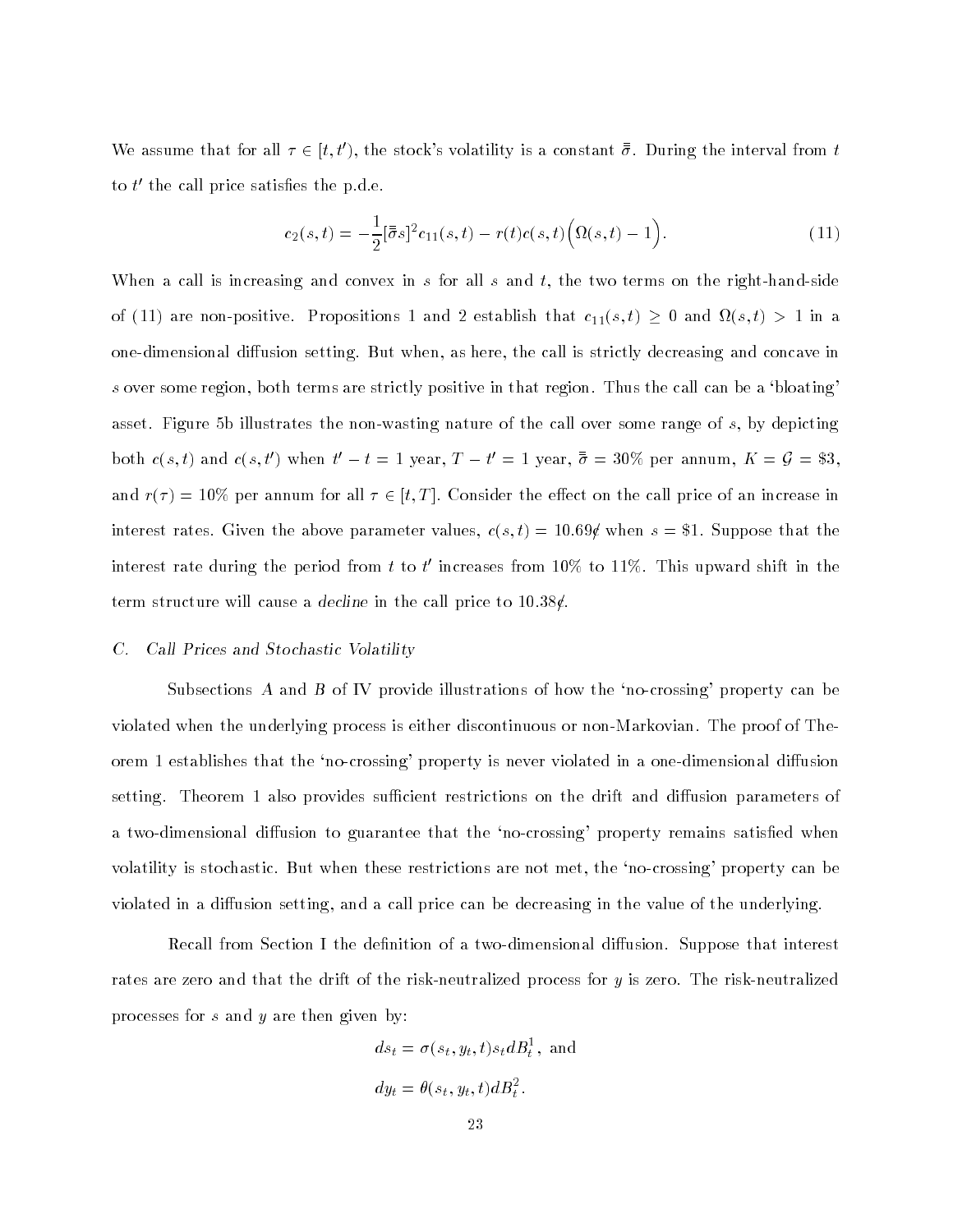One could think of  $s$  and  $y$  as the share prices of two firms in a duopoly whose competitive strategies and share prices reflect their market shares.

As depicted in Figure 6, if s is high and y is low, then  $\sigma(s, y, t) = \theta(s, y, t) = 0$ . If s is low and y is low, then  $\sigma(s, y, t) = 0$  and  $\theta(s, y, t) > 0$ . If y is high, then  $\sigma(s, y, t) > 0$  and  $\theta(s, y, t) > 0$ . Note that condition (ii) of Theorem 1 is not met in this example. In particular, whether  $\theta(s_t, y_t, t)$ is positive or zero depends on the value of  $s_t$ .

With initial condition  $\{s', y'\}$ ,  $s_T = s'$ . With initial condition  $\{s'', y'\}$ , there is a positive probability that  $s<sub>T</sub> > s'$  even though  $s'' < s'$ , and hence the 'no-crossing' property is violated in this example. Now consider a call option with  $K > s'$ . For this option  $c(s', y', t) = 0$  and  $c(s'', y', t) > 0$ . Thus, over a range of s values, the option price is decreasing in s, and cannot then be everywhere convex in s.

# VI. Conclusions

This paper examines the general properties of prices of European contingent claims. We show that when the underlying stock follows a one-dimensional diffusion and interest rates are deterministic, the stock position in the dynamic portfolio that replicates a contingent claim (equivalently, the claim's price slope or "delta") is bounded by the infimum and the supremum of that position at maturity. Similar bounds also hold for the bond position in the claim's replicating portfolio. If the claim's payoff at maturity is convex (concave) in the price of the underlying asset at expiration, then prior to expiration the stock position in a replicating portfolio is increasing (decreasing) in the underlying asset's price. The bounds on a claim's delta also apply in a multi-dimensional diffusion setting, provided that the drift and diffusion parameters of the risk-neutralized version of the process driving the stochastic changes in volatility are independent of the underlying asset price. With appropriate further restrictions, the inherited convexity result can also be extended to a multi-dimensional diffusion setting. In sum, under stipulated, quite general diffusion conditions, properties of the contractual payoff function, like monotonicity and convexity, are inherited by the contingent claim price (as a function of the underlying price) prior to expiration.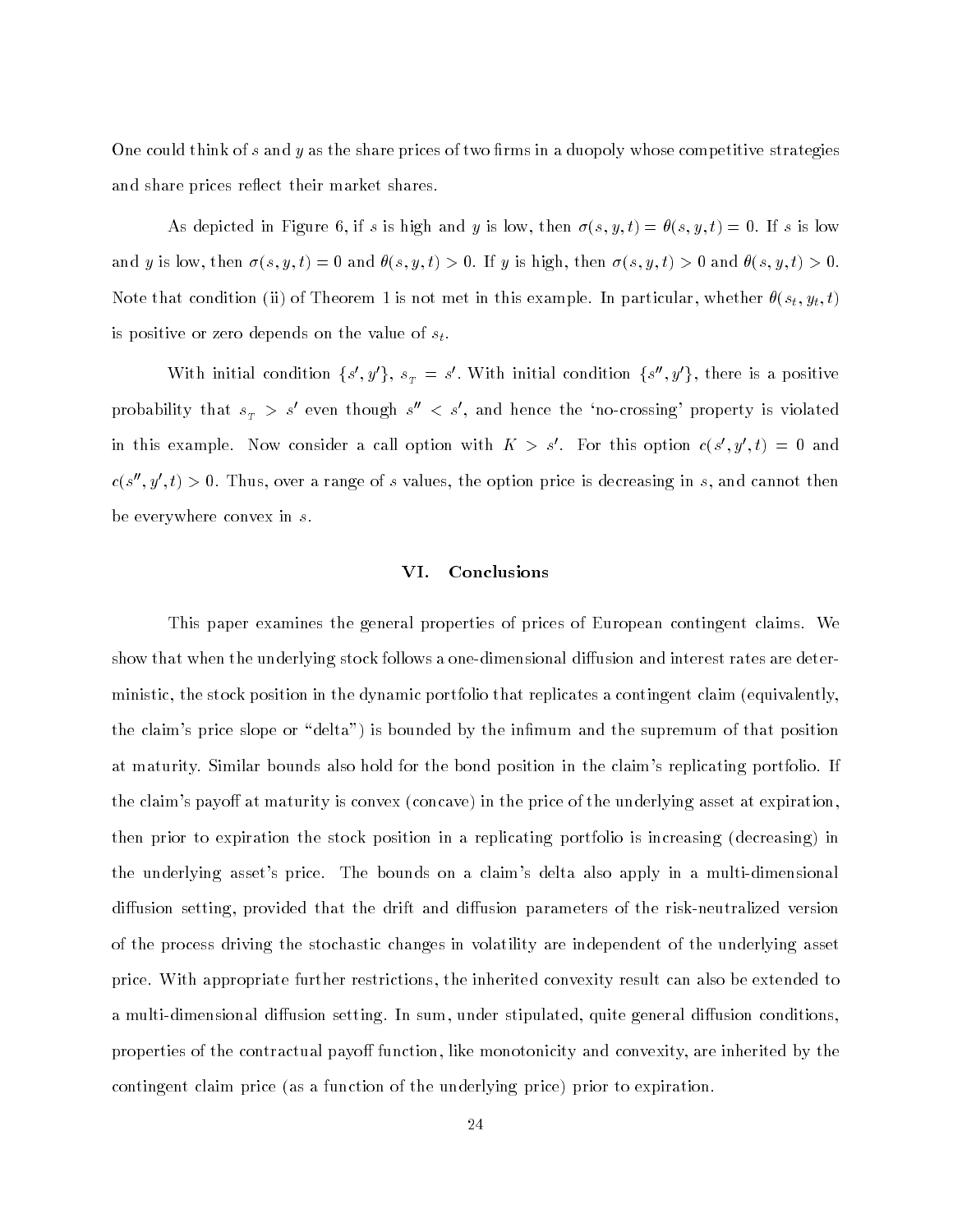The bounds and inherited convexity results allow us to undertake comparative static analyses of the effects of changes in interest rates, in dividend rates, and in volatility on the prices of call options in a one-dimensional diffusion setting. First, we show that it is only in a deterministic volatility (Black-Scholes) setting that a decrease in the present value of the exercise price necessarily implies an increase in a call price. In general, contingent claim prices are determined by the entire term structure of instantaneous interest rates through the claim's maturity date, and not merely by their integral. A twist in the term-structure that leaves the present value of a call's exercise price unchanged can change the call's value. Second, we develop a new bound on the relative values of call options on two underlying assets; one that pays dividends, another that does not, but which are otherwise equivalent. Third, we show that when the underlying asset's volatility is bounded above (below), then, whatever the functional form of the relation between volatility, time, and the contemporaneous stock price, the option's price is bounded above (below) by its Black-Scholes value calculated at the bounding volatility level. We also show how to incorporate bounds on the underlying asset's volatility into the determination of bounds on an option's delta. Finally, we undertake a comparative statics analysis of the relation between the exercise price of a call and its delta in a one-dimensional diffusion setting. We establish that the call's delta is always non-decreasing in its exercise price.

The bounds on a contingent claim's delta established in a one-dimensional diffusion setting, and in certain restricted stochastic volatility settings, are shown to be a reflection of the fact that, for a given realization of the Brownian motion driving the risk-neutralized stock price process, the realized value of the process at the claim's maturity date is increasing in its starting value. We dub this the `no-crossing' property. We demonstrate that if we relax either the continuity or Markovian properties inherent in a diffusion, or we consider an unrestricted stochastic volatility setting, then the `no-crossing' property can be violated. It is then shown that the price of a call option can be decreasing or concave over some underlying price range, increasing in the passage of time, and decreasing in the level of interest rates.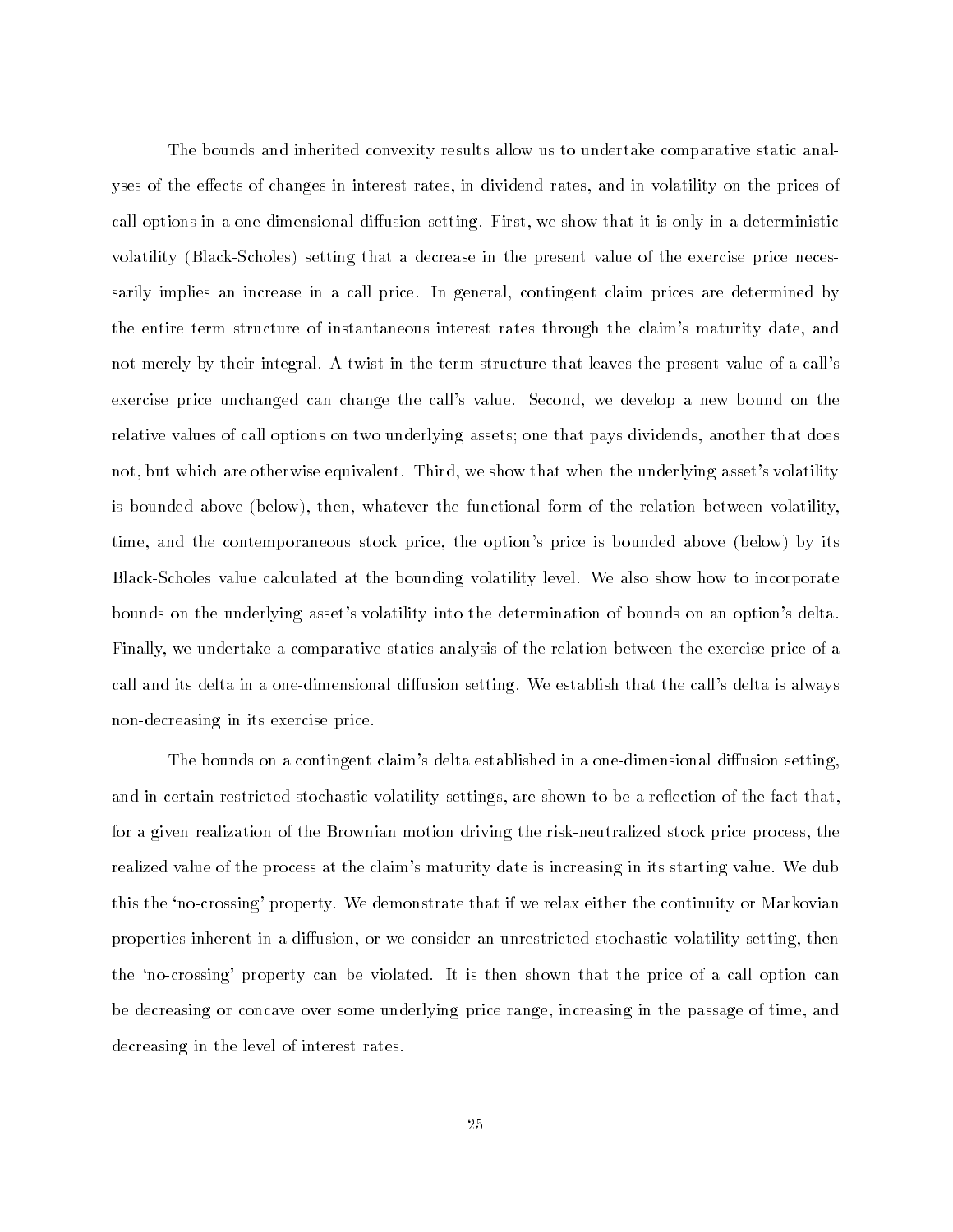# Appendix

# Proof of part (ii) of Theorem 1

(Throughout the proof, superscripts '1' and '2' denote indices  $-$  not powers.) Using the Feynman-Kac Theorem the value of the contingent claim can be expressed as

$$
v(s, y, t) = E\left\{e^{-\int_t^T r(\tau)d\tau}g\left(\xi_T^{1^{s,y,t}}\right)\right\},\,
$$

where  $\xi^{1^s,y,\iota}$  and  $\xi^{2^s,y,\iota}$  solve the system of SDE's

$$
d\xi_{\tau}^{1} = r(\tau)\xi_{\tau}^{1}d\tau + \sigma(\xi_{\tau}^{1}, \xi_{\tau}^{2}, \tau)\xi_{\tau}^{1}dB_{\tau}^{1}, \tag{A1a}
$$

$$
d\xi_{\tau}^{2} = (\beta(\xi_{\tau}^{1}, \xi_{\tau}^{2}, \tau) - \lambda(\xi_{\tau}^{1}, \xi_{\tau}^{2}, \tau) \theta(\xi_{\tau}^{1}, \xi_{\tau}^{2}, \tau)) d\tau + \theta(\xi_{\tau}^{1}, \xi_{\tau}^{2}, \tau) dB_{\tau}^{2},
$$
 (A1b)

with  $dB_{\tau}^1 dB_{\tau}^2 = \rho(\xi_{\tau}^1, \xi_{\tau}^2, \tau) d\tau$  and initial conditions s and y at time t. The SDE's in (A1) describe the 'risk-neutralized' processes for  $s$  and  $y$ .

The conditions in (ii) imply that there exist functions G1 and G2 , such that:

$$
G^{1}(\xi^{2}, \tau) = \beta(\xi^{1}, \xi^{2}, \tau) - \lambda(\xi^{1}, \xi^{2}, \tau)\theta(\xi^{1}, \xi^{2}, \tau), \text{ and}
$$
  

$$
G^{2}(\xi^{2}, \tau) = [\theta(\xi^{1}, \xi^{2}, \tau)]^{2}.
$$

In this case, expression  $(A1)$  simplifies to

$$
d\xi_{\tau}^{1} = r(\tau)\xi_{\tau}^{1}d\tau + \sigma(\xi_{\tau}^{1}, \xi_{\tau}^{2}, \tau)\xi_{\tau}^{1}dB_{\tau}^{1}, \tag{A1a'}
$$

$$
d\xi_{\tau}^{2} = G^{1}(\xi_{\tau}^{2}, \tau)d\tau + \sqrt{G^{2}(\xi_{\tau}^{2}, \tau)}dB_{\tau}^{2}.
$$
\n(A1b')

Thus, for any given realization of the  $B_T$  process, condition (ii) guarantees that the path followed by  $\zeta_{\tau}$  is independent of the initial condition for  $\zeta_{\tau}$ . Now consider two paths for  $\zeta_{\tau}$  differing only in their initial conditions. Given the realization of the  $D_\tau$  process, we construct each path for  $\zeta_{\tau}$  from innovations  $a_{\mathcal{D}_{\tau}}$ , with the innovations themselves constructed as  $a_{\mathcal{D}_{\tau}} = \rho(\zeta_{\tau}, \zeta_{\tau}, \tau) a_{\mathcal{D}_{\tau}} + \eta_a$  $\sqrt{1-[\rho(\xi_7^1,\xi_7^2,\tau)]^2}dB_{\tau}^3$ , where  $B_{\tau}^3$  is a standard Brownian motion independent of  $B_{\tau}^2$ . Suppose these two paths for  $\xi^1_\tau$  met at some time  $t'.$  Could they cross over? Consider the SDE in  $(A1a').$ By construction, both paths for  $\xi_{\tau}$  always share a common realization of the  $\xi_{\tau}$  process and hence,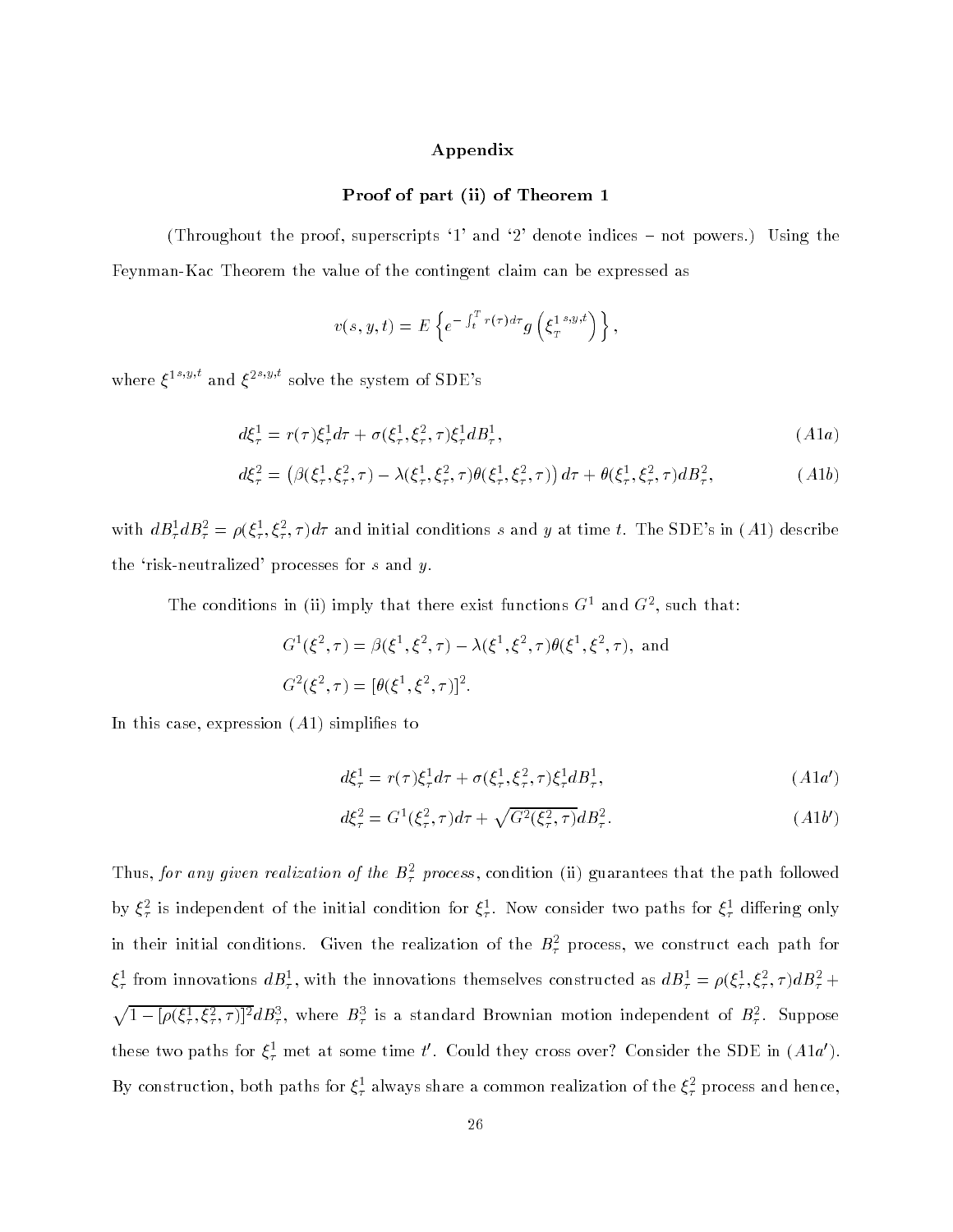must merge from time  $t'$  onward. Suppose  $s'' < s'$ . Starting from  $\{\xi^1_t = s', \xi^2_t = y\}$ , the subsequent level of  $\xi_{T}^{-}$  attained at time  $T$  is always at least as great as the level attained when the processes start from  $\{s'',y\}$ . The rest of the proof involves defining  $\mathcal{X}:=\xi_T^{1,s',y,t}-\xi_T^{1,s'',y,t},$  a  $T$ , and proceeding as in the proof of part (i).

# Generalization of Theorem 1

Suppose that the payoff function q has a left and a right derivative everywhere on its domain, where the two need not be equal, and where one of them may be plus infinity (as is the left derivative at a jump discontinuity upward, when the function is continuous on the right there) or minus infinity (as with a jump discontunity downward). This, of course, covers calls, puts, and digital options). Then Theorem 1 generalizes by replacing the double inequality by the following

$$
\inf_{q} [\min(g_1(q-), g_1(q+))] \leq v_1(s,t) \leq \sup_{q} [\max(g_1(q-), g_1(q+))],
$$

where, for example,  $g_1(q+)$  stands for the right derivative of g at q.

Proof: Suppose  $s_t$  follows a one-dimensional diffusion. The call price can then be expressed as in (3) and (4). For  $s' \geq s''$ , the random variable  $\mathcal{X} := \xi_T^{s',t} - \xi_T^{s'',t}$  is  $T$  by by by by by by by by by by  $\mathcal V$ the no-crossing property. Furthermore, EfX g = e  $\int_t^T r(\tau)d\tau$  (s' - s''). For every  $\xi$  sample path,  $g\left(\xi_T^{s'',t}+\mathcal{X}\right) \,\,\geq\,\,$  $\Big) \;\; \geq \;\; g\left(\xi_r^{s'',t}\right) \; + \; {\cal X} \min\left(g_1(\psi-),g_1(\psi+)\right) \;\geq \; g\left(\xi_r^{s'',t}\right) \; + \; {\cal X} \inf_q \, [\min\left(g_1(q-),g_1(q+)\right)],$ where  $\psi \in (\xi^{s'',t},\xi)$   $\{f^{s'',t}_T, f^{s'',t}_T + \mathcal{X}\}$  . Here, we used the generalization of the Intermediate Value Theorem of differential calculus to the case where only the left and the right derivatives are guaranteed to exist. The rest of the proof follows the same steps as in the main text.

#### The Cauchy Problem and the Proof of Theorem 2

The Theorem 2 condition that the claim's payoff function is convex (concave) implies that the payoff function is continuous. First consider the Cauchy Problem: For given  $T > 0$ , we wish to find  $f \in C^{2,1} (\mathbb{R}^N \times [0,T))$  solving

$$
\mathcal{D}f(x,t) - R(x,t)f(x,t) + h(x,t) = 0, \quad (x,t) \in \mathbb{R}^{N} \times [0,T),
$$
\n(A2)

with the terminal condition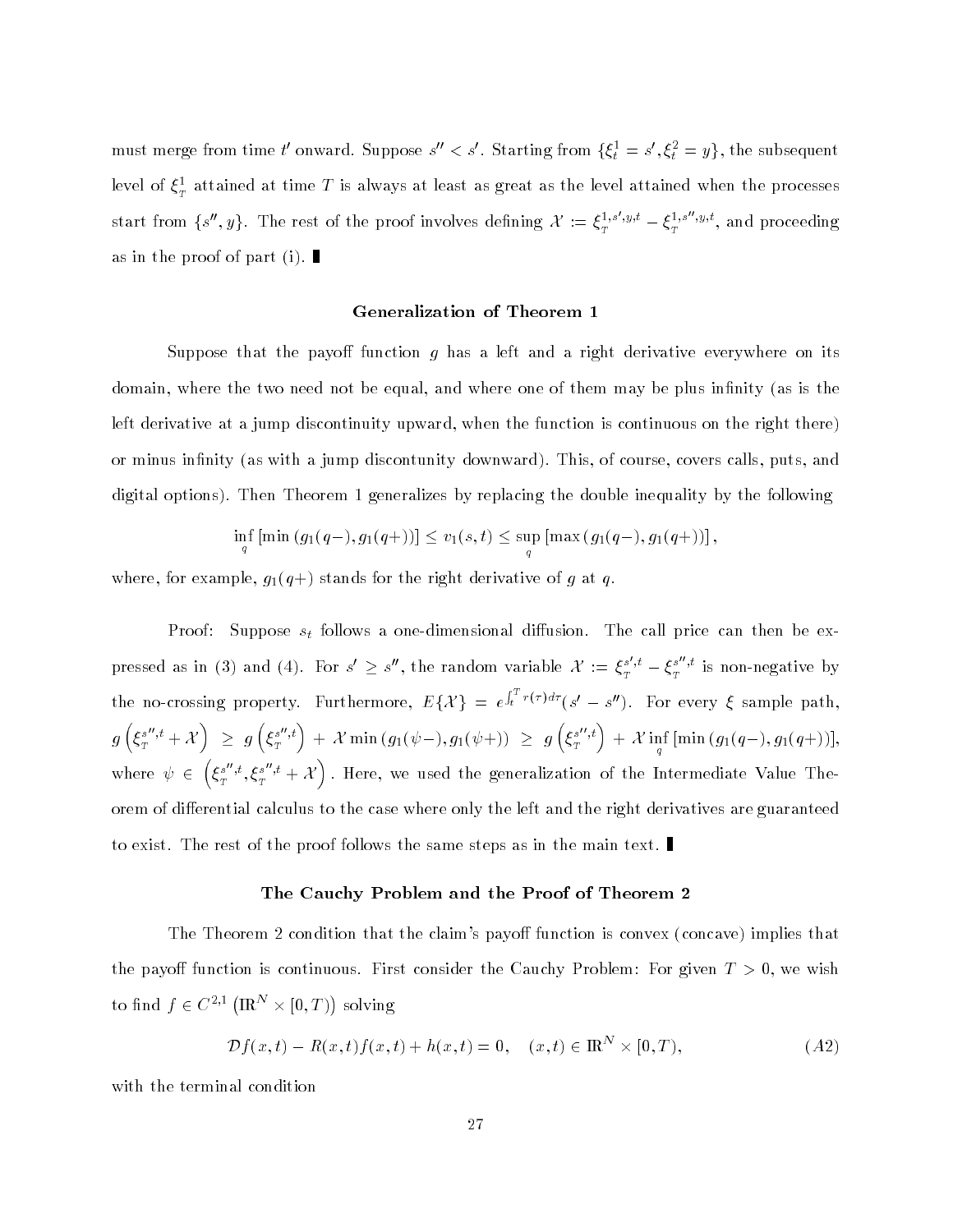$$
f(x,T) = g(x), \text{ almost everywhere on } \mathbb{R}^N,
$$
\n(A3)

and

$$
\mathcal{D}f(x,t) = f_{N+1}(x,t) + \sum_{i=1}^{N} f_i(x,t)\mu^{i}(x,t) + \frac{1}{2} \sum_{i=1}^{N} \sum_{j=1}^{N} \gamma^{i}(x,t)\gamma^{j}(x,t)\eta^{ij}(x,t) f_{ij}(x,t), \quad (A4)
$$

and where  $f_{N+1}(x,t)$  denotes the partial of f with respect to t, and, for  $i = 1, ..., N$ ,  $f_i(x,t)$ denotes the partial of f with respect to the *i*'th element of the vector  $x, R: \mathbb{R}^N \times [0,T] \to [0,\infty)$ ,  $h$  : IRN  $\rightarrow$   $\infty$   $[0, 1]$   $\rightarrow$  IR,  $q$  : IRN  $\rightarrow$  IR, the functions R, h and q are continuous, and  $\mu(x, t)$  is an  $N \times 1$  vector whose i'th element  $\mu^i(x,t)$  is such that  $\mu^i : \mathbb{R}^N \times [0,T] \to \mathbb{R}$ , and the superscripts on  $\gamma$  (x, t) $\gamma$ °(x, t) $\eta$ °(x, t) do not denote powers but are instead indices.  $\gamma(x, t)$  is an  $N \times 1$  vector whose i'th element  $\gamma^{i}(x, t)$ :  $\mathbb{R}^{N} \times [0, T] \to \mathbb{R}$ , for  $i = 1, ..., N$ . Each function  $\eta^{ij}(x, t) = \eta^{ji}(x, t)$ : IR  $X \mid 0, I \mid \rightarrow$  IR, for all  $i, j = 1, \ldots, N$ .

The Feynman-Kac solution to  $(A2)-(A4)$ , when it exists, is given by

$$
f(x,t) = E\left\{ \int_{t}^{T} \varphi_{t,\tau} h\left(\xi_{\tau}^{x,t}, \tau\right) d\tau + \varphi_{t,T} g\left(\xi_{T}^{x,t}\right) \right\},\tag{A5}
$$

where  $\varphi_{t,\tau}=e^{-\int_t^\tau R(\xi_{w}^{x,t},w)dw}$ . The elements,  $\xi^{i^x,t}$ , of the  $N\times 1$  vector  $\xi^{x,t}$  solve the system of SDE's

$$
d\xi_{\tau}^{i} = \mu^{i}(\xi_{\tau}, \tau)d\tau + \gamma^{i}(\xi_{\tau}, \tau)dB_{\tau}^{i},
$$

with initial condition x at time t. In addition,  $dB^i_{\tau}dB^j_{\tau} = \eta^{ij} (\xi_{\tau}, \tau)d\tau$ .

As an example suppose the underlying asset follows the two dimensional diffusion given in (2), interest rates are deterministic, and the price of volatility risk is given by  $\lambda(s, y, t)$ . The value of a contingent claim is given by the solution of the p.d.e.,

$$
v_3(s, y, t) + v_1(s, y, t)r(t)s + v_2(s, y, t) (\beta(s, y, t) - \lambda(s, y, t)\theta(s, y, t)) + \frac{1}{2}v_{11}(s, y, t)[\sigma(s, y, t)s]^2 + \frac{1}{2}v_{22}(s, y, t)[\theta(s, y, t)]^2 + v_{12}(s, y, t)\sigma(s, y, t)s\theta(s, y, t)\rho(s, y, t) - r(t)v(s, y, t) = 0,
$$
(A6)

subject to the terminal condition  $v(s, y, I) = q(s)$ . Let the superscripts on the functions  $Y^{\top}, \ldots, Y^{\top}$ denote indices not powers, and define the functions as:

$$
Y^1(s, y, t) = \beta(s, y, t) - \lambda(s, y, t)\theta(s, y, t).
$$
  
\n
$$
Y^3(s, y, t) = [\theta(s, y, t)]^2
$$
  
\n
$$
Y^2(s, y, t) = [\sigma(s, y, t)s]^2.
$$
  
\n
$$
Y^4(s, y, t) = \sigma(s, y, t)s\theta(s, y, t)\rho(s, y, t).
$$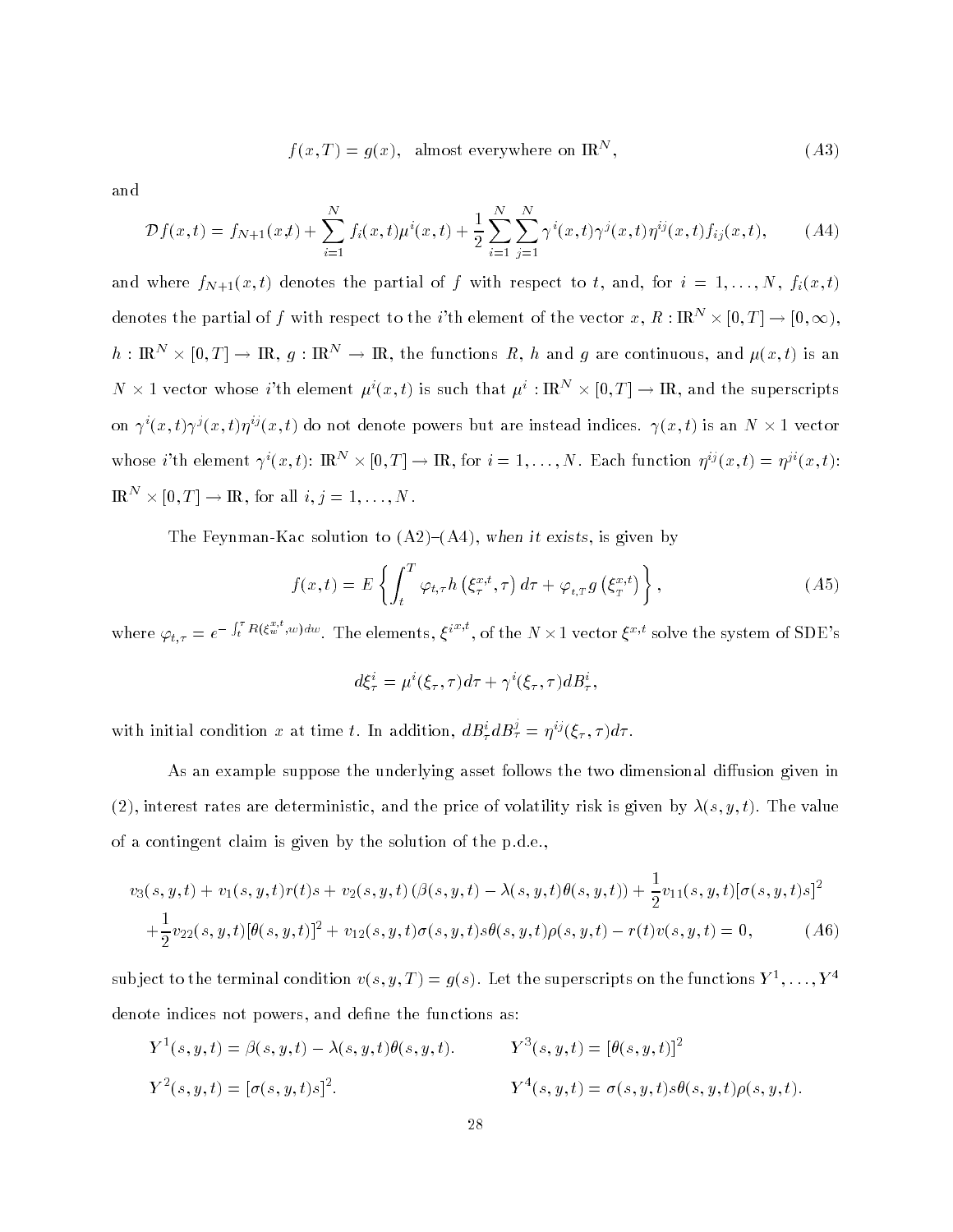We can then rewrite (A6) as

$$
v_3(s,t) + v_1(s,y,t)r(t)s + v_2(s,y,t)Y^1(s,y,t) + \frac{1}{2}v_{11}(s,y,t)Y^2(s,y,t)
$$
  
+ 
$$
\frac{1}{2}v_{22}(s,y,t)Y^3(s,y,t) + v_{12}(s,y,t)Y^4(s,y,t) - r(t)v(s,y,t) = 0.
$$
 (A7)

Taking the partial of  $(A7)$  with respect to  $s$  gives

$$
v_{13}(s, y, t) + v_{11}(s, y, t)r(t)s + v_{1}(s, y, t)r(t) + v_{12}(s, y, t)Y^{1}(s, y, t) + v_{2}(s, y, t)Y^{1}_{1}(s, y, t) + \frac{1}{2}v_{111}(s, y, t)Y^{2}(s, y, t) + \frac{1}{2}v_{11}(s, y, t)Y^{2}_{1}(s, y, t) + \frac{1}{2}v_{122}(s, y, t)Y^{3}(s, y, t) + \frac{1}{2}v_{22}(s, y, t)Y^{3}_{1}(s, y, t) + v_{112}(s, y, t)Y^{4}(s, y, t) + v_{12}(s, y, t)Y^{4}_{1}(s, y, t) - r(t)v_{1}(s, y, t) = 0.
$$
 (A8)

Let  $f$  be the value of the first partial of a contingent claim's value with respect to the value of the underlying asset. The p.d.e. in (A8) can then be rewritten as

$$
f_3(s, y, t) + f_1(s, y, t)[r(t)s + \frac{1}{2}Y_1^2(s, y, t)] + f_2(s, y, t)[Y^1(s, y, t) + Y_1^4(s, y, t)]
$$
  
+ 
$$
\frac{1}{2}f_{11}(s, y, t)Y^2(s, y, t) + \frac{1}{2}f_{22}(s, y, t)Y^3(s, y, t) + f_{12}(s, y, t)Y^4(s, y, t)
$$
  
+ 
$$
v_2(s, y, t)Y_1^1(s, y, t) + \frac{1}{2}v_{22}(s, y, t)Y_1^3(s, y, t) = 0.
$$
 (A9)

Expression  $(A9)$  is in the same form as  $(A2)$  with

$$
h(x,t) = v_2(s,y,t)Y_1^1(s,y,t) + \frac{1}{2}v_{22}(s,y,t)Y_1^3(s,y,t).
$$
  
\n
$$
N = 2.
$$
  
\n
$$
\mu(x,t) = \begin{pmatrix} r(t)s + \frac{1}{2}Y_1^2(s,y,t) \\ Y^1(s,y,t) + Y_1^4(s,y,t) \end{pmatrix}.
$$
  
\n
$$
x = \begin{pmatrix} s \\ y \end{pmatrix}.
$$
  
\n
$$
R(s,t) = 0.
$$
  
\n
$$
\eta^{ij}(x,t) = \begin{cases} \rho(s,y,t), & \text{if } i \neq j; \\ 1, & \text{otherwise.} \end{cases}
$$

Thus the Feynman-Kac solution for  $v_1(s, y, t)$ , when it exists, is given by

$$
v_1(s, y, t) = E \left\{ \int_t^T \left( v_2(\hat{\xi}_{\tau}^{1s, y, t}, \hat{\xi}_{\tau}^{2s, y, t}, \tau) Y_1^1(\hat{\xi}_{\tau}^{1s, y, t}, \hat{\xi}_{\tau}^{2s, y, t}, \tau) + \frac{1}{2} v_{22}(\hat{\xi}_{\tau}^{1s, y, t}, \hat{\xi}_{\tau}^{2s, y, t}, \tau) Y_1^3(\hat{\xi}_{\tau}^{1s, y, t}, \hat{\xi}_{\tau}^{2s, y, t}, \tau) \right) d\tau + g_1 \left( \hat{\xi}_{\tau}^{1s, y, t} \right) \right\},
$$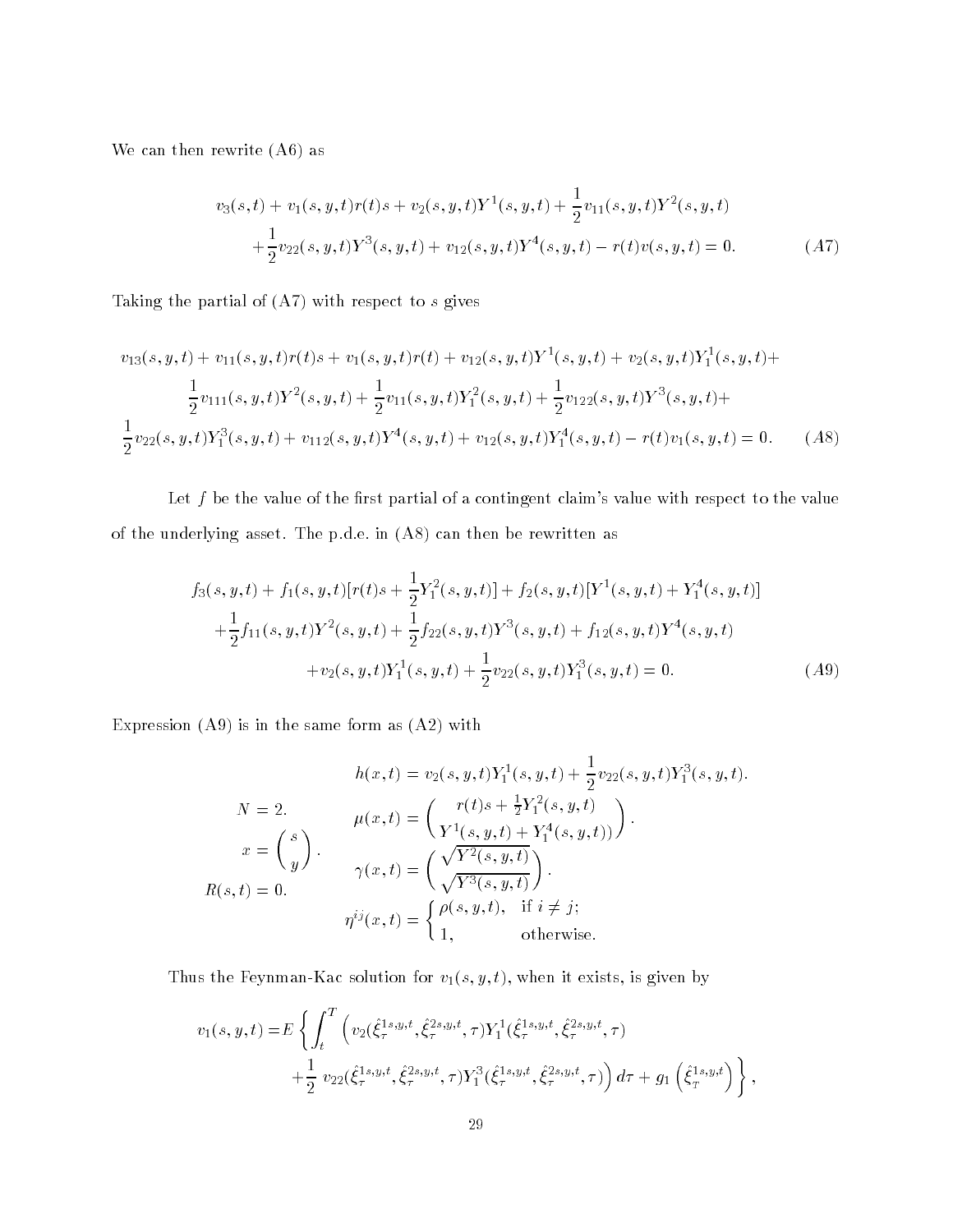where  $\xi^{1s,y,t}$  and  $\xi^{2s,y,t}$  solve the system of SDE's

$$
d\hat{\xi}_{\tau}^{1} = \left(r(\tau)\hat{\xi}_{\tau}^{1} + \frac{1}{2}Y_{1}^{2}(\hat{\xi}_{\tau}^{1}, \hat{\xi}_{\tau}^{2}, \tau)\right)d\tau + \sqrt{Y^{2}(\hat{\xi}_{\tau}^{1}, \hat{\xi}_{\tau}^{2}, \tau)}dB_{\tau}^{1},
$$
  

$$
d\hat{\xi}_{\tau}^{2} = \left(Y^{1}(\hat{\xi}_{\tau}^{1}, \hat{\xi}_{\tau}^{2}, \tau) + Y_{1}^{4}(\hat{\xi}_{\tau}^{1}, \hat{\xi}_{\tau}^{2}, \tau)\right)d\tau + \sqrt{Y^{3}(\hat{\xi}_{\tau}^{1}, \hat{\xi}_{\tau}^{2}, \tau)}dB_{\tau}^{2},
$$

with initial condition  $\{s, y\}$  at time t. In addition,  $a D_\tau^+ a D_\tau^+ = \rho(\xi^+ \tau, \xi^+_\tau, \tau) a \tau$ . Note that these are not the SDE's describing the risk-neutralized processes for  $s$  and  $y$  given in  $(A1)$ .

Condition (i) of Theorem 2 implies that there exists a function  $Z$  such that

$$
Z(s,t)=\sigma(s,y,t)s.
$$

When the underlying asset follows a one-dimensional diffusion and condition (i) is satisfied, the Feynman-Kac solution for the first partial of the value of the contingent claim with respect to the value of the underlying asset then simplifies to

$$
v_1(s,t) = E\left\{g_1\left(\hat{\xi}_T^{s,t}\right)\right\},\,
$$

where  $\xi$  is solves the SDE

$$
d\hat{\xi}_{\tau} = \left(r(\tau)\hat{\xi}_{\tau} + Z_1(\hat{\xi}_{\tau}, \tau)\right)d\tau + Z(\hat{\xi}_{\tau}, \tau)dB_{\tau},
$$

with initial condition  $s$  at time  $t$ .

Suppose  $s'>s''$ . Then by the 'no-crossing' lemma  $\hat{\xi}^{s',t}_T\geq \hat{\xi}^{s'',t}_T$  with probability 1. If for all s,  $g_{11} \geq 0$  then  $g_1$  is non-decreasing in s, and hence

$$
v_1(s',t) = E\left\{g_1\left(\hat{\xi}_T^{s',t}\right)\right\} \ge E\left\{g_1\left(\hat{\xi}_T^{s'',t}\right)\right\} = v_1(s'',t).
$$

Similarly, if for all  $s, g_{11} \leq 0, v_1(s', t) \leq v_1(s'', t)$ .

Now consider the two-dimensional case. Condition (ii) of Theorem 2 implies that there exist functions  $G_1, G_2$  and  $G_3$  , where superscripts denote indices not powers, such that  $G_1(y, t) =$  $Y^T(S, y, t)$ ,  $G^T(y, t) = Y^T(S, y, t)$  and  $G^T(y, t)$ s  $T = Y^T(S, y, t)$ . The Feynman-Kac solution for the value of the first partial of the contingent claim with respect to the underlying asset then simplifies to

$$
v_1(s, y, t) = E\left\{g_1\left(\hat{\xi}_T^{1s, y, t}\right)\right\},\,
$$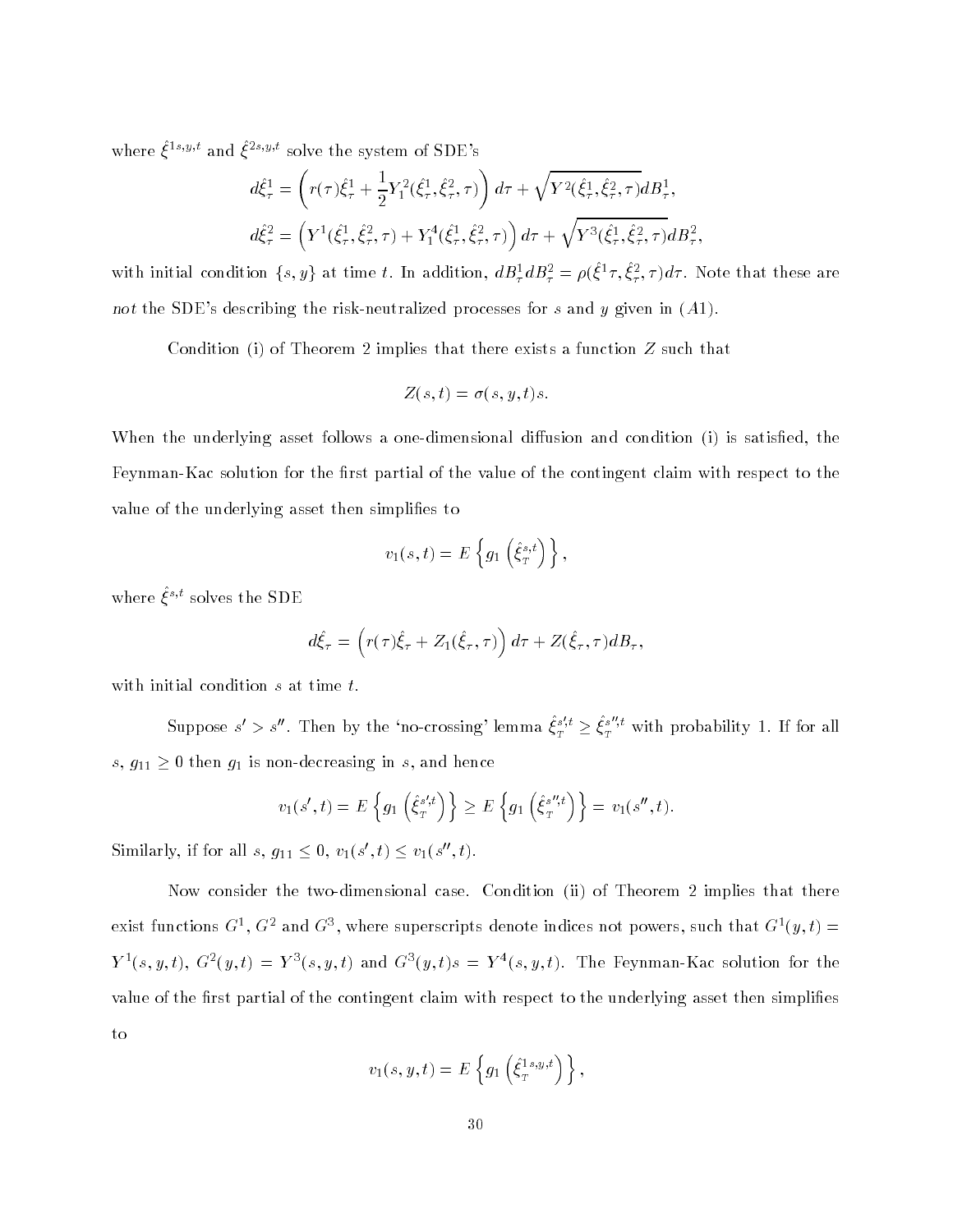where  $\xi^{1s,y,t}$  and  $\xi^{2s,y,t}$  solve the system of SDE's

$$
d\hat{\xi}_{\tau}^{1} = \left(r(\tau)\hat{\xi}_{\tau}^{1} + \frac{1}{2}Y_{1}^{2}(\hat{\xi}_{\tau}^{1}, \hat{\xi}_{\tau}^{2}, \tau)\right)d\tau + \sqrt{Y^{2}(\hat{\xi}_{\tau}^{1}, \hat{\xi}_{\tau}^{2}, \tau)}dB_{\tau}^{1},
$$
  

$$
d\hat{\xi}_{\tau}^{2} = \left(G^{1}(\hat{\xi}_{\tau}^{2}, \tau) + G^{3}(\hat{\xi}_{\tau}^{2}, \tau)\right)d\tau + \sqrt{G^{2}(\hat{\xi}_{\tau}^{2}, \tau)}dB_{\tau}^{2},
$$

with initial condition  $\{s, y\}$  at time t. In addition,  $aD_{\tau}aD_{\tau} = \rho(\xi_{\tau}, \xi_{\tau}, \tau)$ .

Suppose  $s' > s''$ . Again  $\hat{\xi}_T^{1s',y,t} \geq \hat{\xi}_T^{1s'',y,t}$  with probability 1. If for all  $s, g_{11} \geq 0$ , then  $g_1$  is non-decreasing in  $s$ . Hence  $g_1\left(\hat{\xi}_{\tau}^{1s',y,t}\right)\geq g\left(\hat{\xi}_{\tau}^{1s'',y,t}\right)$  with probability one and

$$
v_1(s', y, t) = E\left\{g_1\left(\hat{\xi}_T^{1s',y,t}\right)\right\} \ge E\left\{g_1\left(\hat{\xi}_T^{1s'',y,t}\right)\right\} = v_1(s'', y, t).
$$

Similarly, if for all s,  $g_{11} \le 0$ , then  $g_1$  is non-increasing in s. Hence  $v_1(s', y, t) \le v_1(s'', y, t)$ .

# Proof of Theorem 3

Combining (A6) and (A7) the quantity  $[v(s, y, t) - v_1(s, y, t)s]$  can be shown to satisfy a p.d.e. of the form in  $(A2)$  subject to the terminal condition

$$
v(s, y, T) - v_1(s, y, T)s = g(s) - g_1(s)s.
$$

If y is the price of a traded asset, the quantity  $[v(s, y, t) - v_1(s, y, t)s]$  can be interpreted as the value of the non-stock position in a replicating portfolio. Under the conditions of Theorem 3 the terms  $R(x, t)$  and  $h(x, t)$  of  $(A2)$  simplify to  $R(x, t) = r(t)$  and  $h(x, t) = 0$ . Thus

$$
v(s,y,t) - v_1(s,y,t)s = e^{-\int_t^T r(\tau)d\tau} E\left\{g\left(\xi_T^{1^{s,y,t}}\right) - g_1\left(\xi_T^{1^{s,y,t}}\right)\xi_T^{1^{s,y,t}}\right\},\,
$$

where  $\xi_T^1$  and  $\xi_T^2$  solve a system of correlated SDE's with initial conditions  $\{s,y\}$  at time t.  $\blacksquare$ 

# Proof of Theorem 4

The proof will be made more transparent by measuring the prices of time  $T$  maturity contingent claims and of the underlying asset relative to the price of a pure discount bond maturing at time  $T$ ; i.e., using the bond as numeraire. Using upper (lower) case notation to denote relative (absolute) price levels, the normalized prices take the form:

$$
S_t = e^{\int_t^T r(\tau)d\tau} s_t,
$$
  
\n
$$
C(S_t, t) = e^{\int_t^T r(\tau)d\tau} c(s_t, t) = e^{\int_t^T r(\tau)d\tau} c \left( e^{\int_t^T - r(\tau)d\tau} S_t, t \right).
$$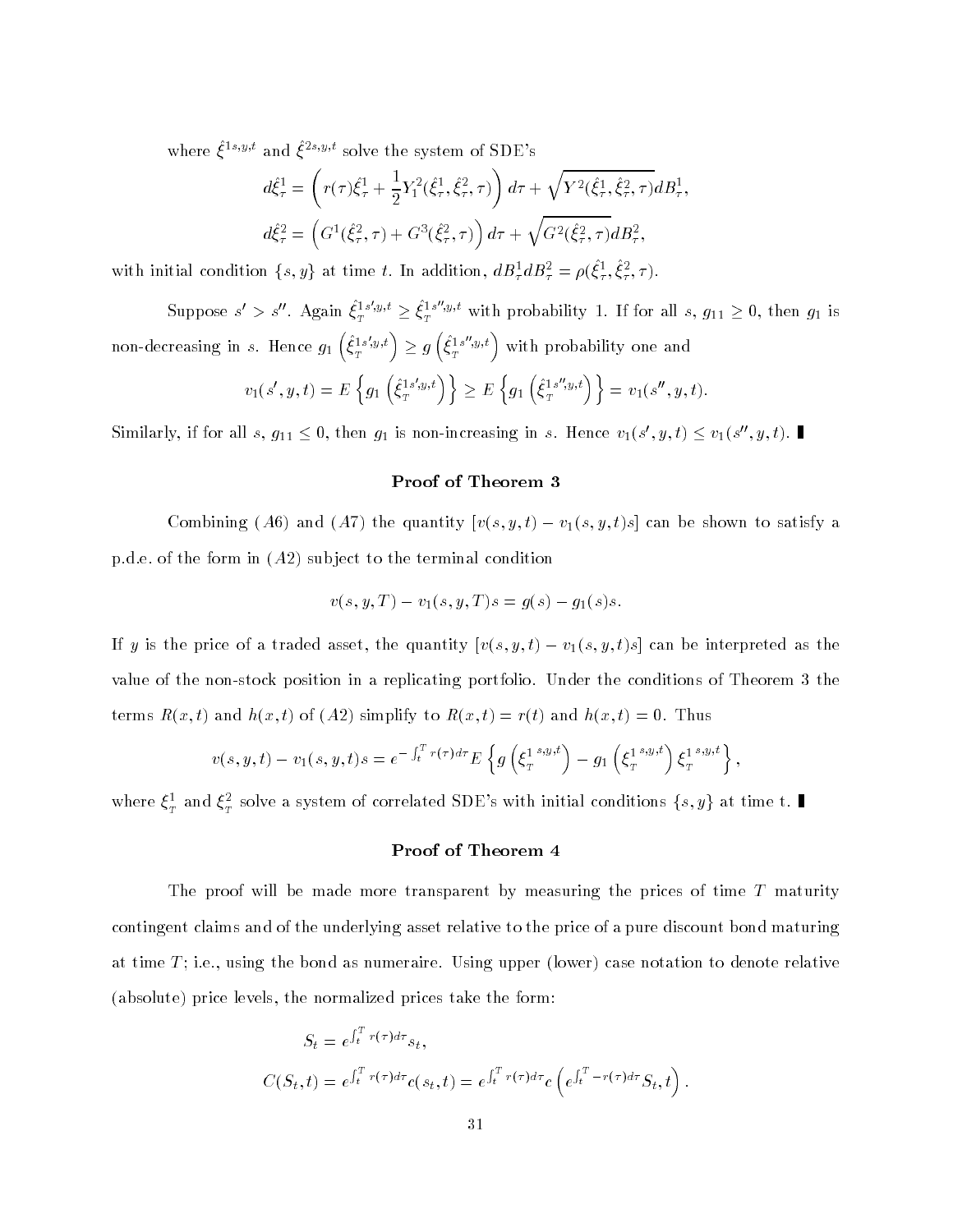The normalized call price has the following partial derivatives:

$$
C_1(S, t) = c_1(s, t).
$$
  
\n
$$
C_{11}(S, t) = c_{11}(s, t) e^{-\int_t^T r(\tau) d\tau}.
$$

Note that convexity of  $C(S, t)$  in S for all S and t implies the convexity of  $c(s, t)$  in s for all s and  $t$ , and vice-versa. Using the normalized pricing system, the option's value satisfies the following p.d.e.,

$$
C_2(S,t) + \frac{1}{2} [\Sigma(S,t)S]^2 C_{11}(S,t) = 0,
$$
  
where  $\Sigma(S,t) := \sigma \left( e^{-\int_t^T r(\tau)d\tau} S, t \right) = \sigma(s,t).$  (A10)

The transformation from  $\sigma(\cdot)$  to  $\Sigma(\cdot)$  is non-trivial. Other than in a deterministic volatility (Black-Scholes) world, the transformation requires knowledge of  $r(\tau)$  for all  $\tau \in [t, T]$ .

It is tempting to view (A10) as implying that one can determine the forward price of a contingent claim provided one knows the forward price of the underlying asset and  $t$  without having to know anything about interest rates. But when the volatility of returns on the underlying asset depends on the spot price of the asset, then the  $\Sigma(S, t)$  function masks, but does not remove, the relation between interest rates and the claim's forward price. $^{A1}$  Consider the following transformed price systems:

$$
S_t = s_t e^{\int_t^T r^A(\tau) d\tau},
$$
  
\n
$$
C^{\mathcal{A}}(S_t, t) = c^{\mathcal{A}} \left( S_t e^{-\int_t^T r^A(\tau) d\tau}, t \right) e^{\int_t^T r^A(\tau) d\tau},
$$
  
\n
$$
C^{\mathcal{B}}(S_t, t) = c^{\mathcal{B}} \left( S_t e^{-\int_t^T r^A(\tau) d\tau}, t \right) e^{\int_t^T r^A(\tau) d\tau}.
$$

One can think of the transformation as setting the interest rate to zero in economy <sup>A</sup> and to  $\Delta(\tau) = r^{\mathcal{B}}(\tau) - r^{\mathcal{A}}(\tau)$  in economy  $\mathcal{B}. C^{\mathcal{A}}(S, t)$  solves the p.d.e.

$$
C_2^{\mathcal{A}}(S,t) + \frac{1}{2} [\Sigma(S,t)S]^2 C_{11}^{\mathcal{A}}(S,t) = 0
$$
\n(A11)

 $\cdots$  If the volatility of percent changes in the forward price for delivery of the underlying asset  $\cdots$ at time  $T$  depends on the level of the forward price for delivery at time  $T$  (and not on the spot price), then the forward price of a call option with a time  $T$  maturity will not depend on the term structure of interest rates. However, the forward prices of the set of call options maturing at dates other than T will depend on the term structure of interest rates.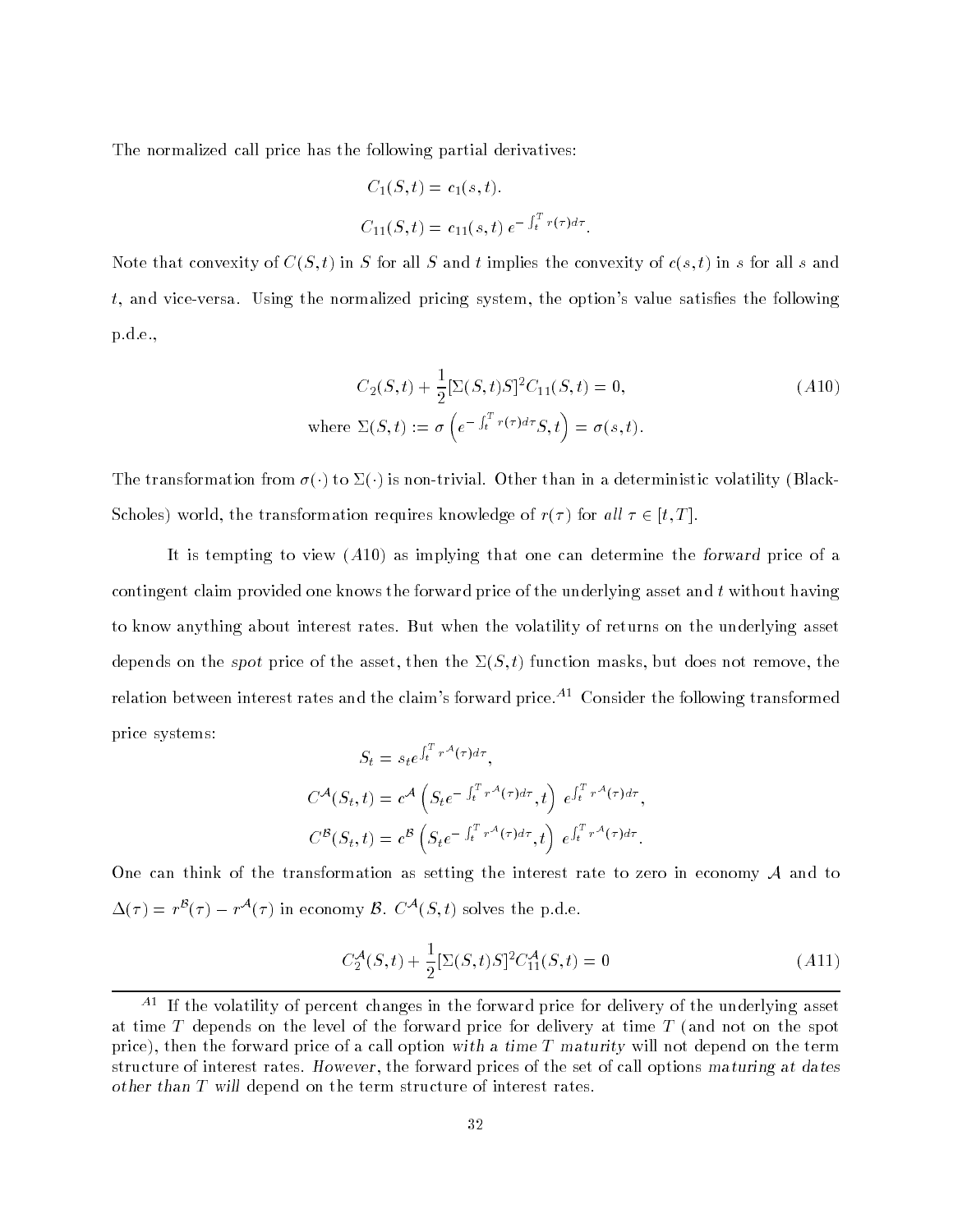subject to  $C^{\mathcal{A}}(S,T) = \max[0, S - K]$ , where  $\Sigma(S,t) = \sigma \left(e^{-\int_t^T r^{\mathcal{A}}(\tau) d\tau} S, t\right) = \sigma(s,t)$ .  $C^{\mathcal{B}}(S,t)$ solves the p.d.e.

$$
C_2^{\mathcal{B}}(S,t) + \frac{1}{2} [\Sigma(S,t)S]^2 C_{11}^{\mathcal{B}}(S,t) = -\Delta(t) \left( C_1^{\mathcal{B}}(S,t)S - C^{\mathcal{B}}(S,t) \right)
$$
(A12)

subject to  $C^{\mathcal{B}}(S,T) = \max[0, S - K]$ . Let  $X(S_t,t) := C^{\mathcal{B}}(S_t,t) - C^{\mathcal{A}}(S_t,t)$  denote the difference between the transformed values of the calls across the two economies. Note that  $X(S_t, t) > 0$ implies  $c^{\mathcal{B}}(s_t, t) > c^{\mathcal{A}}(s_t, t)$ .

From  $(A11)$  and  $(A12)$  we have

$$
X_2(S,t) + \frac{1}{2} [\Sigma(S,t)S]^2 X_{11}(S,t) + \Delta(t) \left( C_1^{\mathcal{B}}(S,t)S - C^{\mathcal{B}}(S,t) \right) = 0.
$$
 (A13)

For a given value of  $S_T$  at maturity, the time T prices of the two calls coincide:

$$
X(S_T, T) = C^{B}(S_T, T) - C^{A}(S_T, T) = \max[0, S_T - K] - \max[0, S_T - K] = 0.
$$

Thus  $X(S, t)$  is given by the solution to the p.d.e. in  $(A13)$  subject to the terminal condition  $X(S,T) = 0$ . From the Feynman-Kac Theorem we have

$$
X(S,t) = E\Big\{\int_t^T \Delta(\tau) \left(C_1^{\mathcal{B}}(\xi_{\tau}^{S,t}, \tau)\xi_{\tau}^{S,t} - C^{\mathcal{B}}(\xi_{\tau}^{S,t}, \tau)\right)d\tau\Big\},\,
$$

where  $\xi_{\tau}$  solves the SDE:  $d \xi_{\tau} = v(\xi_{\tau}, \tau) \xi_{\tau} d B_{\tau}$ , with initial condition S at time t.

For  $c^{\mathcal{B}}(s_t,t) = s_t$ , the weak inequality is satisfied immediately since  $c^{\mathcal{A}}(s_t,t) \leq s_t$ . For  $c^{\mathcal{B}}(s_t,t)=0,$  it follows that for all  $\tau\in[t,T],$   $C^{\mathcal{B}}(\xi_\tau,\tau)=0,$  and the integrand,  $\Delta(\tau)$   $\big(C^{\mathcal{B}}_1(\xi_\tau,\tau)S_\tau-\big)$  $C^{\mathcal{B}}(\xi_{\tau},\tau)$ ), is zero for all  $\tau \in [t,T]$ . The weak inequality is then satisfied. Finally for  $0 < \tau$  $c^{\mathcal{B}}(s_t,t) < s_t$ , it follows from Theorem 2 that for all  $\tau \in [t,T]$  and all  $\xi_{\tau} > 0$  ,  $0 \le C^{\mathcal{B}}(\xi_{\tau}, \tau) < \xi_{\tau}$ . For  $C^{\mathcal{B}}(\xi_{\tau}, \tau) = 0$  the integrand is zero. For  $0 < C^{\mathcal{B}}(\xi_{\tau}, \tau) < \xi_{\tau}$ , Proposition 1 implies that  $C_1^{\mathcal{B}}(\xi_\tau,\tau)\xi_\tau-C^{\mathcal{B}}(\xi_\tau,\tau)>0,$  and hence  $\Delta(\tau)\left(C_1^{\mathcal{B}}(\xi_\tau,\tau)\xi_\tau-C^{\mathcal{B}}(\xi_\tau,\tau)\right)$  is non-negative, and strictly positive for  $\Delta(\tau) > 0$ . Thus for  $0 < c^{\mathcal{B}}(s_t, t) < s_t$ , since  $\int_t^T \Delta(\tau) d\tau > 0$ ,

$$
X(S,t) = E\left\{ \int_t^T \Delta(\tau) \left( C_1^{\mathcal{B}}(\xi^{S,t}_{\tau}, \tau) \xi^{S,t}_{\tau} - C^{\mathcal{B}}(\xi^{S,t}_{\tau}, \tau) \right) d\tau \right\} > 0.
$$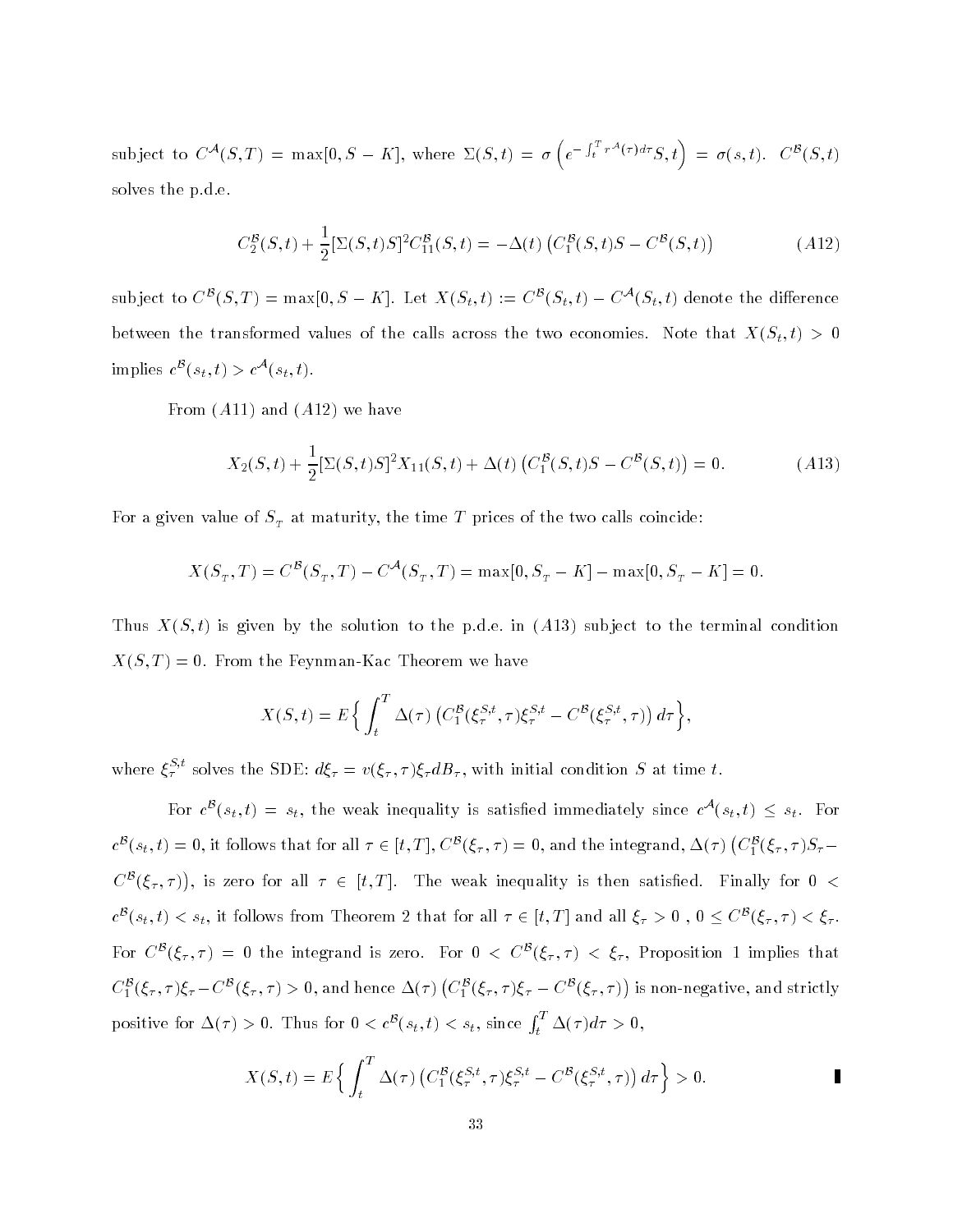Rather than apply the Feynman-Kac Theorem, the task of demonstrating that  $X(S,t) > 0$ can be transformed into a familiar, and intuitively positive, valuation problem. Suppose first that in the normalized (zero interest rate) economy A, we wish to value a contingent claim,  $V(S_t, t)$ , with the following contractual terms: The party long the contract will at all times  $\tau \in [t, T]$ receive a continuous income stream from the short equal to  $\Delta(\tau)$   $(C_1^\mathcal{B}(S_\tau, \tau)S_\tau - C^\mathcal{B}(S_\tau, \tau)),$  and nothing thereafter. Given the assumptions of Theorem 4 such an income stream is always nonnegative. Further, when  $0 < c^{\mathcal{B}}(s,t) < s$ , the strict convexity result of Proposition 1 implies that the income stream will, with positive probability, be strictly positive over some time interval. Thus at time t this income stream contract has a strictly positive value to the long; i.e.,  $V(S_t, t) > 0$ . At its maturity, the income stream contract is valueless, and  $V(S_T, T) = 0$ . The p.d.e. and terminal condition for this income stream contingent claim are identical to the p.d.e. in (A13) and the terminal condition whose solution determines  $X(S, t)$ . It follows immediately that  $X(S, t)$  =  $V(S,t) \geq 0$ . Further, provided  $0 < c^{\mathcal{B}}(s,t) < s$ ,  $X(S,t) > 0$ .

# Proof of Theorem 5

Suppose that changes in the value of a third underlying asset,  $U$ , are also described by a one-dimensional diffusion, with  $\sigma^{\mathcal{U}}(s,t) = \sigma^{\mathcal{A}}(s,t) = \sigma^{\mathcal{B}}(s,t) = \sigma(s,t)$ . Suppose further that asset U pays a continuous proportional dividend at the rate  $\delta^{U}(\tau)$  for all  $\tau \in [t, T]$ . The superscript  $\mathcal{U}'$  is a mnemonic for underlying. Consider a call option written on asset  $\mathcal{U}, c^{\mathcal{U}}(s,t)$ , with the usual payoff at maturity of max $[0, s_T^{\mathcal{U}} - K]$ , and the additional contractual feature that at all times  $\tau \in [t, T]$ , the short pays the long a continuous dividend, proportional to the value of the call, at the rate  $\delta^{\mathcal{O}}(\tau)$ . The superscript  $\mathcal{O}'$  is a mnemonic for option. We introduce the following notation to describe this call:  $c(s, t, \delta^{U}, \delta^{O})$ . Using this notation we have  $c^{U}(s, t) = c(s, t, \delta^{U}, \delta^{O})$ .  $c^{\mathcal{A}}(s,t) = c(s,t,\delta^{\mathcal{A}},0)$ , and  $c^{\mathcal{B}}(s,t) = c(s,t,0,0)$ . To preclude arbitrage it must be that

$$
c^{\mathcal{U}}(s,t) = e^{\int_t^T \delta^{\mathcal{O}}(\tau) d\tau} c(s,t,\delta^{\mathcal{U}},0). \tag{A14}
$$

The value  $c^{\mathcal{U}}(s,t)$  is given by the solution of the following p.d.e.

$$
c_2^{\mathcal{U}}(s,t) + \frac{1}{2} [\sigma(s,t)s]^2 c_{11}^{\mathcal{U}}(s,t) + r(t) c^{\mathcal{U}}(s,t) (\Omega^{\mathcal{U}}(s,t) - 1) + \delta^{\mathcal{O}}(t) c^{\mathcal{U}}(s,t) - c_1^{\mathcal{U}}(s,t) \delta^{\mathcal{U}}(t)s = 0, (A15)
$$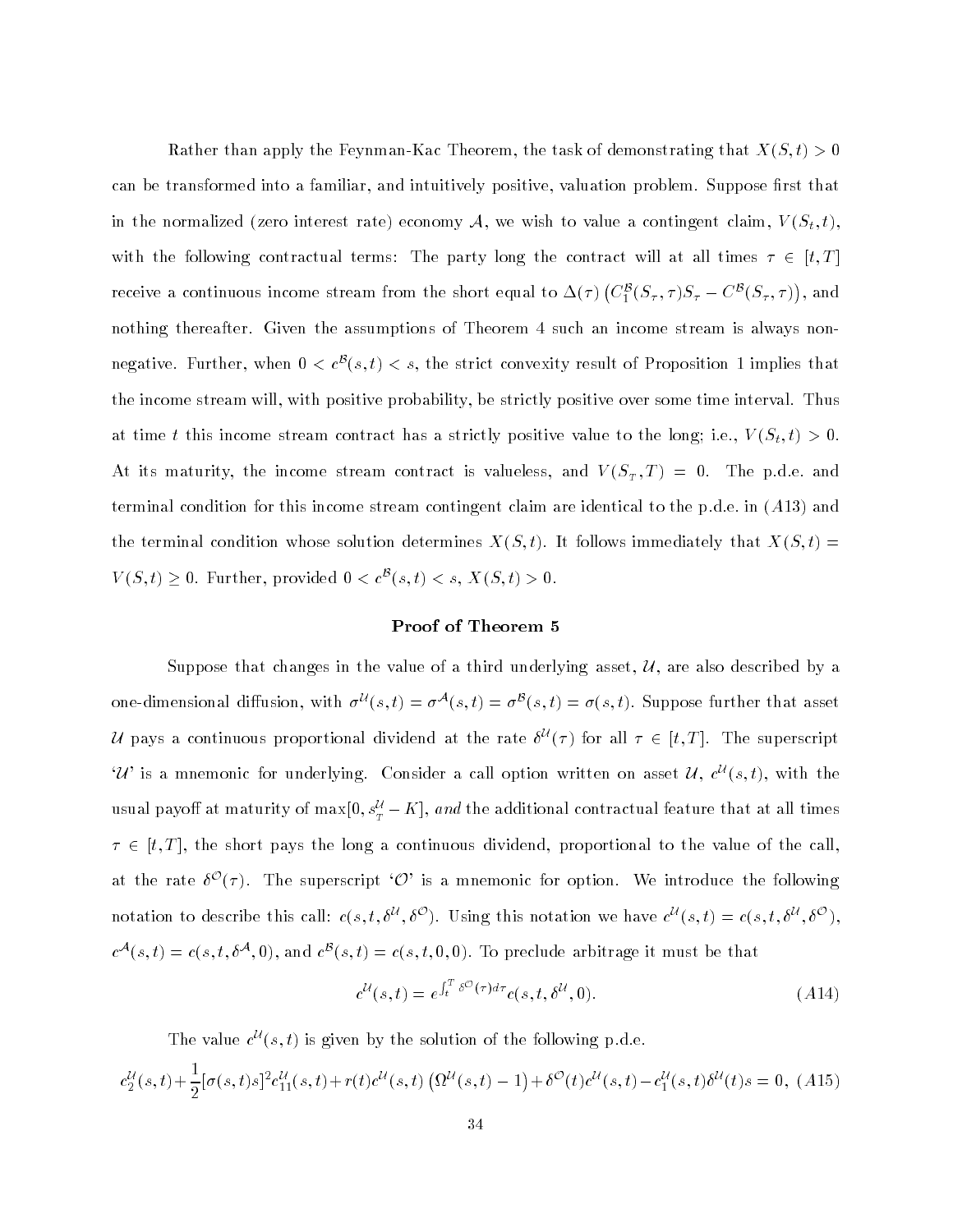subject to the terminal condition  $c^{\mathcal{U}}(s,T) = \max[0, s - K]$ . Now suppose further that for all  $\tau$ ,  $\delta^{\mathcal{U}}(\tau) = \delta^{\mathcal{O}}(\tau) = \delta^{\mathcal{A}}(\tau)$ . Substituting into the p.d.e. in (A15) gives

$$
c_2^{\mathcal{U}}(s,t) + \frac{1}{2} [\sigma(s,t)s]^2 c_{11}^{\mathcal{U}}(s,t) + r(t) c^{\mathcal{U}}(s,t) (\Omega^{\mathcal{U}}(s,t) - 1) + \delta^{\mathcal{A}}(t) c^{\mathcal{U}}(s,t) - c_1^{\mathcal{U}}(s,t) \delta^{\mathcal{A}}(t)s
$$
  
= 
$$
c_2^{\mathcal{U}}(s,t) + \frac{1}{2} [\sigma(s,t)s]^2 c_{11}^{\mathcal{U}}(s,t) + (r(t) - \delta^{\mathcal{A}}(t)) c^{\mathcal{U}}(s,t) (\Omega^{\mathcal{U}}(s,t) - 1) = 0.
$$
 (A16)

Thus, the p.d.e. in (A16), whose solution determines the value of  $c^{\mathcal{U}}(s,t)$ , is identical to the p.d.e. that would determine the value of  $c^{B}(s,t)$  in an otherwise equivalent economy in which, at all times  $\tau \in [t, 1]$ , the interest rate was lower than  $r(\tau)$  by the amount  $\sigma^{\bot}(\tau)$ . It then follows from Theorem 4 that, for all  $s$  and  $t$ ,

$$
c^{\mathcal{B}}(s,t) \ge c^{\mathcal{U}}(s,t) \tag{A17a}
$$

and, for all s and t such that  $0 < c^{\mathcal{B}}(s,t) < s$ ,

$$
c^{\mathcal{B}}(s,t) > c^{\mathcal{U}}(s,t). \tag{A17b}
$$

Further, substituting  $\delta^{\mathcal{U}}(\tau) = \delta^{\mathcal{O}}(\tau) = \delta^{\mathcal{A}}(\tau)$  into expression (A14) gives

$$
c^{\mathcal{U}}(s,t) = e^{\int_t^T \delta^{\mathcal{A}}(\tau) d\tau} c(s,t,\delta^{\mathcal{A}},0) = e^{\int_t^T \delta^{\mathcal{A}}(\tau) d\tau} c^{\mathcal{A}}(s,t).
$$
 (A18)

Combining  $(A17)$  and  $(A18)$  gives, for all s and t,

$$
c^{\mathcal{A}}(s,t) \leq e^{-\int_t^T \delta^{\mathcal{A}}(\tau)d\tau} c^{\mathcal{B}}(s,t),
$$

and, for all s and t such that  $0 < c^{\mathcal{B}}(s,t) < s$ ,

$$
c^{\mathcal{A}}(s,t) < e^{-\int_t^T \delta^{\mathcal{A}}(\tau)d\tau} c^{\mathcal{B}}(s,t).
$$

# Proof of Theorem 6

Let  $S_t^{\mathcal{A}}$  and  $S_t^{\mathcal{B}}$  denote the time  $t$  normalized prices of the two assets.

$$
dS^{\mathcal{A}}_{\tau} = \alpha^{\mathcal{A}}(\cdot)d\tau + \Sigma^{\mathcal{A}}(S^{\mathcal{A}}_{\tau}, \tau)S^{\mathcal{A}}_{\tau}dB_{\tau}.
$$
  

$$
dS^{\mathcal{B}}_{\tau} = \alpha^{\mathcal{B}}(\cdot)d\tau + \Sigma^{\mathcal{B}}(S^{\mathcal{B}}_{\tau}, \tau)S^{\mathcal{B}}_{\tau}dB_{\tau}.
$$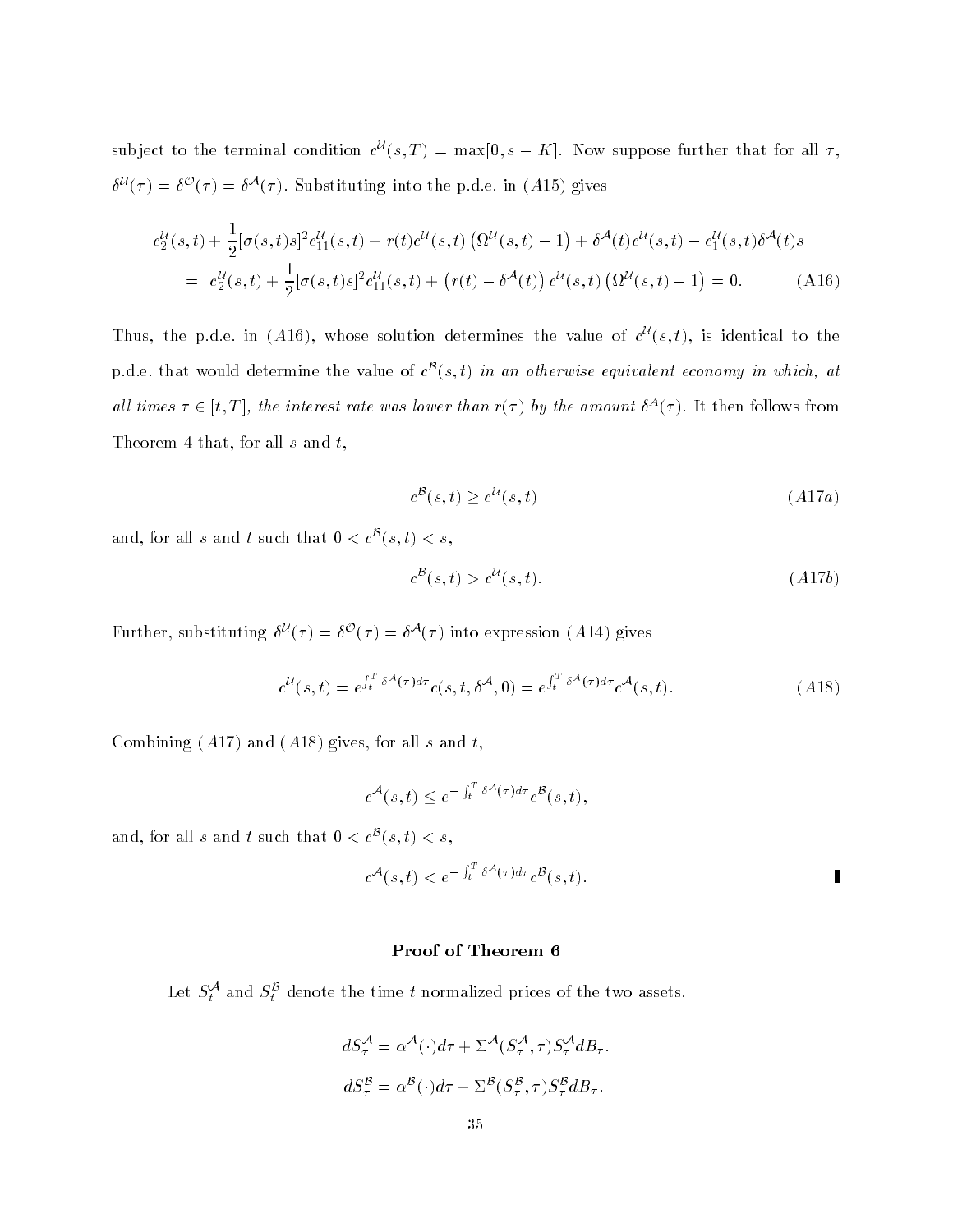For all S and  $\tau$ ,  $\Sigma^{\mathcal{B}}(S,\tau) > \Sigma^{\mathcal{A}}(S,\tau)$ , and, for S and  $\tau$  in some region,  $\Sigma^{\mathcal{B}}(S,\tau) > \Sigma^{\mathcal{A}}(S,\tau)$ . Let  $X(S,t) := V^{\mathcal{B}}(S,t) - V^{\mathcal{A}}(S,t)$  denote the difference in values of the normalized contingent claim prices.  $V^{i}(S, t)$  solves

$$
V_2^i(S,t) + \frac{1}{2} [\Sigma^i(S,t)S]^2 V_{11}^i(S,t) = 0,
$$

subject to  $V^i(S,T) = q(S), i = A, B, X(S,t)$  solves

$$
X_2(S,t) + \frac{1}{2} \left[ \Sigma^{\mathcal{A}}(S,t)S \right]^2 X_{11}(S,t) + \frac{1}{2} \left[ \left[ \Sigma^{\mathcal{B}}(S,t) \right]^2 - \left[ \Sigma^{\mathcal{A}}(S,t) \right]^2 \right] S^2 V_{11}^{\mathcal{B}}(S,t) = 0, \tag{A19}
$$

subject to  $X(S,T) = 0$ .

From Theorem 2 the term

$$
\frac{1}{2}\left[\left[\Sigma^{\mathcal{B}}(S,t)\right]^2 - \left[\Sigma^{\mathcal{A}}(S,t)\right]^2\right]S^2V_{11}^{\mathcal{B}}(S,t)
$$

in the p.d.e. in (A19) is non-negative. The remainder of the proof parallels that of Theorem 4.

#### Proof of the Strict Convexity Claim of Proposition 1

Let S and C be the normalized prices of the underlying asset and the call as defined in the introductory paragraph of the Proof of Theorem 4. Suppose that at time  $t'$  the strict convexity claim is violated for prices in some region. Let  $a(t')$  and  $b(t') > a(t')$  denote the normalized prices marking the end points of that region; i.e., for all  $S \in (a(t'),b(t')], \max[0,S-K] < C(S,t') < S$ yet  $C_{11}(S, t') = 0$ . Suppose  $a(t') > 0$ . Since  $C(a(t'), t') > \max[0, a(t') - K]$ , yet  $C(a(t'), T) =$  $\max[0, a(t') - K]$ , there must exist a set of times  $\tau \in (t', T]$  at which  $C_2(a(t'), \tau) < 0$ . Let us then consider the particular value of t' such that not only is  $\max[0, a(t') - K] < C (a(t'), t') < a(t')$  and  $C_{11}(a(t'), t') = 0$ , but for some  $t'' > t'$  we have that for all  $\tau \in (t', t'')$ ,  $C_2(a(t'), \tau) < 0$ . Given the p.d.e. in (A10) we see immediately that for all  $\tau \in (t', t'')$ ,  $C_{11}(a(t'), \tau) > 0$  and  $\Sigma(a(t'), \tau) > 0$ . Assume that  $\Sigma(a(t'), t') > 0.^{A2}$  Since  $C_2(a(t'), t') = 0$  and  $\Sigma(a(t'), t') > 0$ , there then exists

<sup>&</sup>lt;sup>A2</sup> The condition  $\Sigma(a(t'), t') > 0$  can be relaxed. The techniques used to analyze dynamic  $\beta$  behavior near a local minimum are discussed in Wiener (1995). Observe that  $\left[ \Delta(S,t)S\right]$  is a nonnegative function which can therefore have zero values only at local minimums. In any particular case, one should differentiate the p.d.e. in  $(A10)$  a sufficient number of times until the singularity is resolved.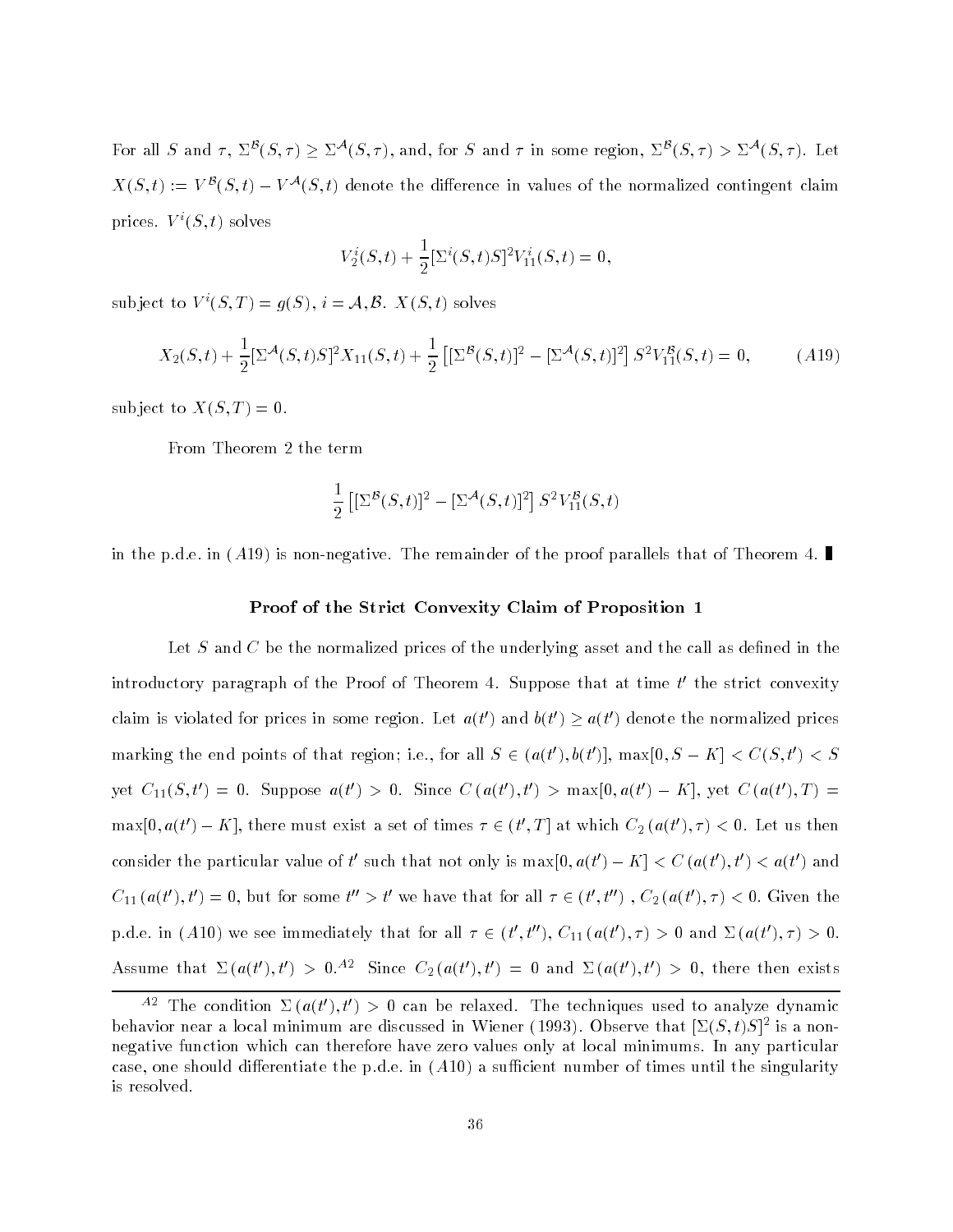an arbitrarily small positive  $\bar{\varepsilon}$  such that for all  $\varepsilon \in (0,\bar{\varepsilon})$ , not only is  $C_{11}(a(t')-\varepsilon,t') > 0$ and  $\Sigma(a(t') - \varepsilon, t') > 0$ , but  $C_{12}(a(t') - \varepsilon, t') > 0$ . Further, since  $C_2(a(t'), t') = 0$  and for all  $S, C_2(S,t') \leq 0$ , it follows that  $C_{12}(a(t'), t') = 0$ . Strict convexity for all  $\tau \in (t', t'')$ requires that for time  $t'^+$ ,  $\lim_{\varepsilon \to 0} \frac{C_1(a(t'),t'') - C_1(a(t')-\varepsilon,t'+)}{\varepsilon} > 0$ . But since  $C_{12}(a(t'),t') = 0$ ,  $\lim_{\varepsilon \to 0} \frac{C_1(a(t'),t'^\dagger) - C_1(a(t')-\varepsilon,t'^\dagger)}{\varepsilon} = \lim_{\varepsilon \to 0} \frac{C_1(a(t'),t') - C_1(a(t')-\varepsilon,t'^\dagger)}{\varepsilon},$  w  $\frac{C_1(a(t)) - C_2(t)}{\varepsilon}$ , which, since  $C_{12}(a(t') - \varepsilon, t') >$ 0, is not greater than  $\lim_{\varepsilon \to 0} \frac{C_1(a(t),t') - C_1(a(t')-\varepsilon,t')}{c}$  $\frac{C_1(a(t)) - \varepsilon, t}{\varepsilon}$  =  $C_{11}(a(t'), t') = 0$ , and we have a contradiction. Analogous arguments rule out a finite value for  $b(t')$ . Finally, the possibility that  $a(t') = 0$  and  $b(t')$  is infinite is equivalent to the internally contradictory claim that for all  $S > 0$ ,  $\max[0, S - K] < C(S, t') < S$ , yet  $C_{11}(S, t') = 0$ .

# References

- Arnold, Ludwig, 1992, Stochastic Differental Equations: Theory and Evidence (Krieger Publishing Company, Malabar, Fla.).
- Avellaneda, Marco, Arnon Levy, and Antonio Paras, Pricing and hedging derivative securities in markets with uncertain volatilities, Undated Working Paper, Courant Institute of Mathematical Sciences.
- Bick, Avi, 1982, Comments on the valuation of derivative assets, Journal of Financial Economics  $10, 331 - 345.$
- Black, Fischer, and Myron Scholes, 1973, The pricing of options and corporate liabilities, Journal of Political Economy 81, 637-659.
- Cox, John C., and Stephen A. Ross, 1976, A survey of some new results in financial option pricing theory, Journal of Finance 31,  $383-402$ .
- Cox, John C., and Mark Rubinstein, 1985, *Options Markets* (Prentice Hall, Inc., Englewood Cliffs, N.J.).
- Dixit, Avinash K., and Robert S. Pindyck, 1994, Investment under Uncertainty (Princeton University Press, Princeton, N.J.).
- El Karoui, Nicole, Monique Jeanblanc-Picque, and Ravi Visvanathan, On the robustness of Black-Scholes equation, Undated Working Paper, Laboratoire de Probabilites, Universite Pierre et Marie Curie.
- El Karoui, Nicole, Monique Jeanblanc-Picque, and Steven E. Shreve, 1995, Robustness of the Black and Scholes Formula, Working Paper, Laboratoire de Probabilites, Universite Pierre et Marie.
- Fischer, Edwin O., Robert Heinkel, and Josef Zechner, 1989, Dynamic capital structure choice: Theory and tests, Journal of Finance 44, 19-40.
- Geske, Robert, 1979, The valuation of compound options, Journal of Financial Economics 7, 63–82.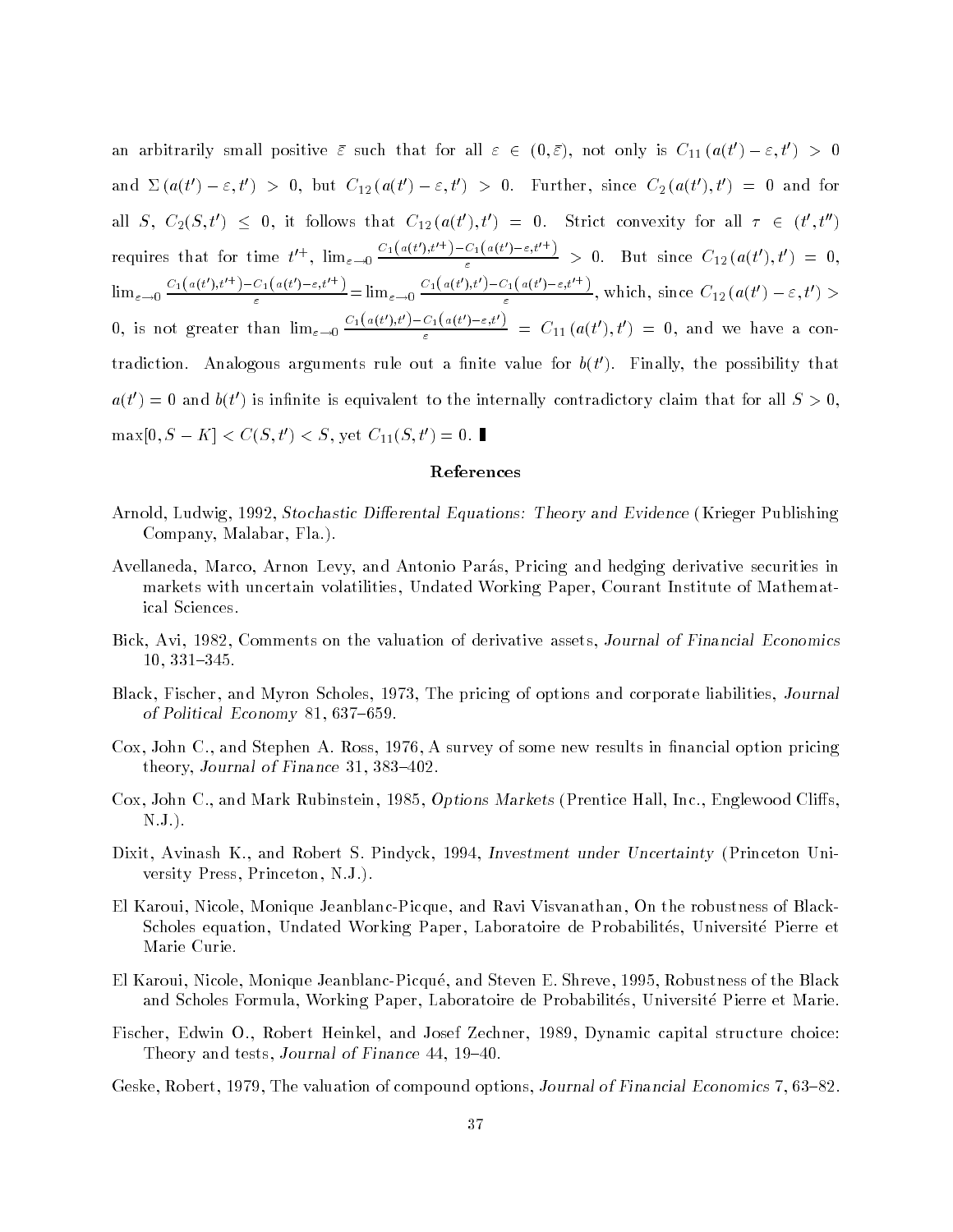- Grundy, Bruce D., 1991, Option prices and the underlying asset's return distribution, Journal of Finance 46, 1045-1069.
- Jagannathan, Ravi K., 1984, Call options and the risk of underlying securities, Journal of Financial Economics 13,  $425-434$ .
- Karlin, Samuel, and Howard M. Taylor, 1981, A Second Course in Stochastic Processes (Academic Press, San Diego, Ca.).
- Merton, Robert C., 1973, Theory of rational option pricing, Bell Journal of Economics and Management Science  $4, 141-183$ .
- Merton, Robert C., 1976, Option pricing when underlying stock returns are discontinuous, Journal of Financial Economics 3,  $125-144$ .
- Mohammed, S.E.A., 1978, Retarded Functional Differential Equations: A Global Point of View (Pitman Publishing, London, UK.).
- Rothschild, Michael, and Joseph E. Stiglitz, 1970, Increasing risk I: A definition, Journal of Economic Theory 2, 225-243.
- Rubinstein, Mark, 1983, Displaced diffusion option pricing, Journal of Finance 38, 213-217.
- Wiener, Zvi, 1993, Instability with two zero frequencies, Journal of Differential Equations 103, 58-68.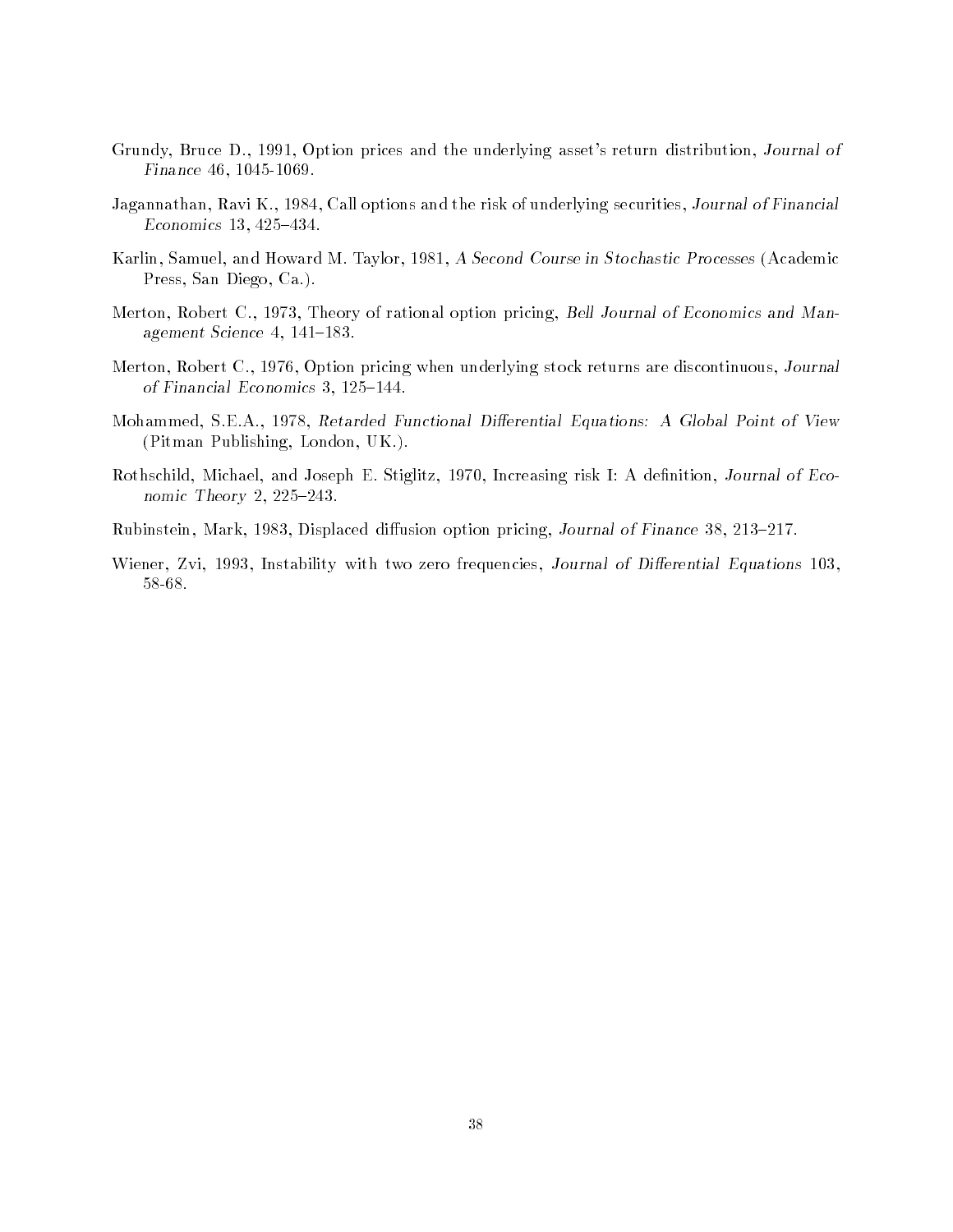

Figure 1. Illustration of the 'no-crossing' property. The lowest two paths are two sample paths of the driving Brownian motion. The solid risk-neutralized path drives the two solid sample paths of the risk-neutralized price process. The solid risk-neutralized path starting at s' stays above the path starting at s" until, upon meeting, they fuse and merge onward. Similarly the dashed Brownian motion drives the two dashed sample paths of the risk-neutralized price process. They also exhibit the 'no-crossing' property.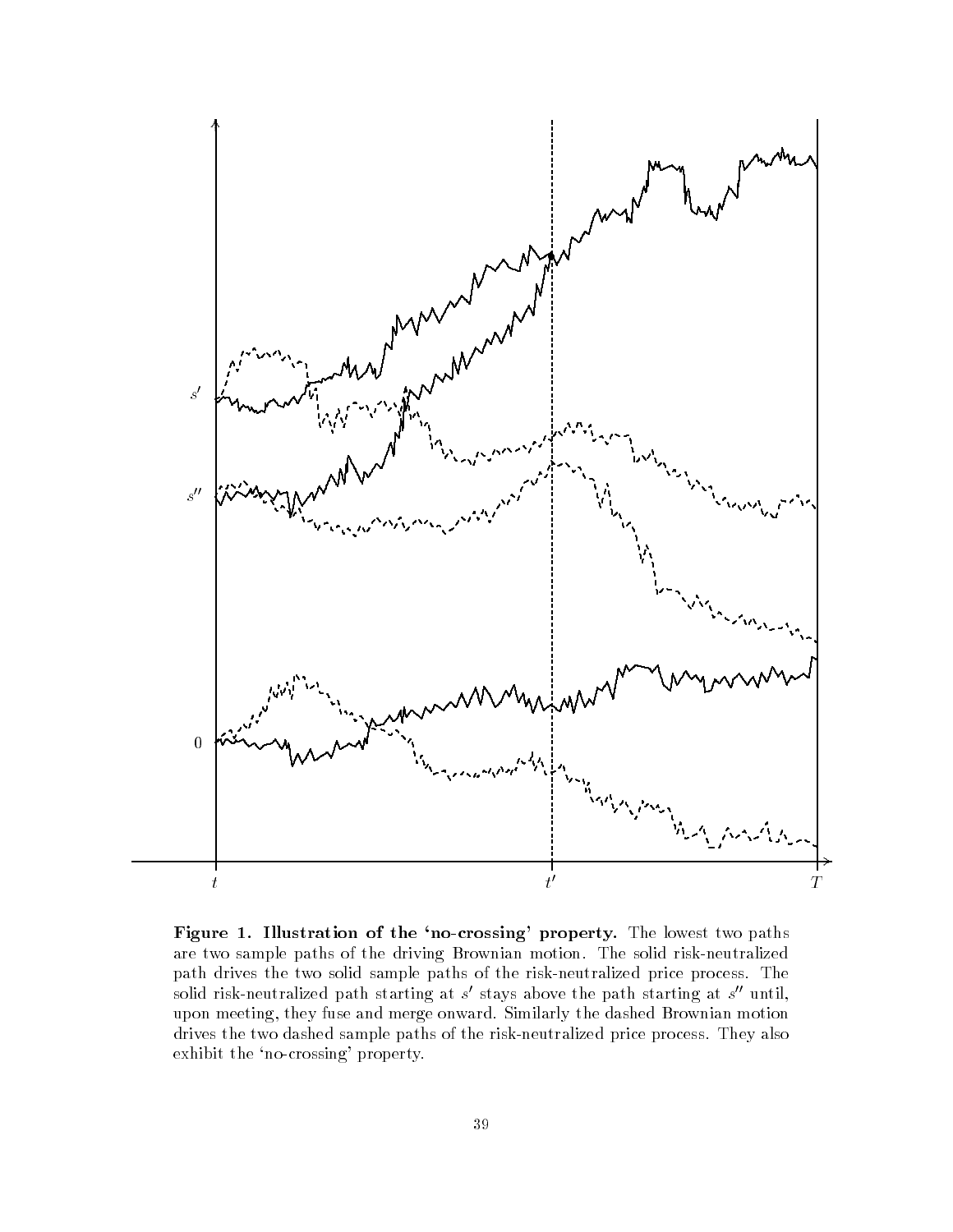

Figure 2a. Interest rate time profiles in two otherwise equivalent economies  $A$  and *B*. One profile is a time permutation of the other with  $\int_t^T r^A(\tau) d\tau = \frac{T-t}{2} \mathcal{R} = \int_t^T r^B(\tau) d\tau$ .<br>Therefore riskless bonds that promise the same payoff at time *T* have the same price in both economies.



Figure 2b. Sample paths of an underlying asset's price process in economies A and  $\beta$ . Both paths commence at the same level  $s_t$  at time t, and both are driven by the same Brownian motion. In economy  $A$  the price ends above  $K$  at time  $T$ . Due to the different interest rate time-profile in economy  $\beta$  and the functional form of the volatility, the price always finishes below  $K$  in economy  $\beta$ .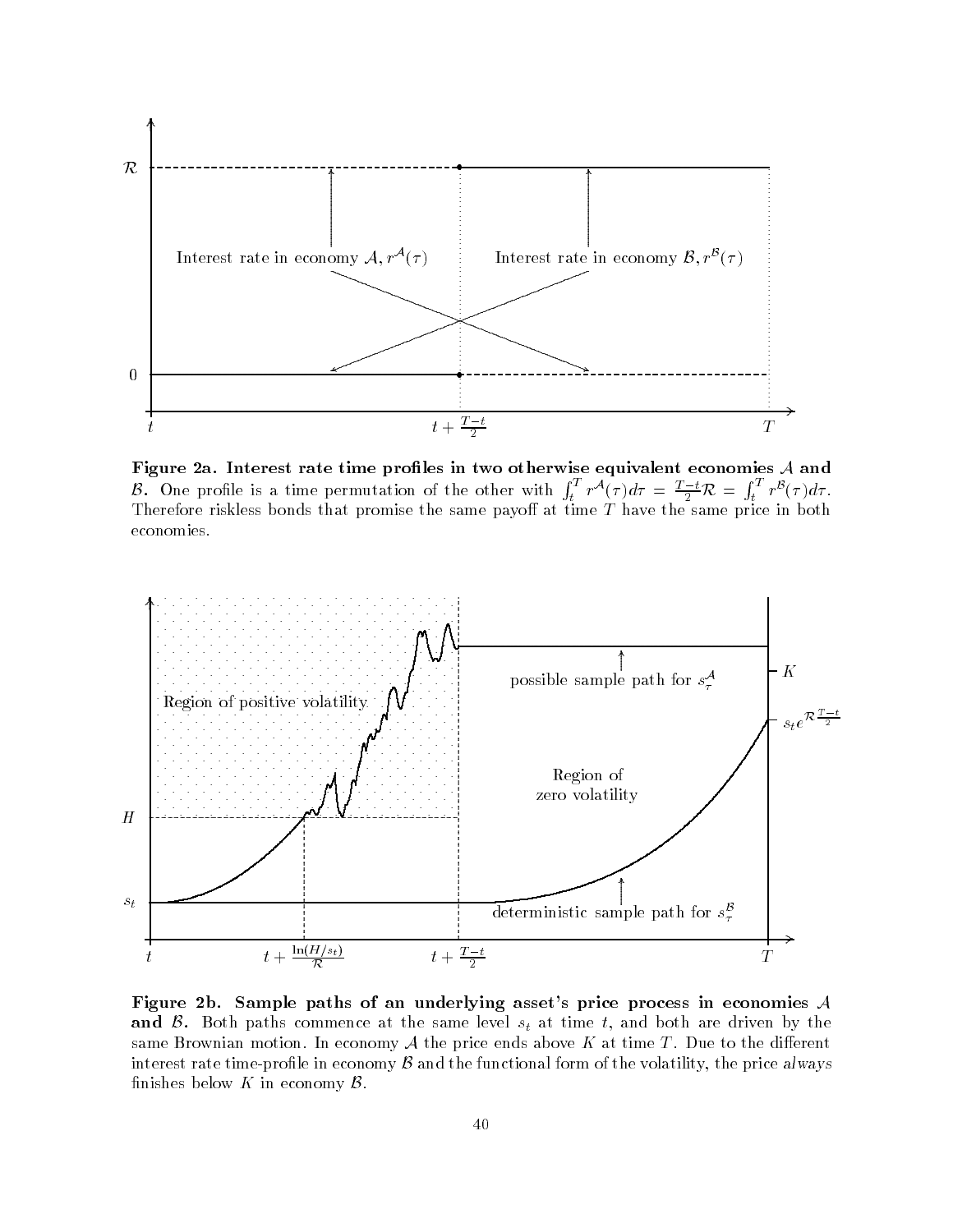

Figure 3. Bounds on a call's price and delta. The curve OAC (respectively, OBF) is the Black-Scholes call price computed as a function of the underlying price using the upper bound,  $\overline{\sigma}(t)$  (lower bound,  $\sigma(t)$ ), on the true volatility. The two curves bound the true call price curve ODG. The true hedge ratio given a stock price of  $s$  is bounded from above by the slope of BC and from below by the slope of AB; both tangents from B to OAC.  $c(s,t)$  is the time t value of a call option written on a asset worth s.  $c^{bs(\bar{\sigma})}(s,t)$  is the time t Black-Scholes value of a call option written on an asset worth s when the asset's volatility is the deterministic function  $\bar{\sigma}(t)$ .  $c^{bs(\underline{\sigma})}(s,t)$  is similarly defined.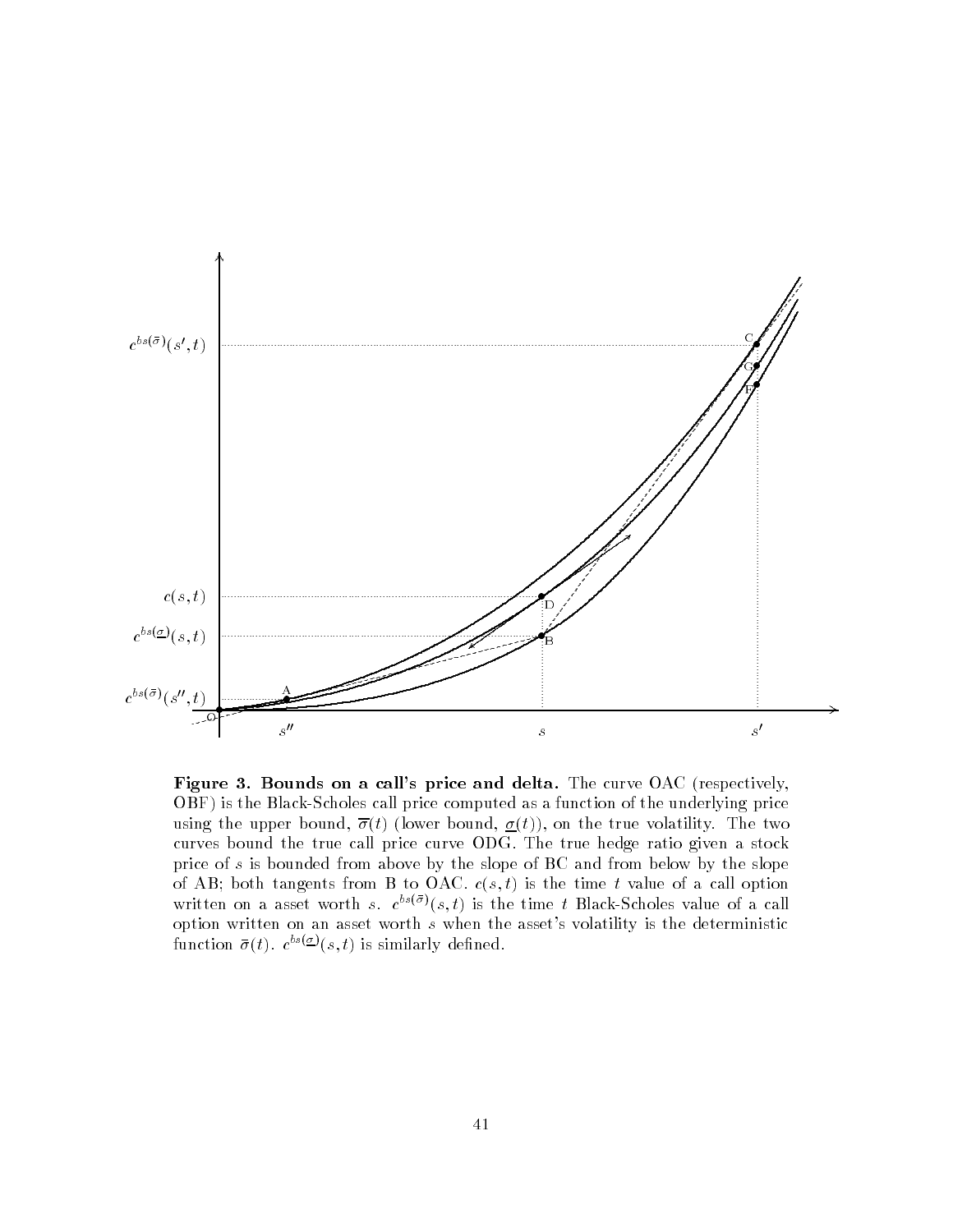

Figure 4a. Two sample paths of a non-proportional mixed diffusion-jump process for which the 'no-crossing' property is violated. The path that starts out lower has a positive probability of finishing above  $K$  at time  $T$ . The path that starts out higher always finishes below  $K$ . A call option with exercise price  $K$  and time T maturity will be such that  $c(s',t) = 0$ , yet  $c(s'',t) > 0$ .



Figure 4b. A non-recombining binomial tree for which the 'no-crossing' **property is violated.** If the process reaches  $s'$ , it will always finish below K and a call with an exercise price of  $K$  and a time  $T$  maturity will be valueless. But if the process reaches  $s''$ , the process can finish above  $K$  and the call has a positive price.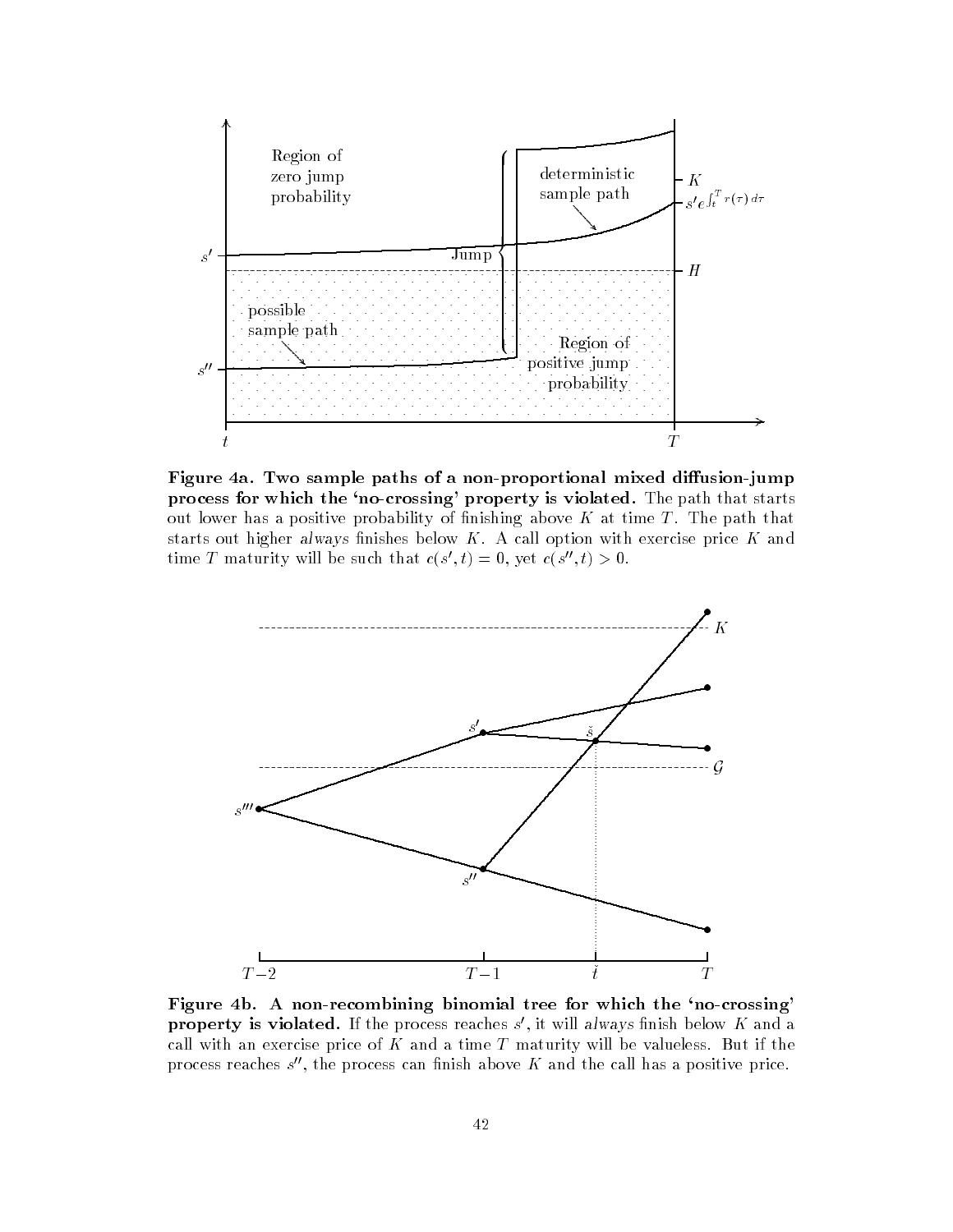

Figure 5a. The relation between  $c(s, t')$  and s in a non-Markovian setting. The call price function is non-monotonic and non-convex.  $c(s, t')$ is the time t' value of a call option written on a asset worth s.  $c^{bs(\sigma(s'))}(s,t')$ is the time t' Black-Scholes value of a call option written on an asset worth s when the asset's volatility is constant and equal to  $\sigma(s')$ .  $c^{bs(\sigma(s''))}(s,t')$  is similarly defined.



Figure 5b. The relation between  $c(s,\tau)$  and  $\tau$  in a non-Markovian setting. In some region of the underlying asset price, the call option price is greater at a later time  $t'$  than at an earlier time  $t$ . Unlike in the Black-Scholes world, the call is not uniformly a "wasting" asset.